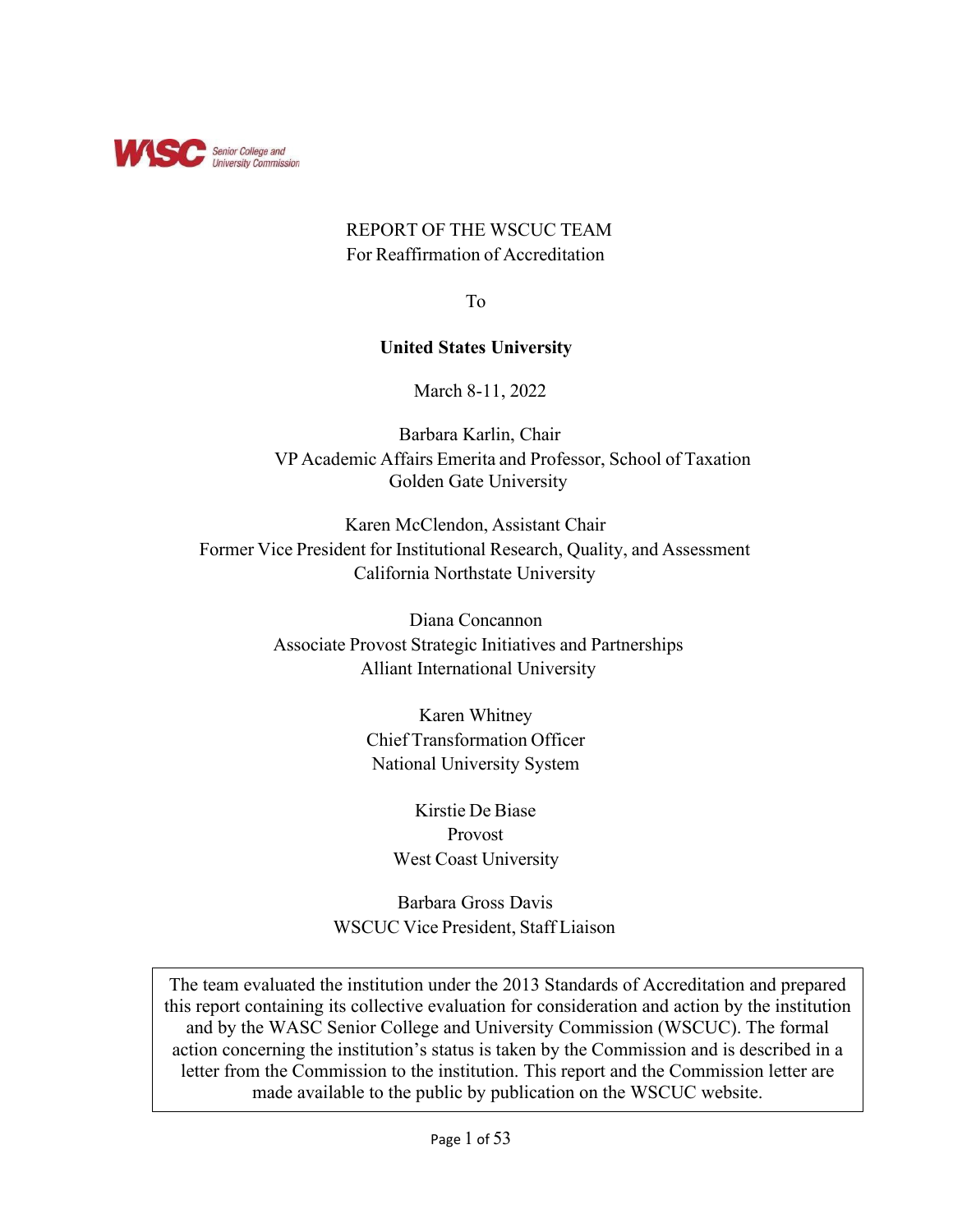# **Table of Contents**

| <b>SECTION I - OVERVIEW AND CONTEXT</b>                                                                              | 3              |
|----------------------------------------------------------------------------------------------------------------------|----------------|
| A. Description of Institution and Accreditation History                                                              | 5              |
| <b>B.</b> Description of Team's Review Process                                                                       | 6              |
| C. Institution's Reaccreditation Report and Update: Quality and Rigor of the Report and                              |                |
| <b>Supporting Evidence</b>                                                                                           | 6              |
| <b>SECTION II - EVALUATION OF INSTITUTIONAL ESSAYS</b>                                                               | $\tau$         |
| Component 1: Response to previous Commission actions                                                                 | $\overline{7}$ |
| Component 2: Compliance: Review under WSCUC Standards and compliance with federal<br>requirements                    | 8              |
| Review under WSCUC Standards                                                                                         | 8              |
| <b>Compliance with Federal Requirements</b>                                                                          | 23             |
| Component 3: Degree Programs: Meaning, quality and integrity of the degrees                                          | 23             |
| Component 4: Educational Quality: Student learning, core competencies, and standards of<br>performance at graduation | 26             |
| Component 5: Student Success: Student learning, retention, and graduation                                            | 29             |
| Component 6: Quality Assurance and Improvement: Program review, assessment, use of data<br>and evidence              | 33             |
| Component 7: Sustainability: Financial viability, preparing for the changing higher education<br>environment         | 39             |
| Component 9: Reflection and plans for improvement                                                                    | 41             |
| SECTION III - COMMENDATIONS AND RECOMMENDATIONS                                                                      | 41             |
| <b>APPENDICES: Federal Compliance Forms</b>                                                                          | 44             |
| CREDIT HOUR AND PROGRAM LENGTH REVIEW FORM                                                                           | 44             |
| MARKETING AND RECRUITMENT REVIEW FORM                                                                                | 46             |
| STUDENT COMPLAINTS REVIEW FORM                                                                                       | 47             |
| TRANSFER CREDIT POLICY REVIEW FORM                                                                                   | 48             |
| <b>DISTANCE EDUCATION REVIEW</b>                                                                                     | 49             |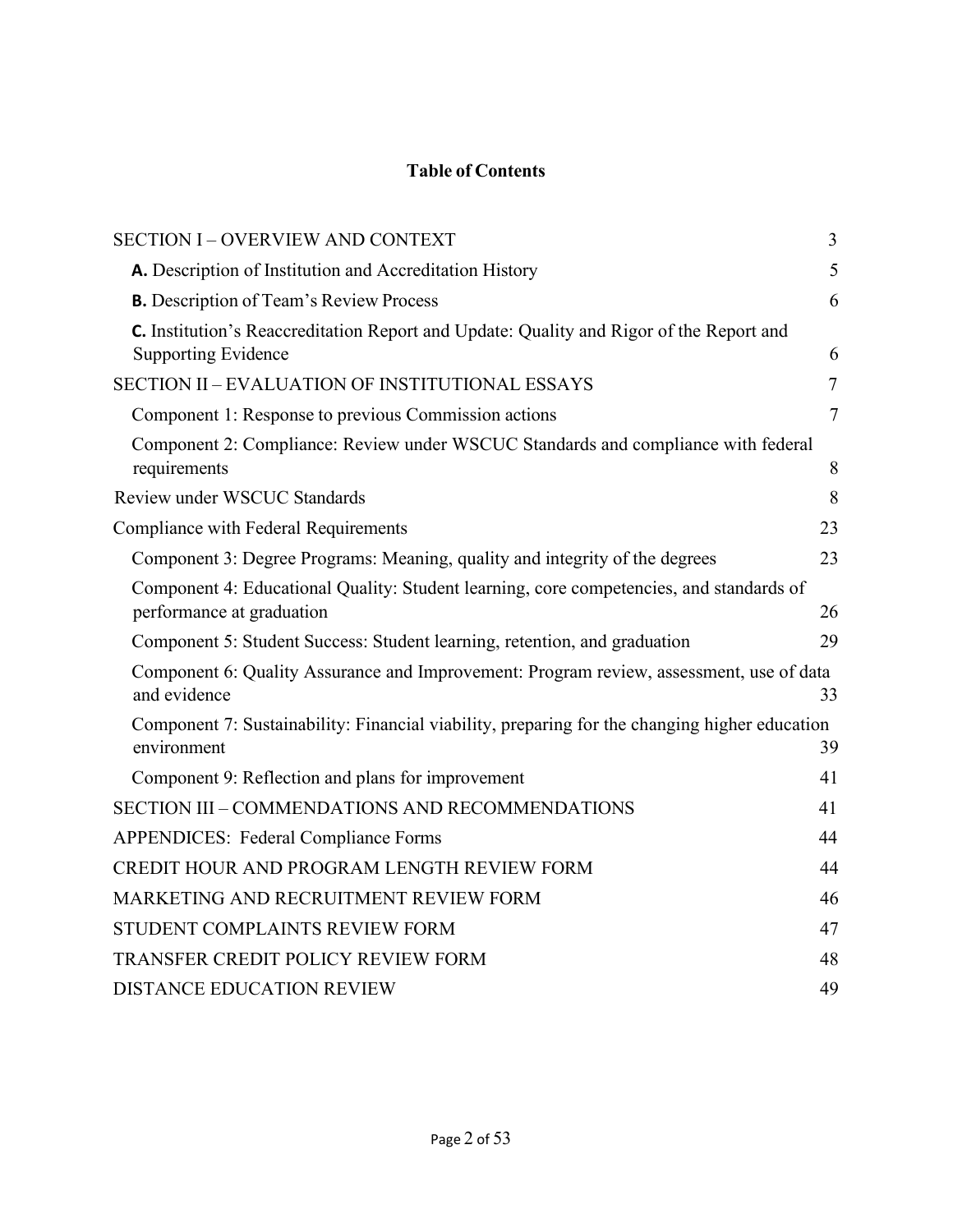# **SECTION I – OVERVIEW AND CONTEXT**

## **I.A. Description of Institution and Accreditation History**

United States University (USU), located in San Diego, California, was founded as InterAmerican College (IAC) in 1997. The institution, with its keen focus on diversity, equity, and inclusion, was originally a non-profit institution that was designed to provide private liberal arts education that was "personalized" to underrepresented populations, including Latinx, first-generation college students, and immigrants. The original curriculum was designed to build bilingual capacity in nursing, healthcare, and education in Southern California to assist underserved populations.

In 2005 WSCUC granted candidacy to IAC and, in 2009, initial accreditation. In 2010, IAC underwent a structural substantive change, changed its name to United States University (USU) and converted to for-profit status. In 2017, Aspen Group, Inc. (AGI) assumed ownership of USU and entered into a service level agreement (SLA) for the purpose of establishing a "shared services protocol" intended to provide the infrastructure to support USU so that USU could focus on teaching and learning.

Throughout its history, USU has continuously communicated with WSCUC and has worked collaboratively to maintain institutional accreditation. Since its acquisition by AGI, USU has had Special Visits in 2018 and 2019. In its latest action letter of July 8, 2020, the Commission required USU to respond to the following:

- 1. Continue to set and evaluate realistic enrollment targets (CFR 3.4). Formally describe and document:
	- a. the process for doing so;
	- b. the role of marketing, academic leadership, institutional research, and the admissions office in setting those targets; and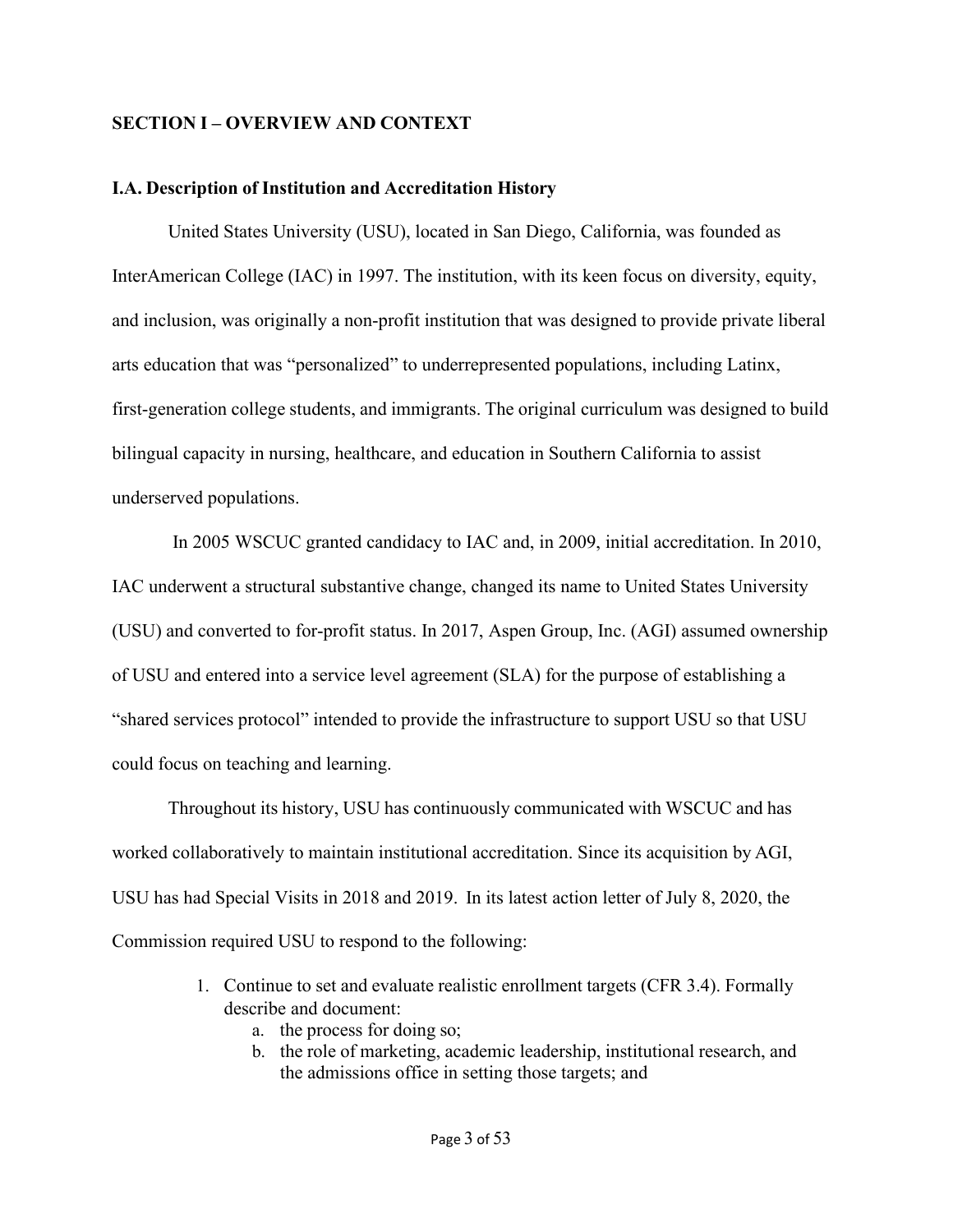- c. regular assessment and evaluation of actual performance in meeting the targets.
- 2. Continue to monitor financial performance (CFR 3.4). Formally describe and document:
	- a. the annual operating plan development process (AOP), including how past performance guides and informs that process;
	- b. monthly, quarterly, and annual monitoring and reporting of financial performance relative to plan, including university-defined financial and operational KPI's; and
	- c. financial costs associated with the SLA services provided by AGI.
- 3. Review and amend, as appropriate, the Service Level Agreement to minimize potential risks to the institution and maximize its financial sustainability by (CFRs 1.7, 2.13, 3.5, 3.7):
	- a. clearly defining and documenting the functional services that AGI provides to USU;
	- b. establishing the methodology for determining the costs associated with those services; and
	- c. formulating and documenting a framework for how USU will regularly assess, evaluate, update, and communicate the quality and efficacy of those services that includes specific criteria for review and timelines for renegotiation.

USU's mission is as follows:

*USU provides professional and personal educational opportunities, with a special outreach to underserved groups. Through campus and online programs, the university offers affordable, relevant and accessible undergraduate and graduate degree programs and certificates in a supportive student-centered learning environment. (USU Mission Statement)*

USU offers on-campus and online bachelor's and master's degree programs as

well as various non-degree programs through its three colleges: The College of Nursing and

Health Sciences (six programs), the College of Education (six programs), and the College of

Business and Technology (ten programs). USU's report indicated total student enrollments of

2,629 in Spring 2021, with 173 undergraduates and 2,456 graduate students. The average student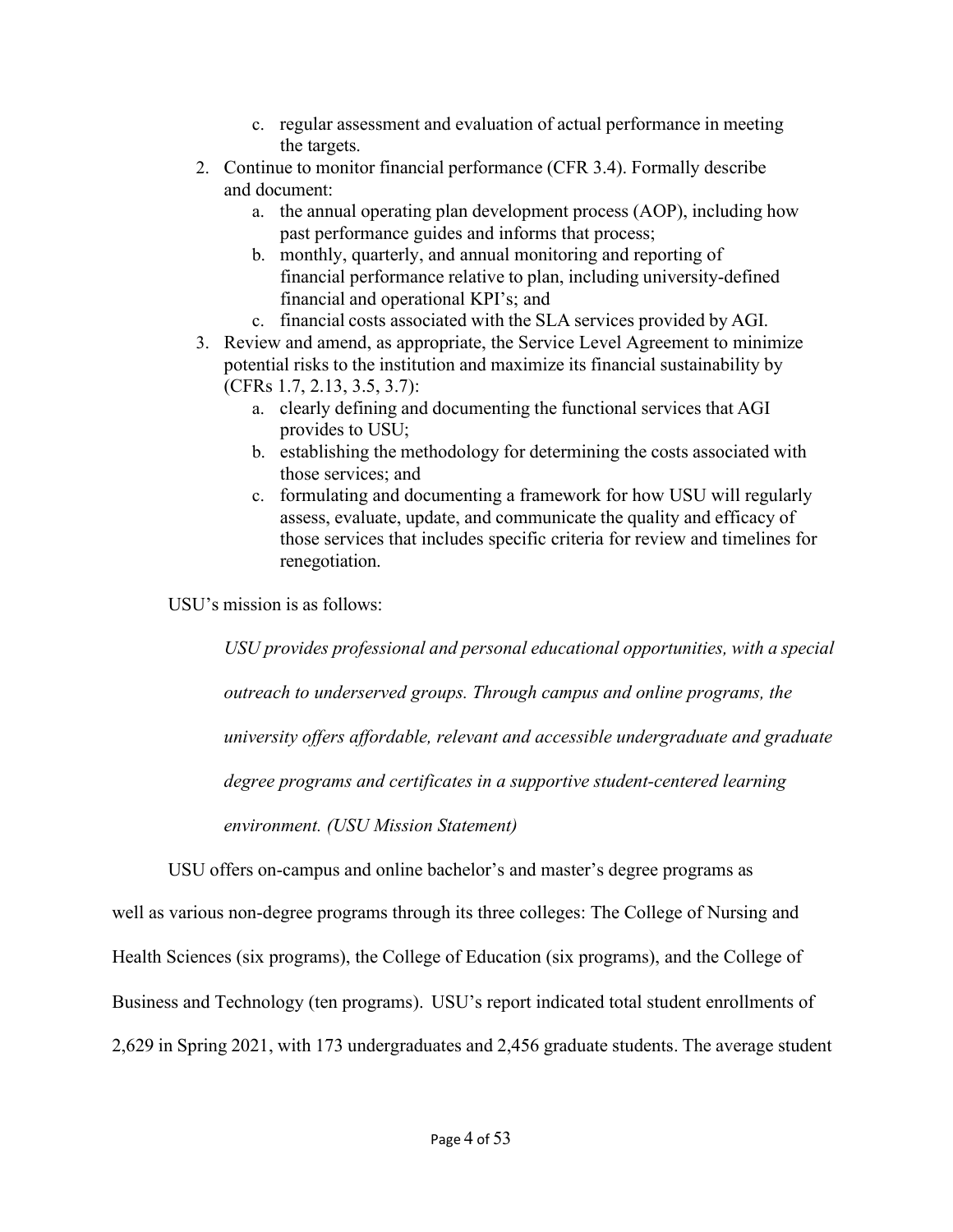age is 40, with approximately 80% female. In terms of diversity, the student population is 2/3 people of color. USU draws its students almost entirely domestically, with students from 46 states.

Among the three colleges, the highest student population is in the College of Nursing and Health Sciences (2,467) followed by the College of Business and Technology (72), and the College of Education (42). In addition, there are non-degree seeking students (48).

#### <span id="page-4-0"></span>**B. Description of Team's Review Process**

The team reviewed USU's institutional report and supporting documents provided to the team in the summer of 2021. The team analyzed the available material and conducted a team meeting in August. The team conducted the Offsite Review (OSR) on September 20-21, 2021. At the end of the OSR, the team met with key USU constituents to present the commendations, recommendations, and lines of inquiry. A lines of inquiry (LOI) document was provided to the institution at the conclusion of the OSR.

The LOI stated that the team would focus during the Accreditation Visit on issues related to the relationship between AGI and USU, financial sustainability and resource allocation, strategic planning, assessment and institutional research, student success, and program review and educational effectiveness.

The Accreditation Visit was conducted on March 8-10, 2022, via Zoom and consisted of meetings with a multitude of institutional constituencies. For those unable to participate in a meeting or interview, a confidential email account was made available to all students, faculty, and staff, and the assistant chair monitored the account during the visit. It was clear to the team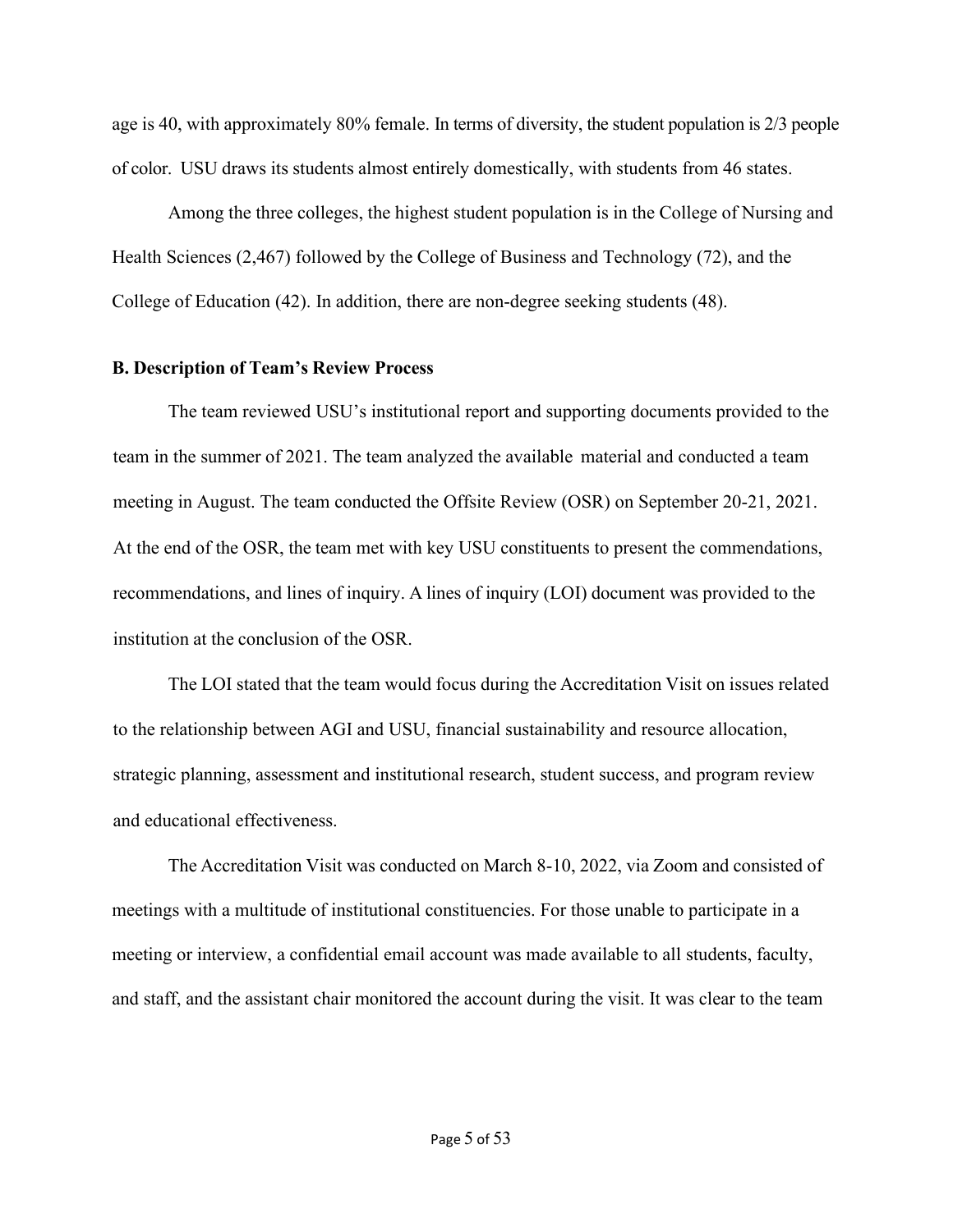that the USU community embraced the accreditation process and were candid in their responses to the team's questions.

# **C. Institution's Accreditation Report and Update: Quality and Rigor of the Report and Supporting Evidence**

USU submitted a well-written, well-organized, and thoughtful report. The institutional report was responsive to WSCUC requirements as well as intentional in its reflections regarding challenges and potential opportunities. USU provided sufficient evidence in most areas to support its action plans and claims. In some areas, detailed supporting evidence was not included, but each of these areas became a line of inquiry for the team to pursue during the Accreditation Visit.

Multiple university constituencies were engaged in the self-study process. The accreditation steering committee was a derivative of the strategic planning committee with representation from the faculty senate and university council. This committee organized the self-study by assigning members to different component teams, who in turn engaged core and adjunct faculty and staff. The steering committee continued to meet independently and then collectively to draft the final report. The USU team described an inclusive process that supported inter-departmental learning. The final draft report was reviewed with the various constituencies (board, staff, faculty, students) and posted to the website.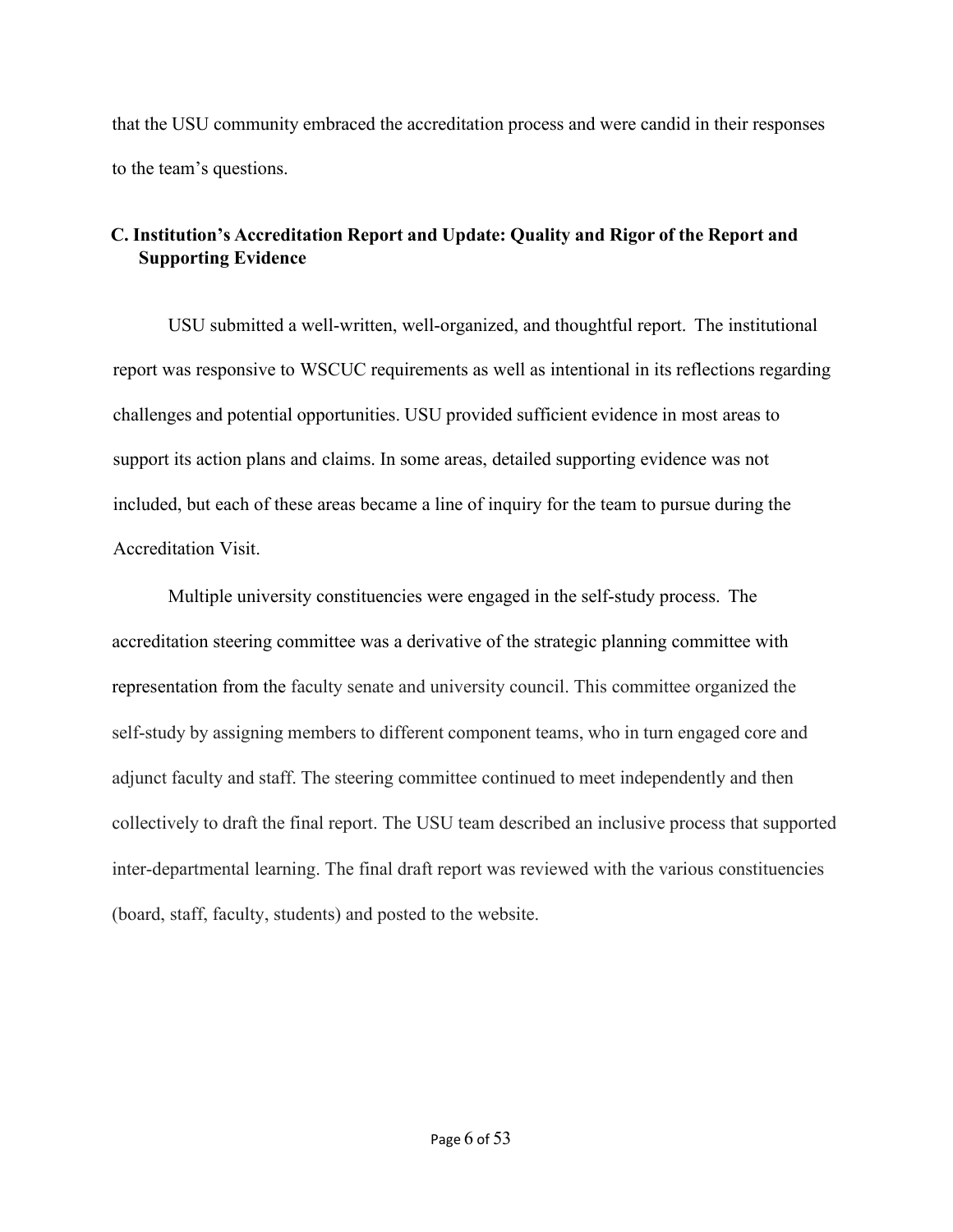# <span id="page-6-0"></span>**SECTION II – EVALUATION OF INSTITUTIONAL ESSAYS**

# <span id="page-6-1"></span>**Component 1: Response to previous Commission actions**

The team reviewed the progress of United States University (USU) in response to the following Commission recommendations from its letters of June 2015 (Accreditation Visit), March 2019 (Special Visit) and July 2020 (Special Visit).

- 1. Focus on mission of providing educational opportunities to underserved populations (CFRs 1.1, 1.4)
- 2. Articulate a comprehensive assessment plan (CFRs 2.2, 2.3)
- 3. Ensure the quality and rigor of academic programs. (CFRs 2.6, 4.1)
- 4. Assess and monitor the institution's capacity to support transfer students with any needed remediation and/or support programs and offerings. (CFRs 2.10, 2.14)
- 5. Develop a plan for assessing effectiveness of all student advising services/cocurricular activities .(CFRs 2.11, 2.12, 2.13)
- 6. Regularly assess the Service Level Agreement. (CFRs 2.13, 3.5)
- 7. Continue to set and evaluate realistic enrollment targets; continue to monitor financial performance relative to plan. (CFR 3.4)
- 8. Clarify the decision-making process for the selection and development of the academic program portfolio including degree levels and content areas. (CFRs 3.7, 3.10)
- 9. Ensure that the board of trustees continues its active and independent role in guiding the institution. (CFRs 3.9, 4.7)
- 10. Complete the strategic plan and establish protocols for monitoring its progress and outcomes. (CFRs 4.1, 4.5, 4.6)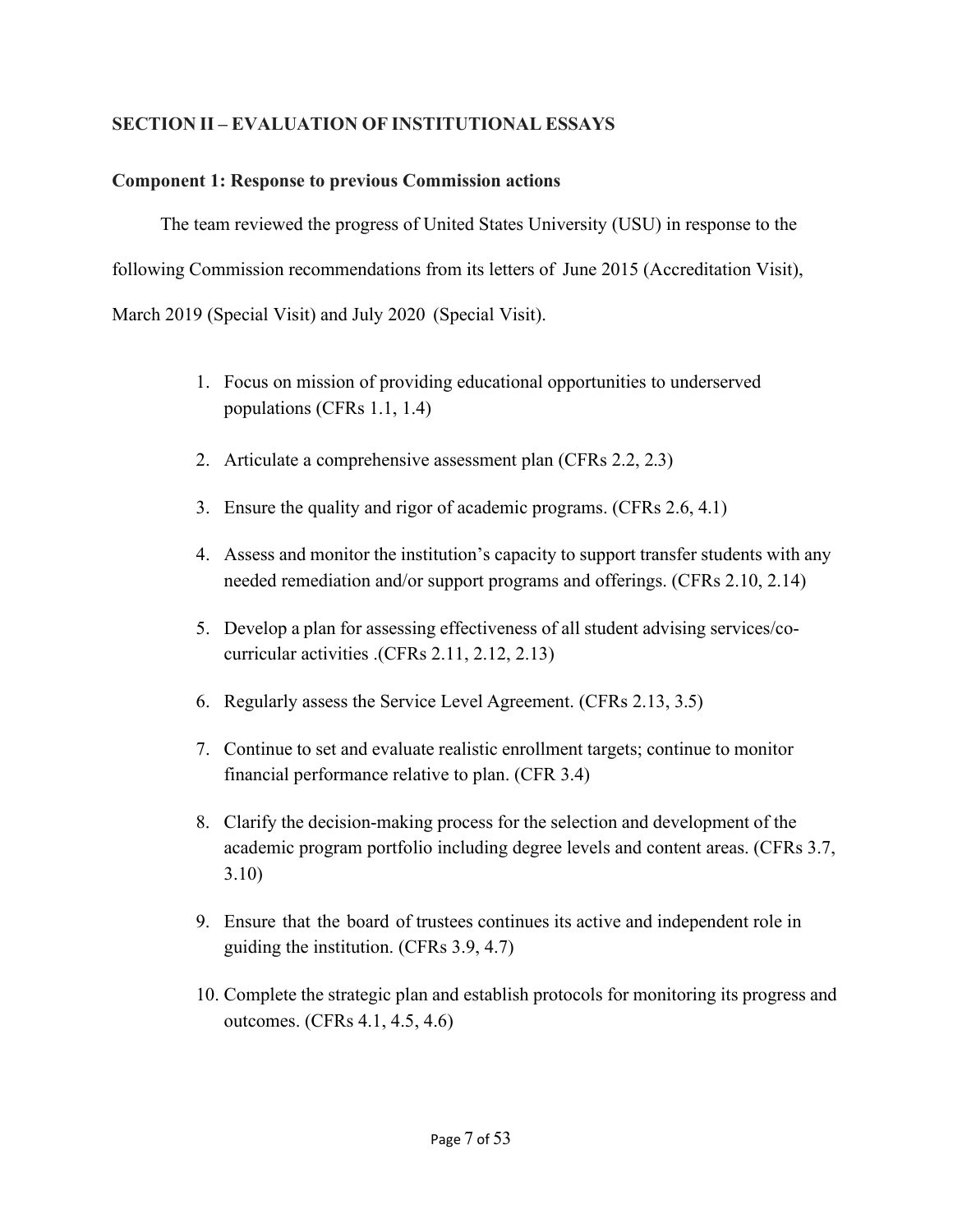Overall, the team concluded that USU has taken seriously and satisfactorily addressed the above recommendations. USU's progress in addressing the Commission's recommendations is described in the remainder of this report.

#### **Component 2: Compliance WSCUC Standards and Federal Requirements**

As required by WSCUC and articulated in the 2013 WSCUC Handbook of Accreditation (Revised 2021), United States University (USU) submitted the Compliance with WSCUC Standards and Federal Requirements Worksheet. In the following sections, USU's compliance with the standards is analyzed and summarized, based on evidence provided in the institutional report and information gathered during the Accreditation Visit.

## *Standard 1: Defining Institutional Purposes and Ensuring Educational Objectives*

# Institutional Purposes

The mission of USU, as reflected on its website and in its institutional report, is to provide "professional and personal educational opportunities, with a special outreach to underserved groups. Through campus and online courses, the University offers affordable, relevant and accessible undergraduate and graduate degree programs and certificates in a supportive student-centered learning environment." Its mission is appropriate to an institution of higher education and clearly defines the ways in which it contributes to the public good. (CFR 1.1)

These include the university's accessible on-line delivery methodology, affordable tuition, and "pay-as-you go" monthly tuition payment plans (MPP). The institution states that 64% of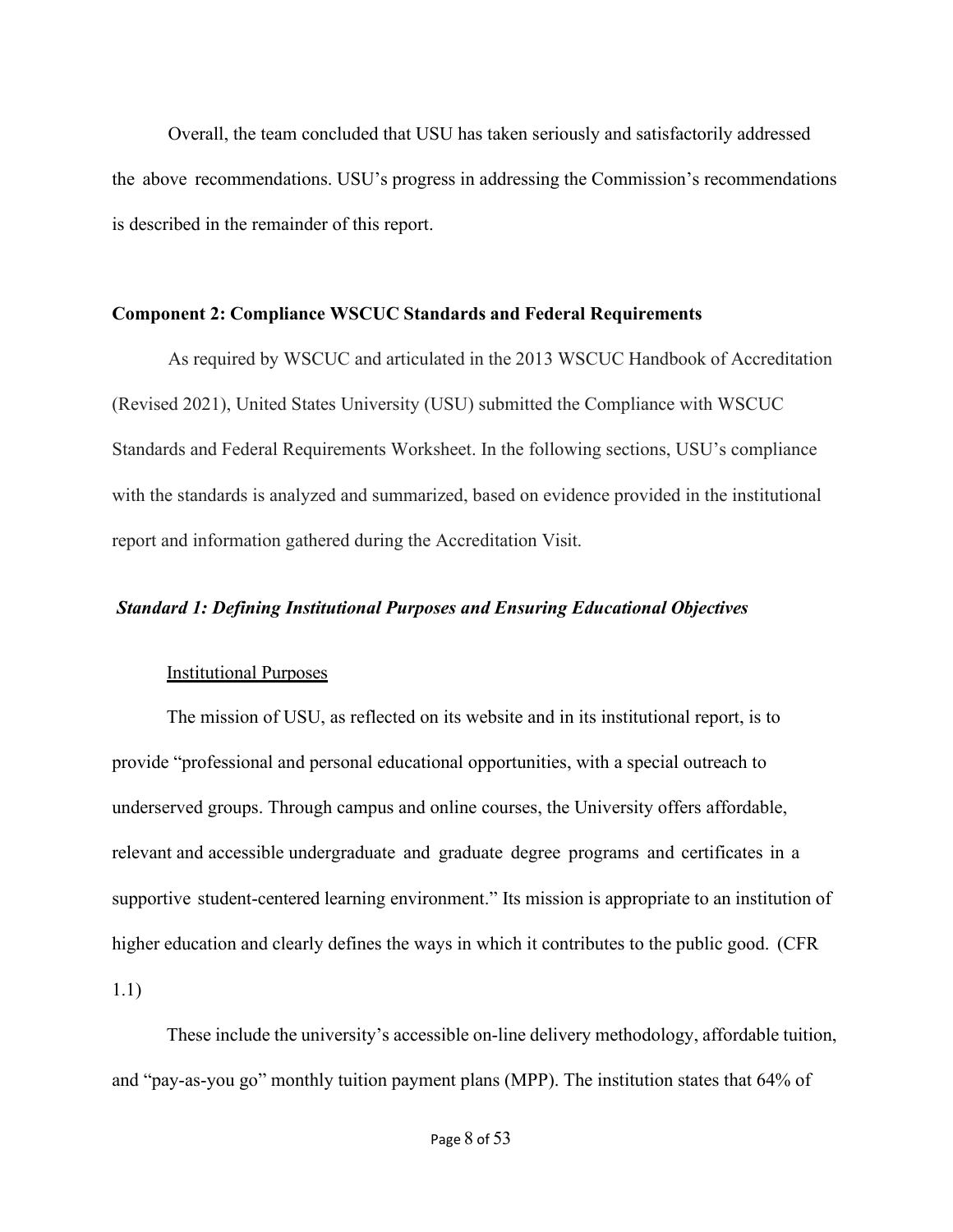students currently utilize the MPP.

#### Integrity and Transparency

The institution has an articulated commitment to diversity, inclusion and equity (CFR 1.4). Its founding purpose was to provide educational opportunities for underserved populations such as working adults, Latinx, first-generation college students, and immigrants to increase bilingual capacity in nursing, healthcare, and education in Southern California. It has expanded to offer weekend immersion experiences for students in the Family Nurse Practitioner programs in San Diego, California; Phoenix, Arizona; Austin, Texas; and Tampa, Florida.

USU's student body, faculty, and staff reflect the diversity to which it is committed. As of spring 2021, USU's student ethnicity profile was White (35%), Asian American (26%), Hispanic (16%), African American (17%), Native Hawaiian/Pacific Islander (1%), Native American (1%), and two or more races (2%). USU faculty are 27% male and 73% female. USU's faculty ethnicity profile is White (45%), Asian American (7%), Hispanic (6%), African American (13%), Native Hawaiian/Pacific Islander and Native American (less than 1%), two or more races (3%), and remaining unknown (23%). Staff at USU totals 86. For staff, 36% are male and 64% are female. USU's staff ethnicity profile is White (49%), Asian American (5%), Hispanic (20%), African American (15%), Native American (1%), and remaining unknown (10%). The university has recently created a university-wide committee focused on diversity, equity and inclusion ( DEI) efforts designed to support campus climate and student success. (CFR 1.4)

USU is owned by the Aspen Group, Inc. (AGI) with which it also has a service level agreement (SLA). Although AGI has "veto rights" over key decision areas, including the selection of the university president and members of the board of directors, it was clear to the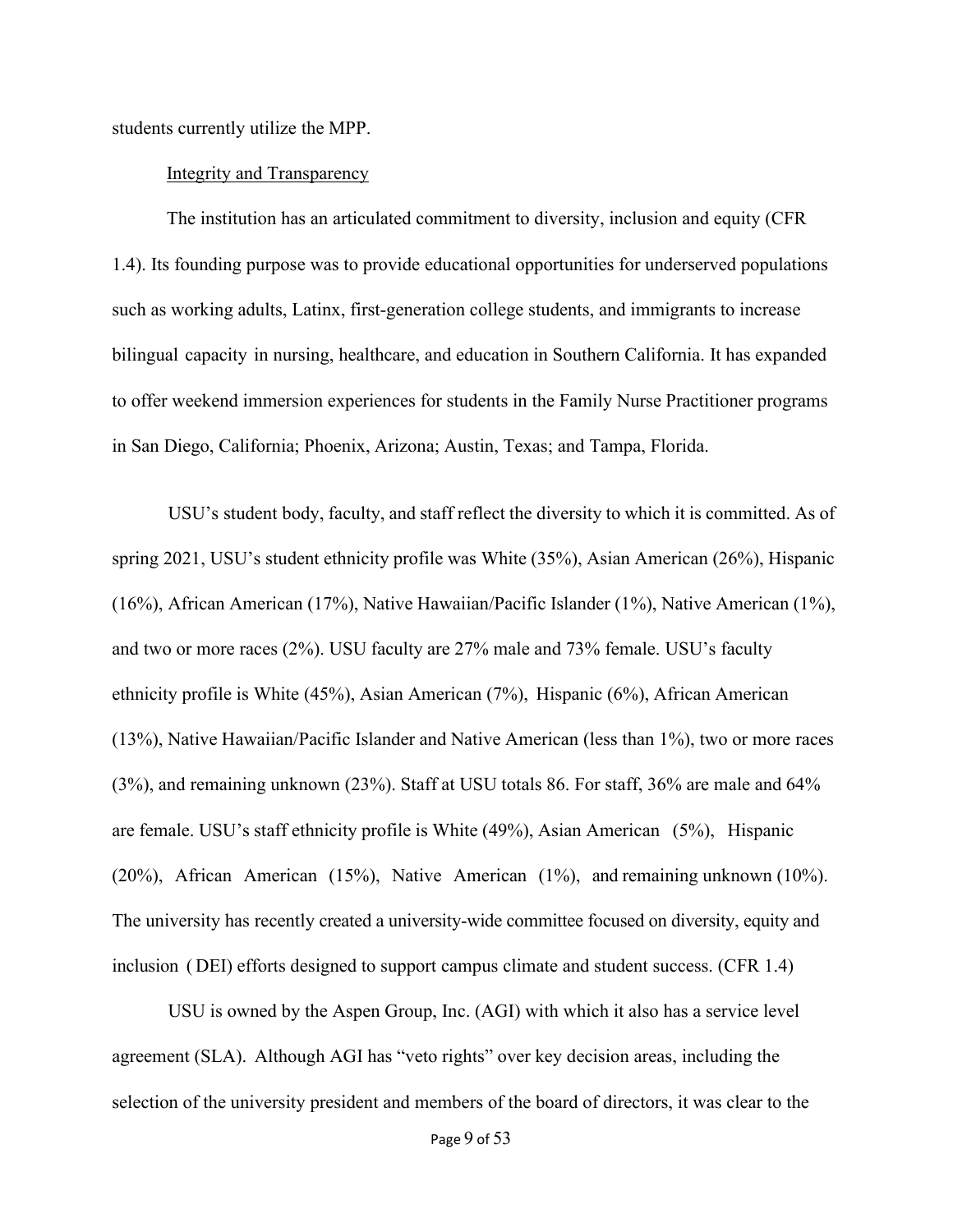team from its review of university materials and discussions with USU and AGI leadership that the university maintains the academic oversight and authority appropriate for an educational institution. (CFR 1.5)

The institution appropriately represents its programs, and costs, and has clear policies and procedures, including grievance procedures. It publishes audit reports, maintains financial records, and has clearly communicated with WSCUC and the review team. (CFR 1.6-1.8)

### Conclusion

The team's finding, which is subject to Commission review, is that United States University has provided sufficient evidence to demonstrate compliance with Standard 1. Final determination of compliance with the Standards rests with the Commission.

# **Standard 2. Achieving Educational Objectives through Core Functions**

#### Teaching and Learning

USU's institutional report, appendices, and interviews during the visit demonstrated how the institution has thoughtfully considered its teaching and learning processes to successfully achieve its educational mission and objectives. The team reviewed samples of course syllabi, the learning management system, the faculty handbook, faculty course evaluations, faculty policies, and comments from faculty and student interviews to gain a full understanding of how the university puts its philosophy into practice.

USU's courses are staffed by faculty qualified in education and experience for the programs to which they are assigned. USU has low faculty turnover; therefore, the university is able to enjoy the benefits of faculty longevity and institutional history. There is a large portfolio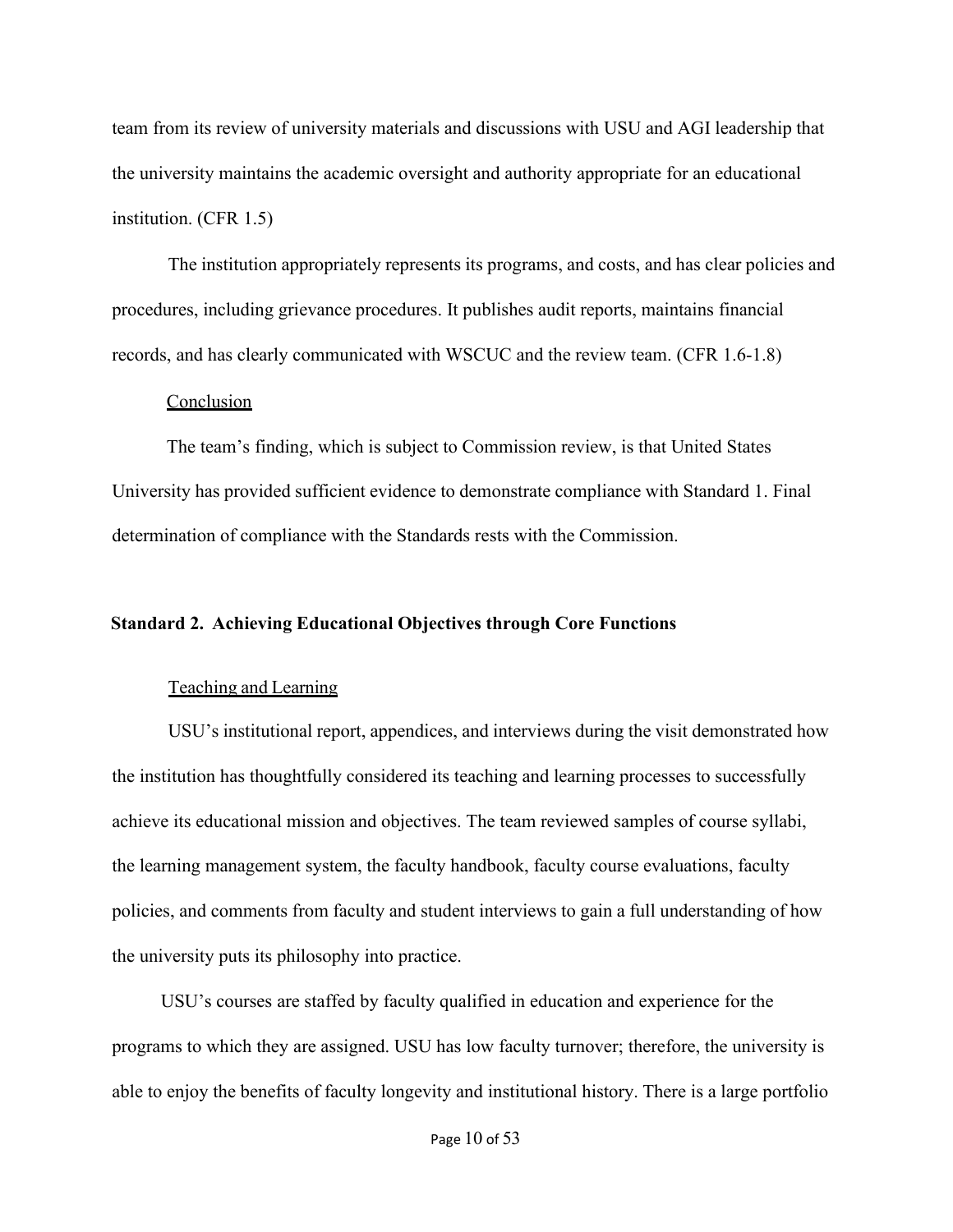of degrees available, but all have the focus of preparing USU students to serve in diverse, complex career paths now and in the future.

Courses are taught by 264 full- and part-time, core and adjunct faculty. The 14 core faculty serve as the "lead" subject matter experts and are responsible for the quality of the development and delivery of courses. The average current teaching load for full-time faculty is two courses per session with a student-to-teacher ratio average of 25:1 with available release time for assessment, curriculum development, scholarship, and service to the community. The faculty scheduling abides by a workload model based on the Carnegie Unit and student hours to equitably facilitate the university's teaching, research/creative activities, service missions, and to ensure that faculty workload aligns with federal and state regulatory requirements.

There are expectations for faculty engagement in the online classroom that are articulated to faculty, and there is also a structured template provided to guide course development and the linking of course learning outcomes (CLOs) to program learning outcomes (PLOs) and institutional learning outcomes (ILOs). The syllabi provide validation of the advanced levels of graduate program objectives as compared to undergraduate objectives and have pre-requisites of bachelor's or master's level completion prior to admission to a master's or doctoral course. (CFR 2.2b) However, there is some inequity among the syllabi development, especially from the education program as the syllabi provided to the team did not have student learning outcomes, standards of performance or grade components, while syllabi from other programs were robust in expectations with the student learning outcomes clearly stated at the institutional, program, and course levels throughout. (CFRs 2.3, 2.4)

USU's core functions are enhanced by its strengths with respect to the university's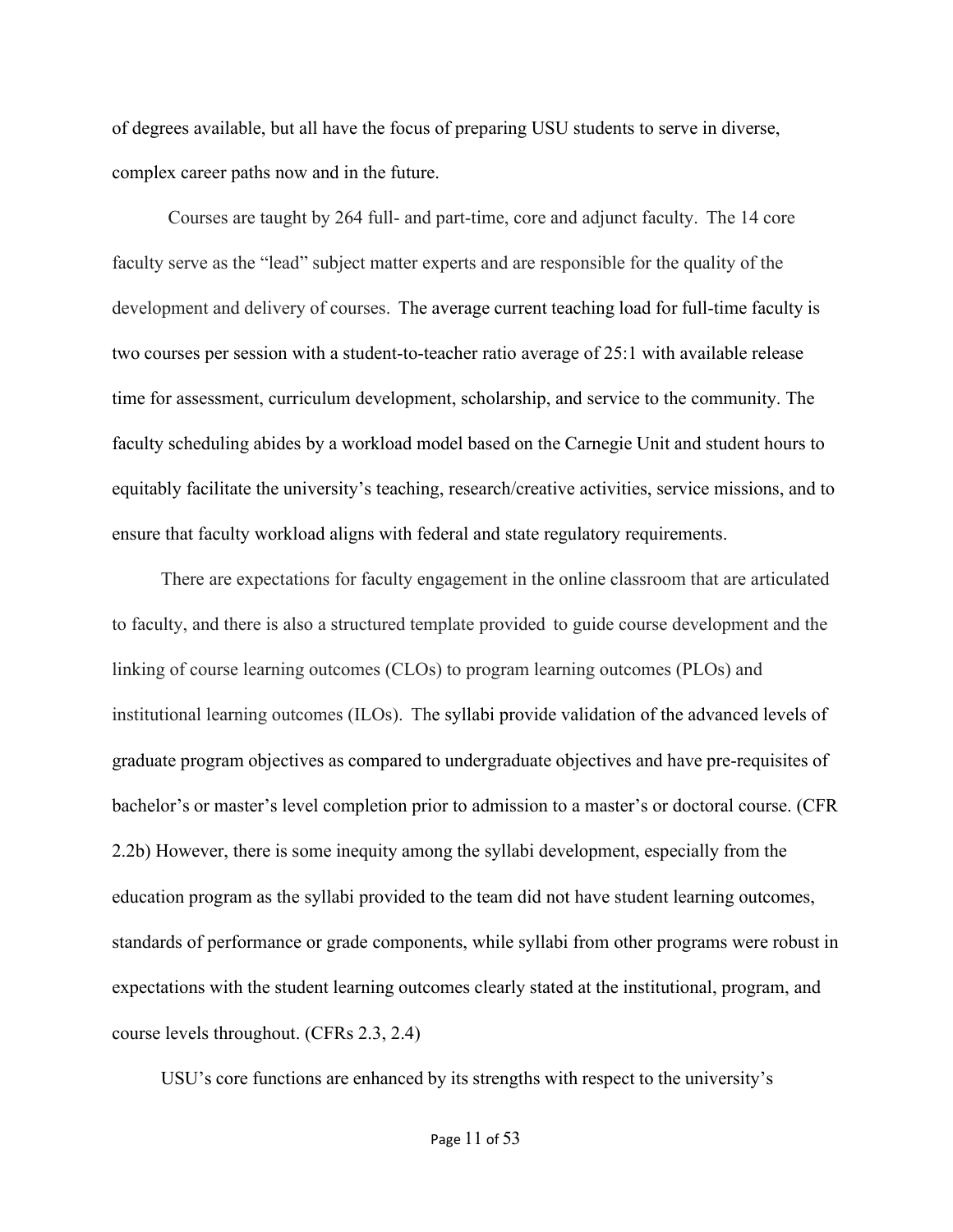decision to employ effective data-gathering practices as well as to create clear descriptions of degree requirements and curricular processes. USU's effectiveness in the assessment of student learning and program review continues to evolve and improve as the faculty complete annual iterations. (CFRs 2.2b, 2.3, 2.4, 2.5, 2.6, 2.7) USU is building a strong assessment program, as evidenced by critical mappings, plans for the development of signature assignments, and detailed assessment plans.

All academic programs at USU have established protocols for program review, which are articulated in the program review handbook and assessment plans. These reviews provide a demonstration of alignment of learning outcomes at various levels as well as program review results and recommendations for continuous quality improvement. (CFR 4.7)

The team recommends that USU continue to develop its ability to meaningfully review its programs, including incorporating disaggregated student data in the review, to better inform decision-making. In the future, as noted in the institutional report, USU will be able to disaggregate persistence, retention, and graduation rates based on racial, ethnic, gender, age, economic status, disability, and other categories as the enrollment growth in the smaller degree programs allows for breakouts into these categories. (CFRs 2.10, 2.13)

In terms of new course development, prior to initial launch, every new course is reviewed for quality assurance by instructional designers. Teaching facuty provide feedback after the initial course offering and the course is automatically placed on a revision schedule for future updates, although interim updates can also be incorporated. Faculty meet weekly to evaluate data on student outcomes and faculty outcomes. There are also quarterly faculty pedagogy speakers' series and monthly meetings to discuss best practices and to support faculty development. (CFRs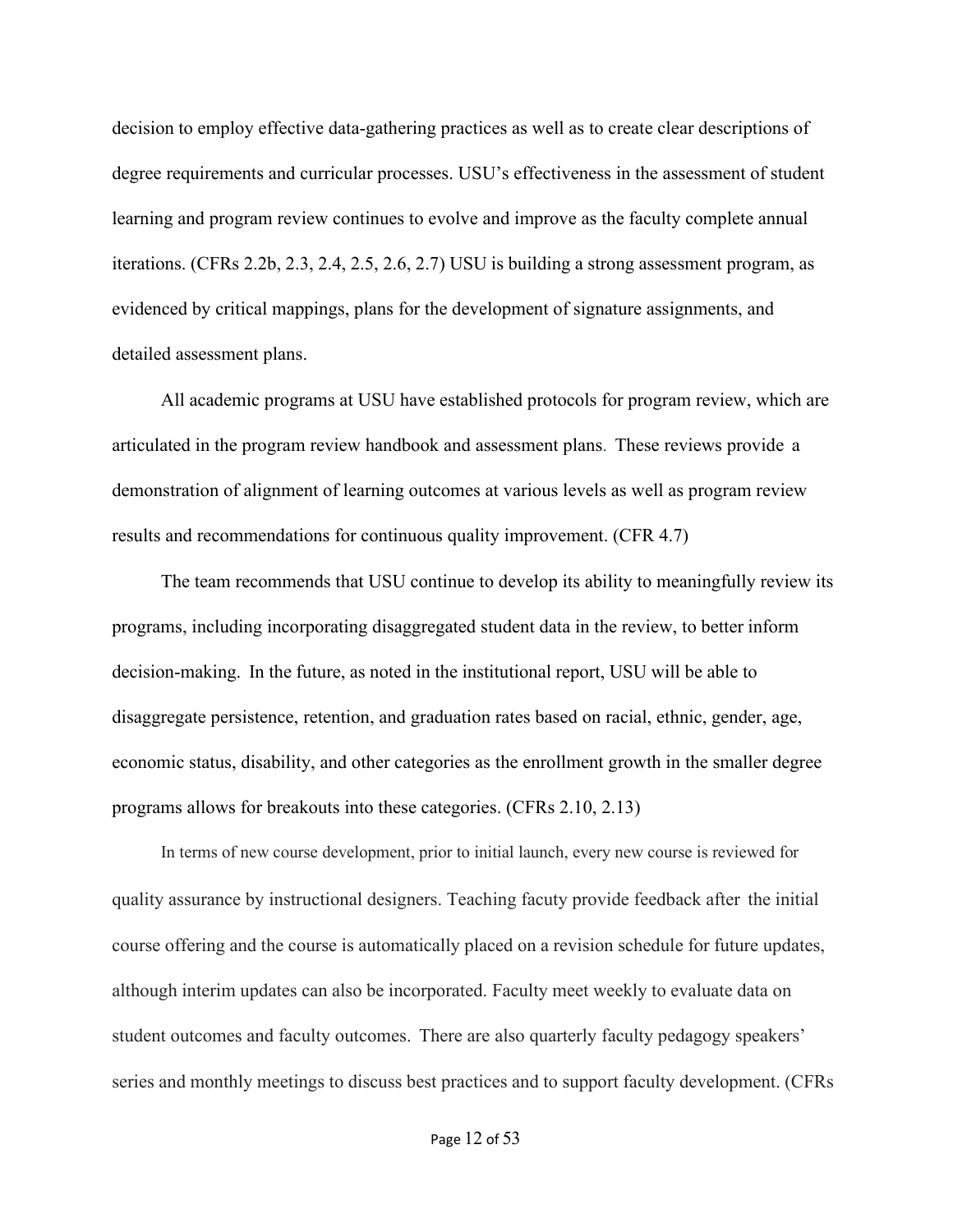2.5-2.7)

#### Scholarship and Creative Activity

USU uses a tool with a faculty module to track scholarship, professional development, conferences, committees, or presentations. Faculty scholarship and professional development is supported by funds budgete by each program dean as part of the annual budgetary process. (CFR 2.8) During the visit, interviews with the faculty senate members revealed there is no current process for rank and promotion of faculty members. (CFR 2.9) However, faculty indicated that this topic may be explored in the future.

## Student Learning and Success.

In calendar year 2020, a total of 379 degrees were conferred. The academic advisors monitor student program progression, participation, and attendance, as well as other markers of student engagement. USU monitors academic progress and attendance and regularly reports the data to the program deans with reasons for withdrawal, such as work conflict, medical, family or personal issues.

To support student learning and success, USU contracts for tutoring services.In addition, faculty provide tutoring options for students. Also, embedded within the courses are Turnitin for academic integrity monitoring and a link to the virtual library. (CFRs 2.11-2.13) USU is sensitive to the needs that may arise for students with disabilities as they have formalized processes and procedures in place to provide any required accommodations through their Title IX officer and student advisors.

One highlight of student success is the recently instituted honors society under Sigma Theta Tau in the nursing program to recognize student achievement and connect students with a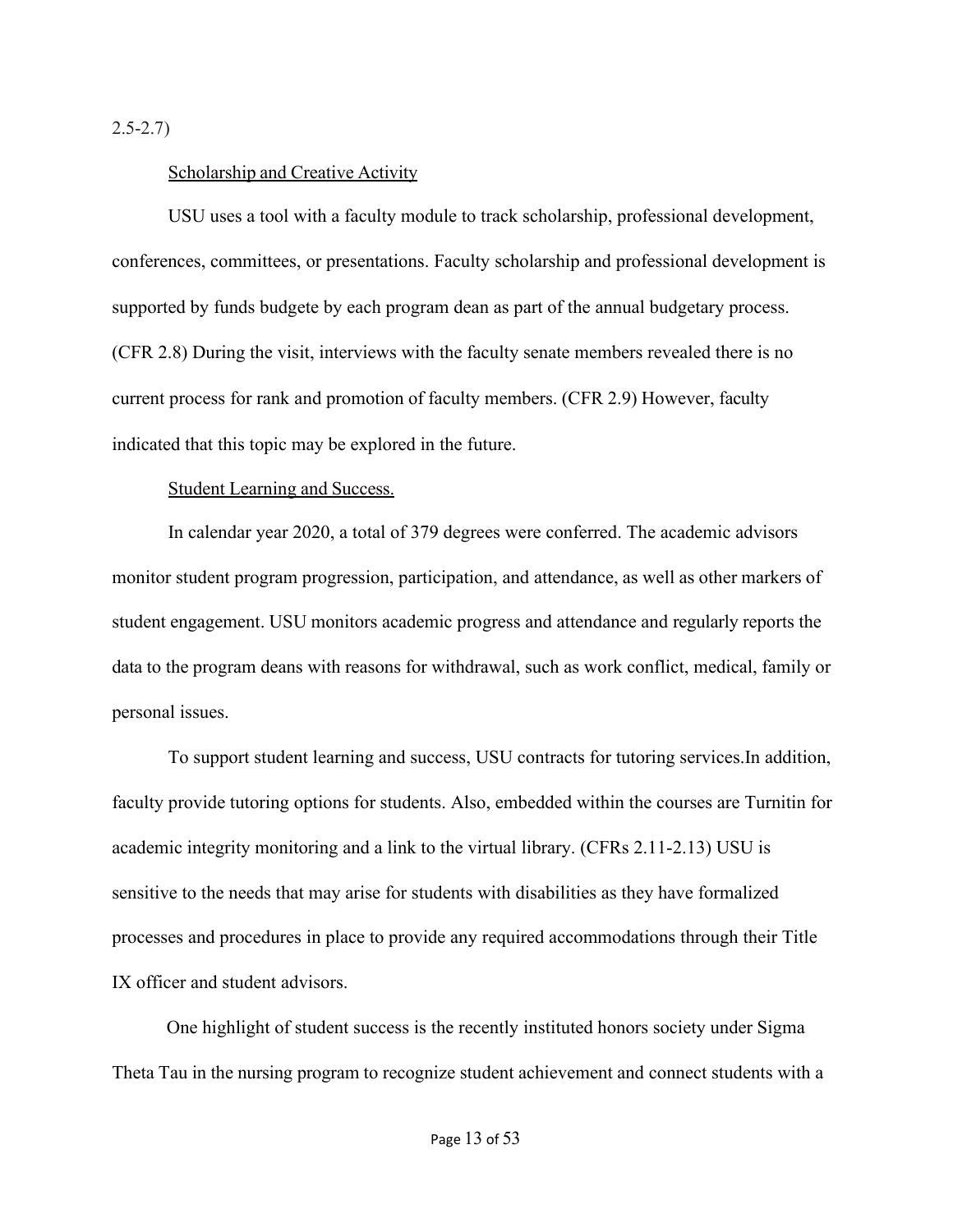national nursing network. This society was instigated by student requests expressed in the satisfaction surveys. The USU nursing administration was immediately responsive to meet this request.

Currently, USU's small size is masking the lack of infrastructure around co-curricular services such as career support, addressing work-life balance challenges, mental health and other key services for students. As growth continues, work is needed to achieve a deeper understanding of the co-curricular services that can assist the university's student population in meaningful ways. (CFR 2.11) USU recognizes this need and stated in its self-study report that it needs to "bolster support services for smaller, growing degree programs with discipline-specific career services and other beneficial co-curricular services."

It will be important for USU to conduct an analysis of USU's student and co-curricular services and consider new offerings to fill gaps in areas such as mental health, job/career counseling, family obligations, personal, medical concerns, and others. (CFR 2.13) The team recommends that USU acquire knowledge of co-curricular services and programs in online environments that address the needs of all USU students and that are designed to support students' personal and professional development in meaningful ways. The team also recommends that USU develop a comprehensive model for student support services in an online context that is regularly assessed. (CFRs 2.11, 2.13)

Transfer student support is well-addressed with the transfer and articulation specialist position created in July 2020 to provide support and advocacy for all incoming transfer students as they acculturate to USU at varying points in their academic journey. USU's transfer of credit policy is published in the catalog and procedure manual on the website. The enrollment team is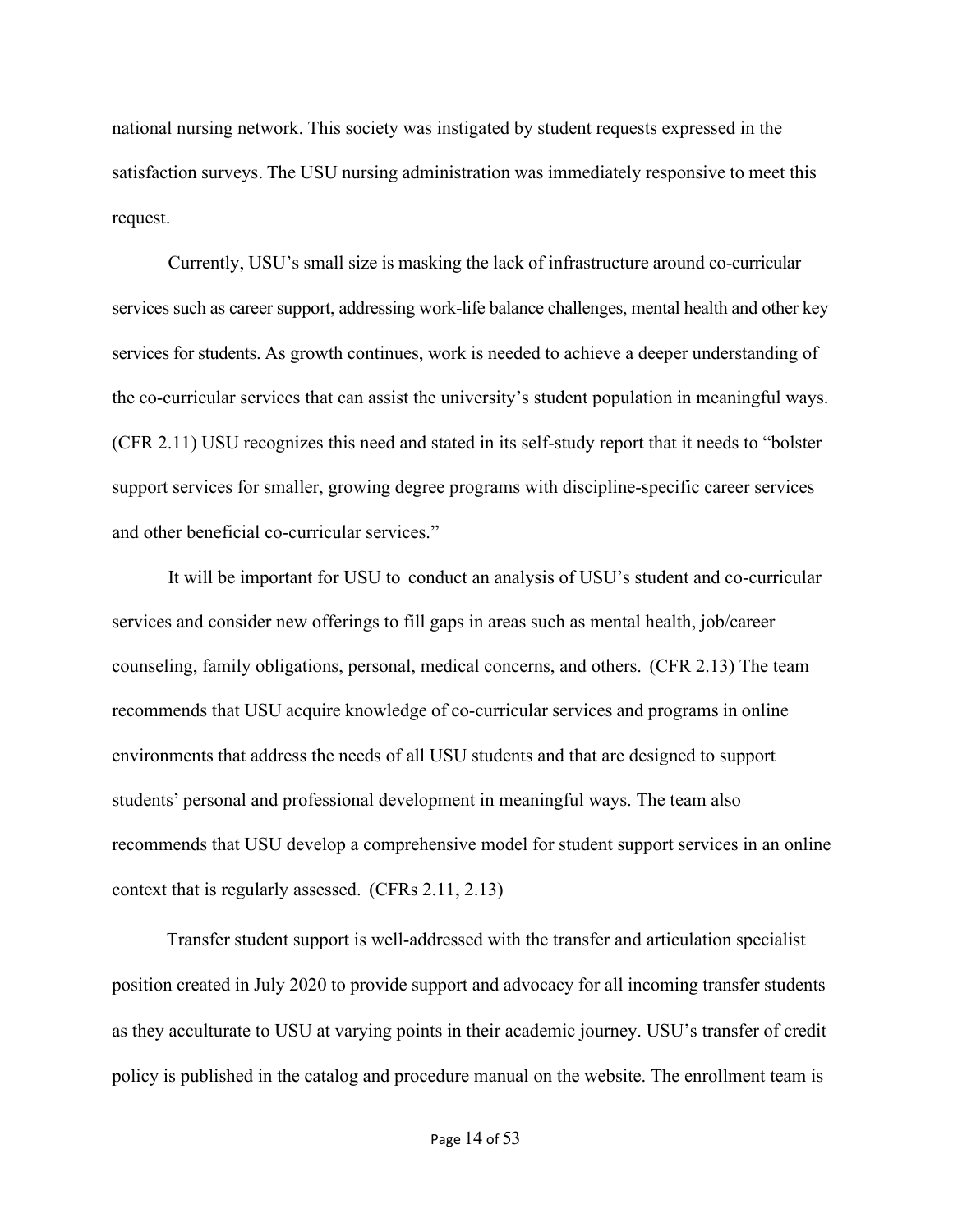trained, and there are regular meetings between enrollment staff, advisors and the registrar to explain any anomalies that may arise to ensure smooth student communications. (CFR 2.14)

#### Conclusion

The team's findings, which are subject to Commission review, are that United States University provided sufficient evidence in its report, supplemental documentation, and at the site visit to demonstrate compliance with Standard 2. However, the final determination of compliance rests with the Commission.

# *Standard 3: Developing and Applying Resources and Organizational Structures to Ensure Quality and Sustainability*

#### Faculty and Staff

As of the time of the report, USU stated that the university has 14 full time faculty, 250 adjunct faculty, and 86 staff. USU faculty and staff are appropriately credentialed, evaluated, and are given opportunities for professional development. USU partners with its sister institution, Aspen University, for professional development opportunities as well as provides internal faculty development opportunities and supports outside professional development. As discussed earlier in the report, faculty diversity is similar to student diversity in terms of gender and the same races/ethnicities are represented in both populations. Faculty receive training on the learning management system and assessment processes. Faculty sufficiency is managed through a faculty workload model.

Staff sufficiency is supported through ratio-based calculations, taking the expected enrollment for a program divided by the student-to-staff ratio to determine the number of staff required. Other staffing needs are included in the annual budgeting process as well as through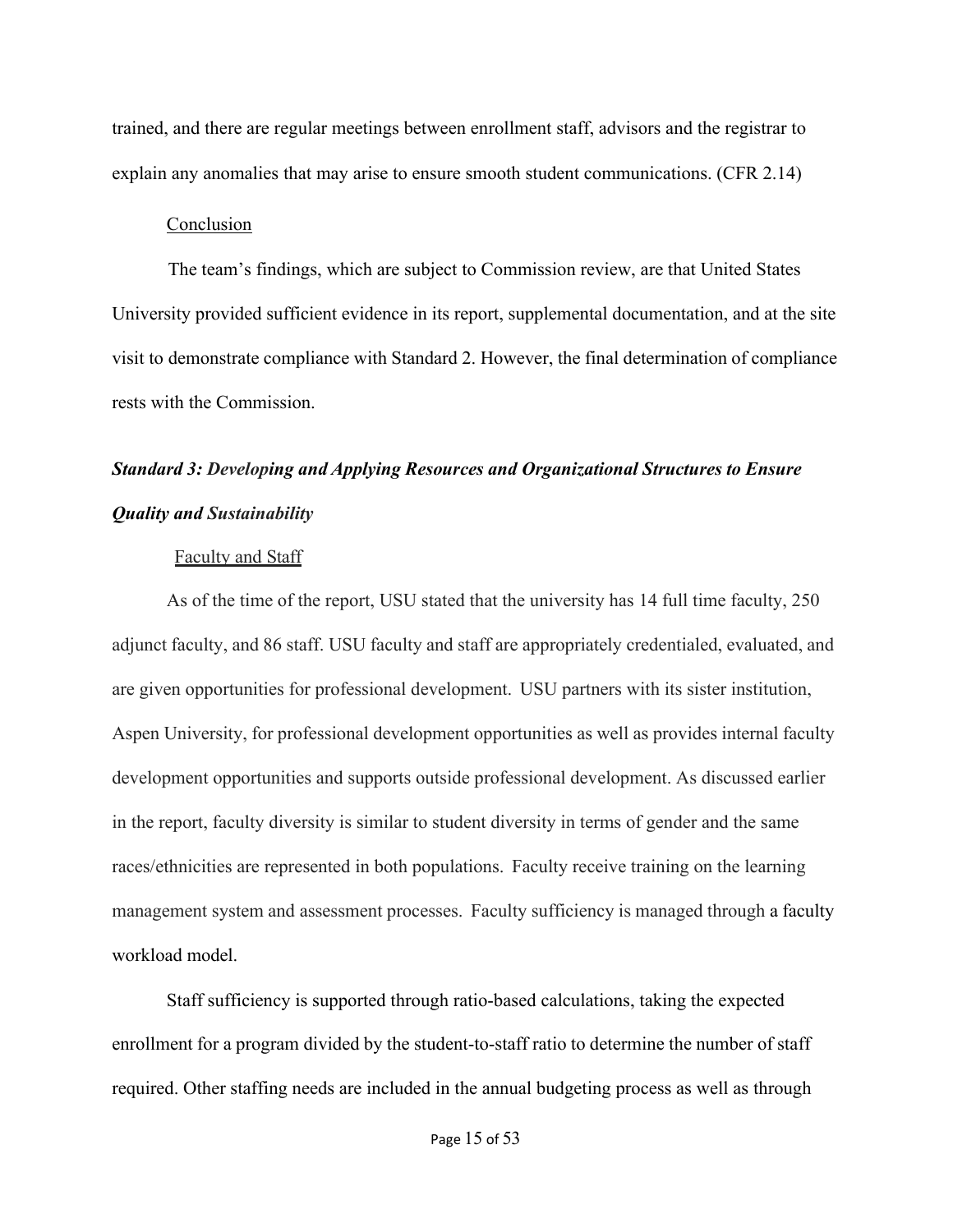ongoing needs conversations between the provost and president.

All full-time and part-time faculty are evaluated annually taking into account teaching evaluations, end-of-course evaluations, and contributions to the academic field/university. (CFRs 3.1-3.3)

### Fiscal, Physical and Information Resources

The team commends AGI's purchase and support of USU, which has improved USU's financial situation significantly -- from deficits in 2015 to enrollment growth beginning in 2018- resulting in budget surpluses and improvement in composite score from 1.8 in FY19 to 3.0 in FY21. USU is creating plans for greater diversification of revenue sources in its upcoming strategic plan. Currently the Master of Science in Nursing-Family Nurse Practitioner (MSN-FNP) program makes up over 90% of its program enrollments. Through the monthly payment plan option, USU makes education more affordable to students, with only 34% of the students receiving financial aid per the latest Title IV calculation.

USU's financial audits are unqualified, but there have been recurring findings in its compliance with Title IV programs, including two findings that are considered significant deficiencies in the 2021 audit report. The team recommends that USU continue to work with USU's financial aid service provider to ensure appropriate financial aid policies and compliance with Title IV requirements in light of recurring financial aid audit findings. (CFR 1.7, Title IV Compliance Policy)

The team commends USU for embracing the challenge of working with AGI, succeeding in establishing a highly collaborative and successful relationship. USU has greatly benefited from AGI's resources such as marketing, technology, and institutional research–thus allowing USU to grow its enrollment. AGI serves as an online program manager (OPM) for USU and its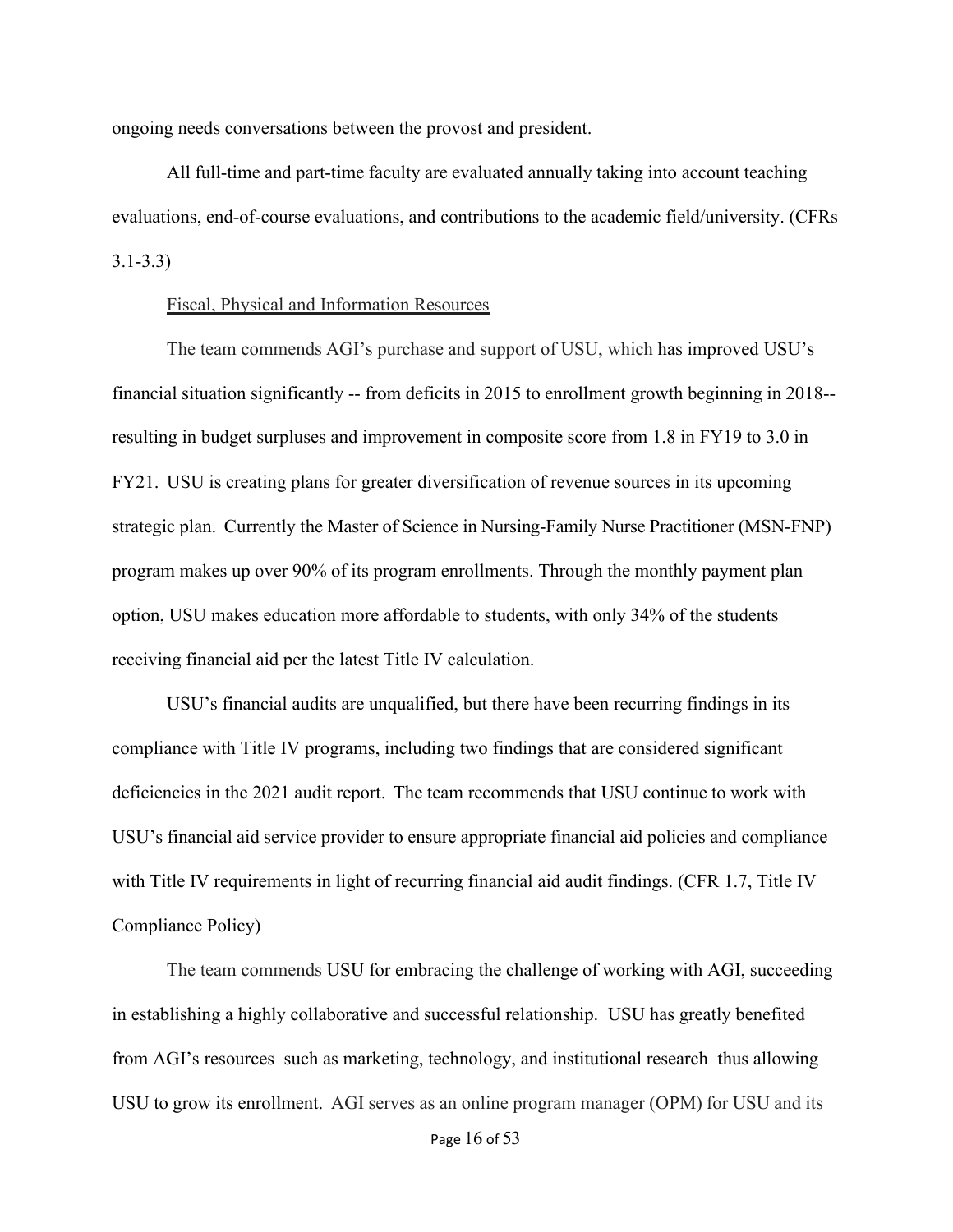sister school, Aspen University. The infrastructural support and service level agreement operating framework is a document detailing the relationship between AGI and USU. The operating framework clearly states that the USU board of trustees exercises general oversight and direction/control of the university. Starting in September 2021, a quarterly document is prepared by USU to evaluate the performance of AGI. This document is reviewed by the board's audit committee and is part of the audit committee report to the full board. There is no legal dispute remediation process but none has been needed due to strong relationships and ongoing communication between AGI leadership, USU leadership and the USU board to address any issues.

AGI allocates its costs to USU and Aspen University primarily based upon student enrollment. USU includes these costs in its budget and receives ongoing reports from AGI in weekly meetings and at quarterly board meetings about any changes.

USU recently hired a new CFO, who is improving the budget and monthly reporting processes to include a greater level of detail and insights. USU's budget process is a bottom-up process, gathering input from all relevant leaders and linking needs to student population changes. The president and provost have critical roles in the budgeting process. As needs are identified outside of the annual budget, reallocation decisions are made to support students.

Distance learning needs are supported by an online learning management system, online student portal, online library, and resource rooms. Additional technology needs are added based upon requests from leaders. (CFR 3.5)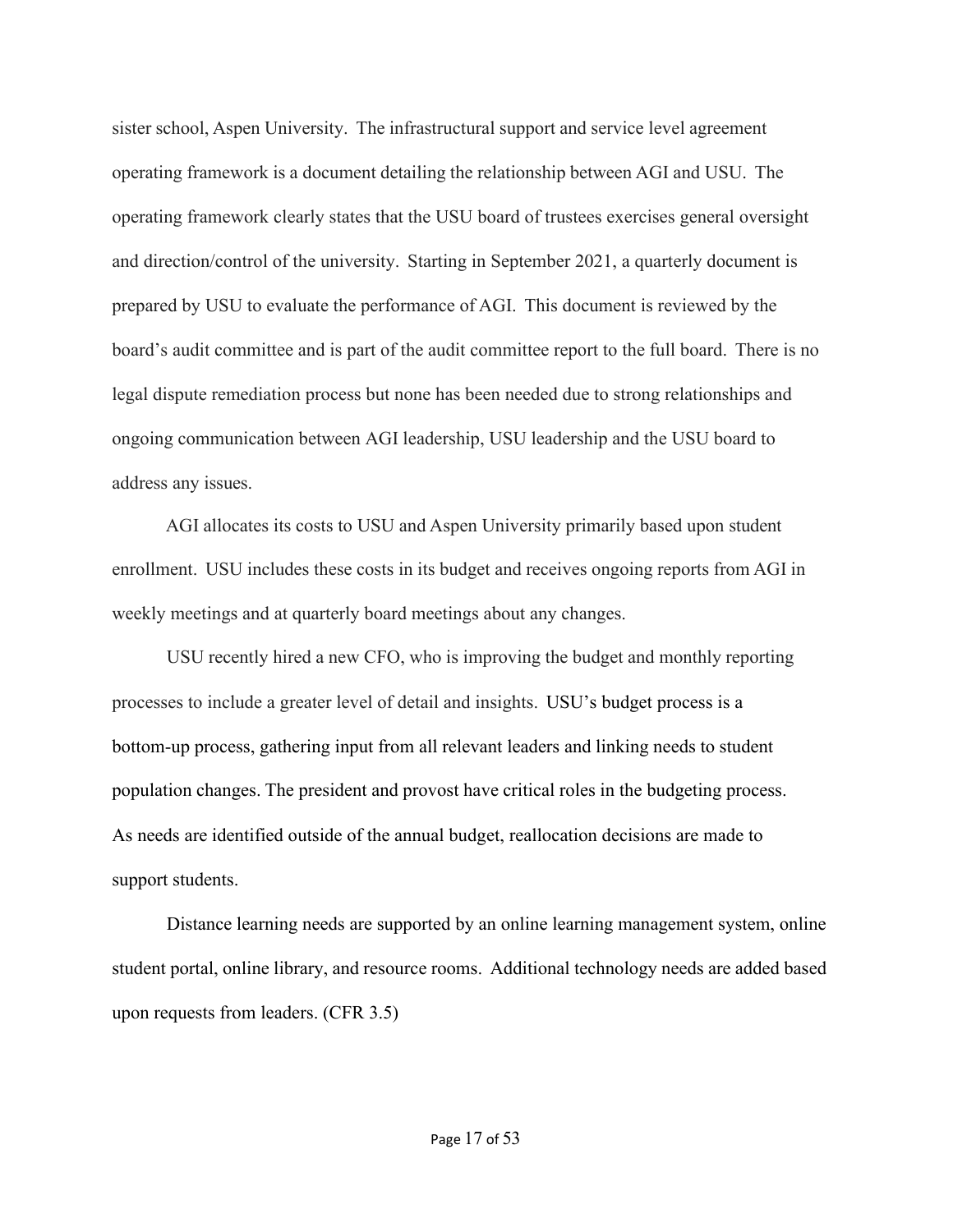## Organizational Structures and Decision-Making Processes

USU is overseen by an 11-member board, with one individual representing the parent company while the remaining individuals are independent to the university. The board members have robust backgrounds in higher education and/or subject matter expertise related to the programs offered. The team found the board highly engaged at an appropriate level, aware of the strengths and challenges USU faces, and focused on the importance of diversity, equity and inclusion.

Annually, the board evaluates the president as well as the board's own effectiveness. Thorough onboarding is performed for new board members. The board is actively managing succession planning, for board members as well as senior leadership. The board bylaws are designed to ensure that the board meets its fiduciary responsibilities as well as proper alignment with its owner. (CFR 3.9 and related policies).

USU's executive team is led by a president who has served at USU for nine years, first as provost and then as president. The provost is relatively new to USU but has experience in online graduate education. USU also has a new full-time chief financial officer. (CFR 3.8). The president's cabinet, composed of provost, CFO, deans and other key stakeholders, regularly meet. The team found USU's leadership team highly collaborative, focused on student learning and passionate about USU's mission. (CFRs 3.6, 3.7)

USU has other governance structures such as curriculum and assessment committees per school, a university council, and a faculty senate. The university council is a robust, cross-function committee designed to understand and examine policies as they relate across the university. The faculty senate is an elected faculty governance body through which faculty and administrators work together to implement USU's mission. (CFR 3.10) The team found the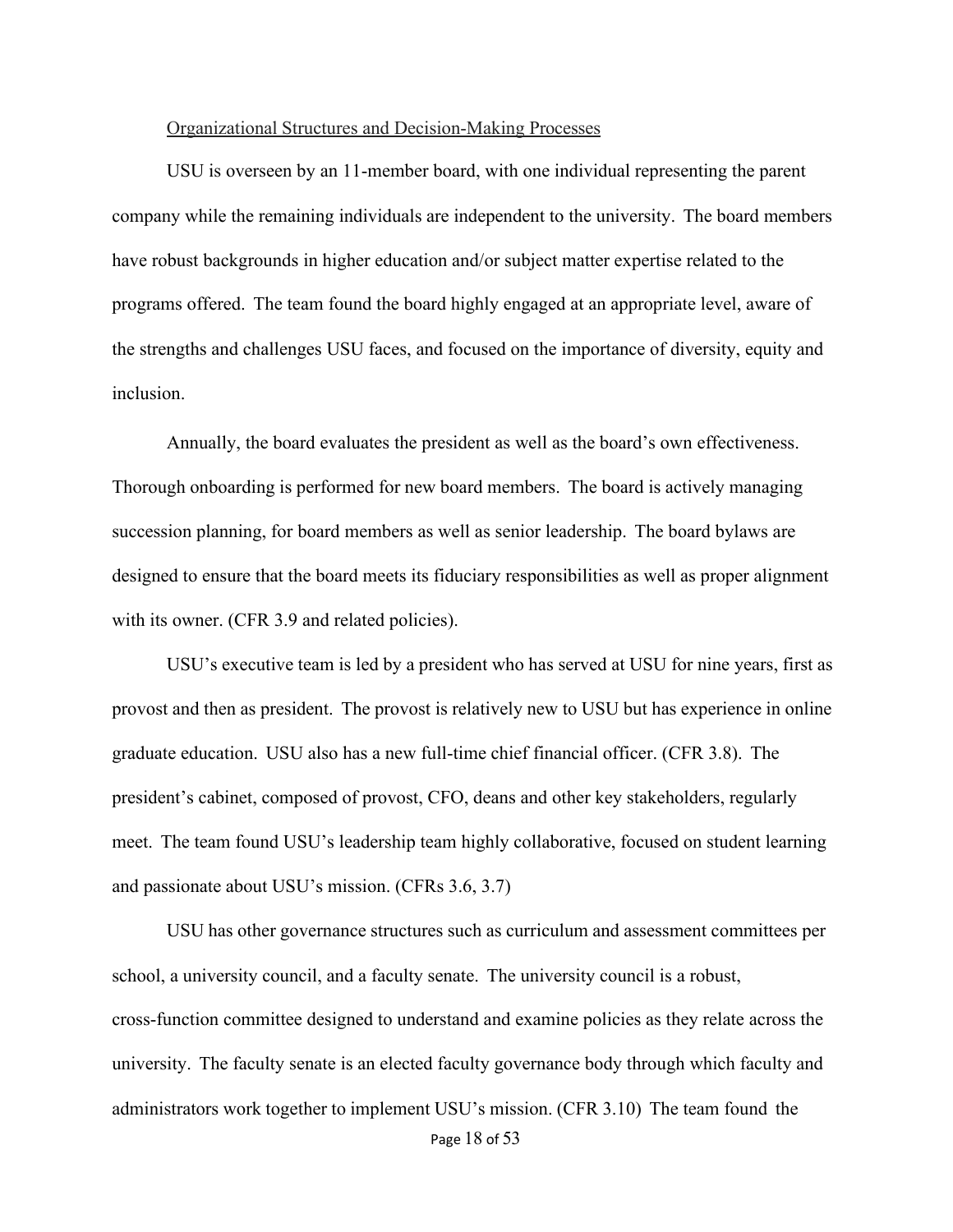USU faculty and staff dedicated to student learning and success with a strong commitment to the importance of creating a respectful and caring university culture.

## Conclusion

The team's finding, which is subject to Commission review, is that United States University has provided sufficient evidence in its report, documentation and online visit to demonstrate compliance with Standard 3. However, the final determination of compliance rests with the Commission.

# *Standard 4. Creating an Organization Committed to Quality Assurance, Institutional Learning, and Improvement*

## Quality Assurance Processes

USU has made significant progress in outlining a comprehensive quality assurance process in academic areas, focused on assessing programmatic student learning that is detailed in Components 4, 5, and 6 later in this report.

The university developed, with significant contributions from all faculty, newly revised institutional learning outcomes (ILOs) and accompanying undergraduate and graduate program learning outcomes (PLOs). Program curricula are mapped to these learning outcomes, reflecting a scaffolded approach to learning, with continuous depth as the curricular sequencing proceeds. There is an expectation that programmatic student learning outcomes will be assessed on an annual basis, in accordance with the assessment handbook. The team confirmed that these assessments take place.

USU engages in a systematic program review process that is outlined within a handbook and is based on good practices for program review. Assessment of PLOs are conducted at the college level, using faculty-created rubrics and signature assignments that are aligned with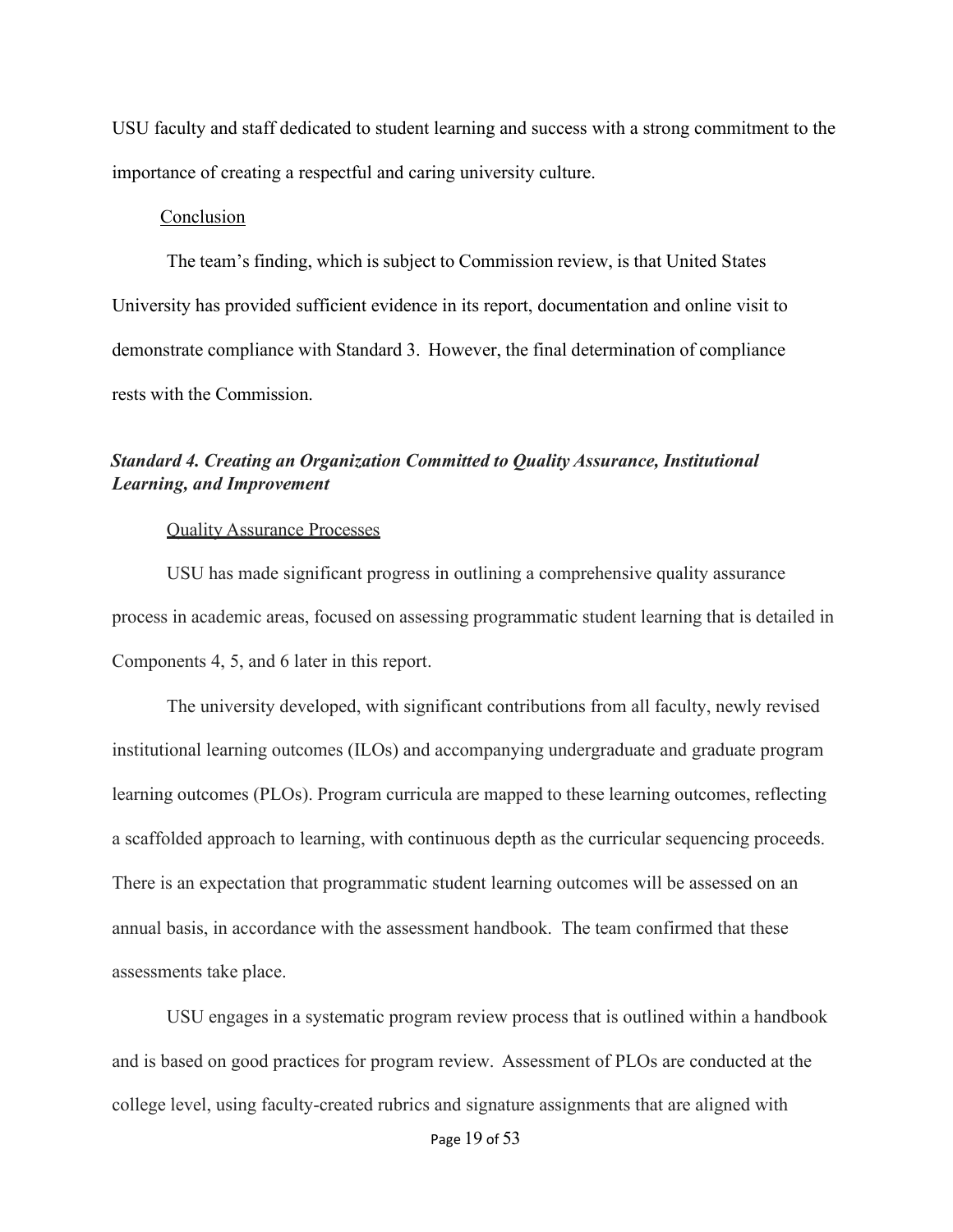learning outcomes. Assessment rubrics are now being built into the learning management system, which provides an automated process that allows for faster and greater access to assessment data. Assessment results thus far reflect overall student achievement of learning outcomes (usually around 80%) and plans for improvement. (CFR 4.1)

USU's institutional research office and assessment office, provided by AGI, makes available to all university stakeholders the data needed to assess and identify areas for potential improvement. A common theme in the team's discussions with university leaders, faculty and staff was the belief that the arrangement in which AGI provides institutional research services has contributed to an enhanced culture of data-driven decision making. The IR office serves both USU and Aspen University and consists of the director and three staff. The office plays a key role in monitoring student success, providing program directors and deans with end-ofcourse and program student satisfaction survey results as well as disaggregated student enrollment behavior, retention and graduation data. As enrollments grow, it will be important for USU to assess whether its IR needs will outgrow the current staffing of the Aspen Group IR office. (CFR 4.2)

#### Institutional Learning and Improvement (CFRs 4.3-4.7)

The team found USU constituents to be committed to continual improvement and learning. (CFRs 4.3). Through participation in assessment processes and faculty development activities, the faculty clearly embraces its responsibilities to ensure students learn what the faculty has set out for them to learn. Courses and curriculum are redesigned when findings indicate this will lead to improved learning. (CFR 4.4)

USU's current strategic plan ends in 2022. In January 2022, faculty, students, and staff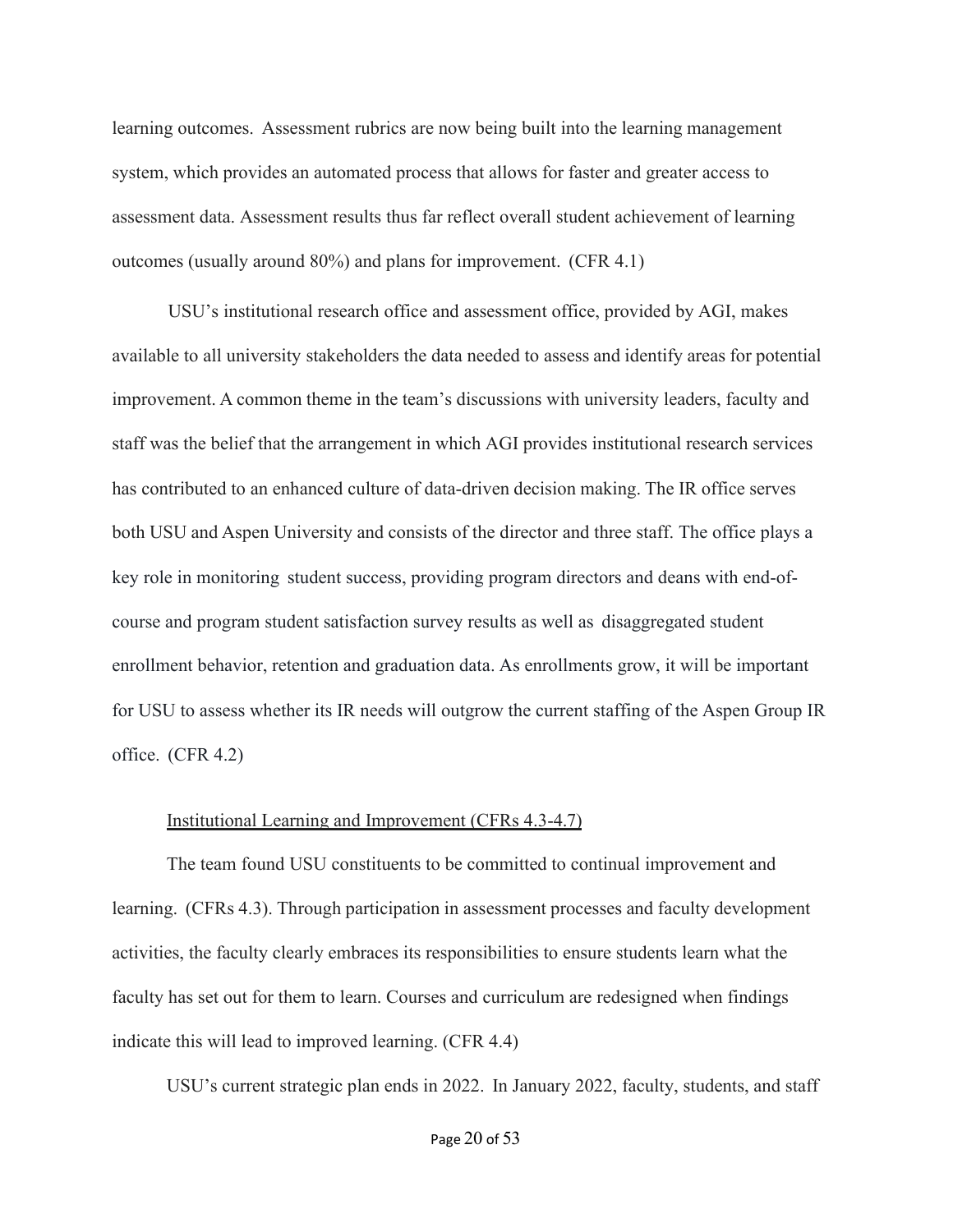were surveyed to provide direction for an updated strategic plan. In late February, the president called a joint meeting of the academic and faculty leadership (the president's council and the university council) to discuss the results of the survey and begin the process of developing a new strategic plan. The planning group agreed that growth should remain one of the key elements of the future plan and that the academic focus should remain on nursing and healthcare, education, and business and technology. The group also agreed that the future plan should emphasize student success, accessibility of education, graduation rates, affordability of education, and career success.

In both USU's self-study, the new strategic planning materials, and most discussions with the team about the future, an emphasis was placed on introducing doctoral programs to USU's program portfolio. This will be a new degree level for USU and will require USU to consider the significant differences between masters and doctoral education. As USU moves in this direction, the team encourages USU to give careful thought to what is needed to support doctoral programs. The team recommends that USU develop a culture and infrastructure to support student and faculty success at the doctoral degree level. (CFRs 2.2b, 2.8, 4.6)

In recent years, USU substantially expanded its program portfolio by adding five undergraduate degrees outside the nursing discipline (BA in Education (added in 2021), BS Health Services, BA in Liberal Studies, BA in Management, and BS in Technology). USU's self-study indicates that program enrollments for the undergraduate programs outside of nursing significantly decreased from a total of 51 students in 2016 to only 32 in 2020. As a result, some classes have only one student, with most having fewer than five.

Leadership was able to provide a clear mission-related rationale for the addition of the BA in Education in 2021 given changes in teacher credentialing regulations that will enable its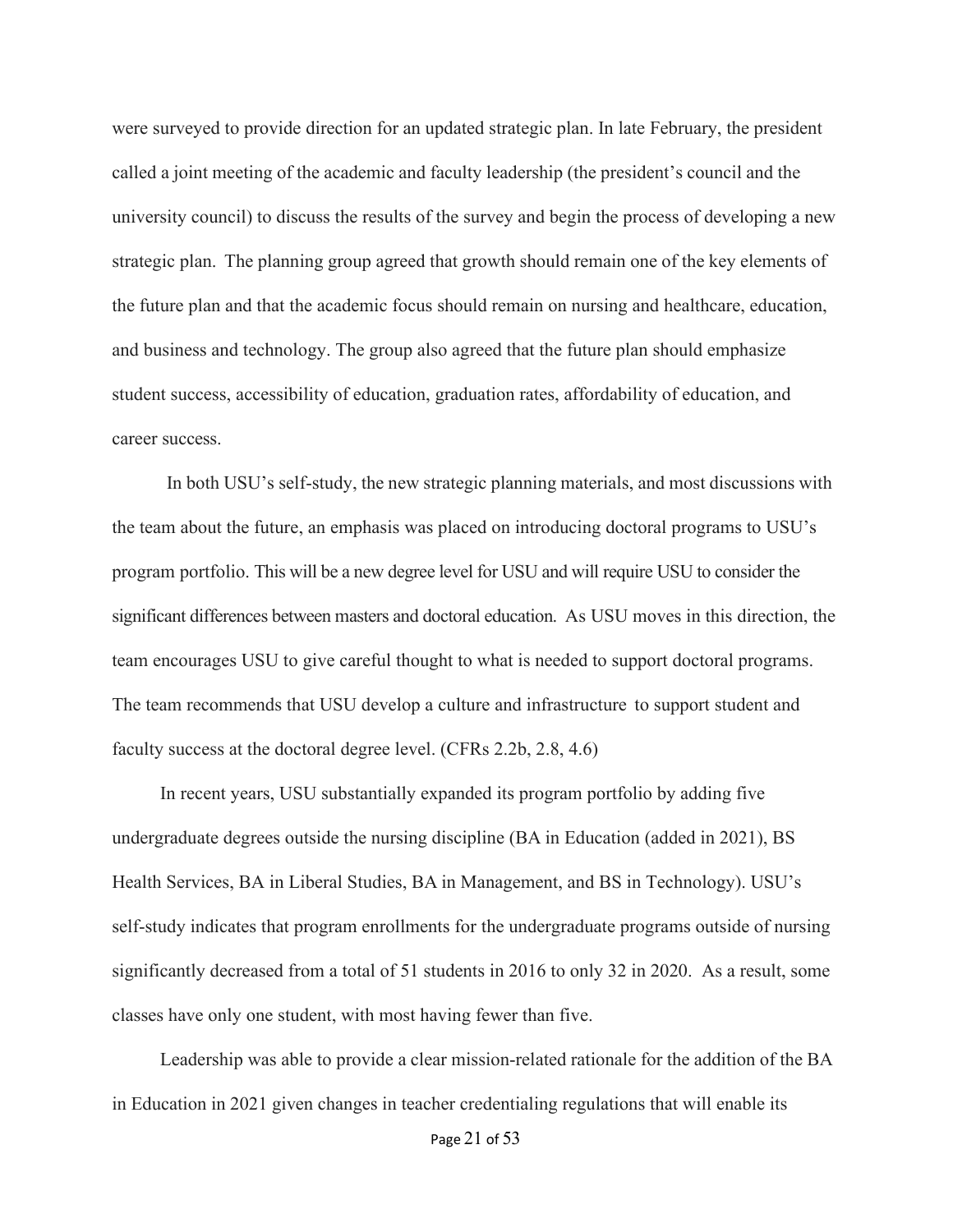graduates to enter the teacher workforce. However, USU recognizes it has work to do in determining the role of undergraduate programs at USU, recognizing in its self-study that "less is known about the meaning, quality, and integrity of undergraduate degree programs at USU." This became more apparent to the team after discussions with university leadership, faculty and students.

The undergraduate students with whom the team spoke were very appreciative of the ability to continue their coursework without the fear of a class being canceled even though this resulted in having classes alone or with only one or two other students. Those with whom the team spoke voiced a preference for having classes with more students. At least one undergraduate program review reflected the opinion that the program is not viable due to its small size.

The team recommends that USU engage in financial analyses of programs as well as disaggregation of student assessment data as part of its strategic planning and program review processes to better understand a program's viability and sustainability. (CFRs 3.4, 4.6)

The team further recommends that USU continue to work on a mission-driven strategic plan for the future that reflects careful thought about the role of each current and planned program in furthering the USU mission in a competitive and changing higher education landscape. (CFRs 1.1, 4.6, 4.7)

As Covid emerged, USU was deft in quickly shifting to address the sudden challenges presented by the pandemic. The institution was able to move to ensure students' education and training experiences were uninterrupted and kept in close contact with students, faculty, and staff. USU is now reflecting on lessons learned as it looks to the future. (CFR 4.7).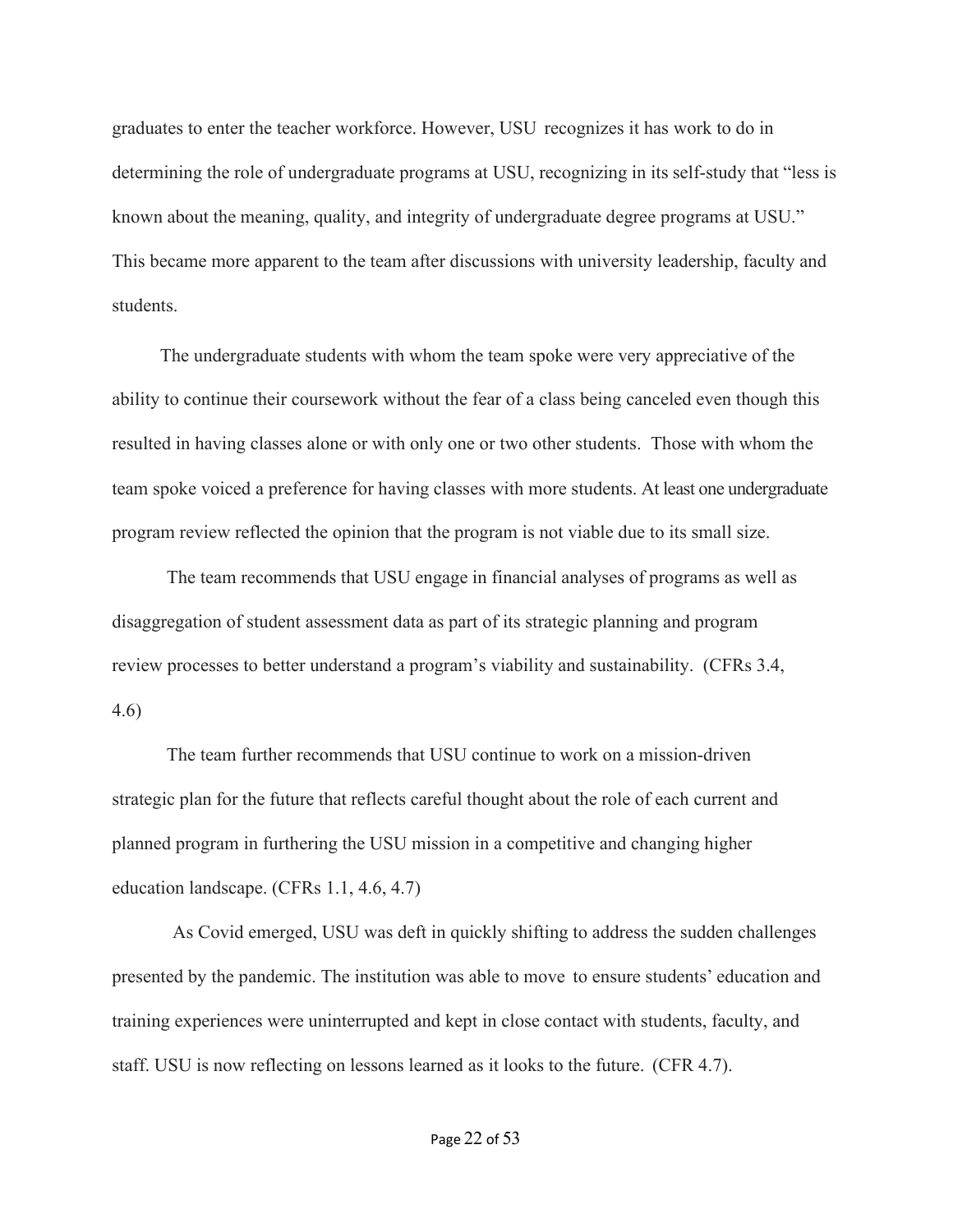## **Conclusion**

The team's finding, which is subject to Commission review, is that United States University has provided sufficient evidence to demonstrate compliance with Standard 4. Final determination of compliance with the Standards rests with the Commission.

# **Compliance with Federal Requirements**

The team reviewed documents relevant to the institution's compliance with WSCUC Standards and federal requirements. Specifically, the Credit Hour and Program Length review form, the Marketing and Recruitment Review form, the Student Complaints Review form, and the Transfer Policy Review form were completed by the team and are shown in the appendices. USU has published or has policies on student grievances and complaints, refunds, marketing and recruitment, transfer of credit, and credit hour assignment. The institution clearly defines credit hours and accurately identifies the type and meaning of the credit awarded. The team concluded that USU is in compliance with federal requirements.

## **Component 3: Degree Programs: Meaning, Quality and Integrity of Degrees**

#### Degree Meaning

At present, USU is only enrolling students into its online programs. Distance education students are well-integrated into the life and culture of the institution through the admissions process, during which the counselors determine the appropriateness of fit with both the program and the online learning environment. Once admitted, students receive on-boarding from student advisors and online classrooms include links to student support services. USU also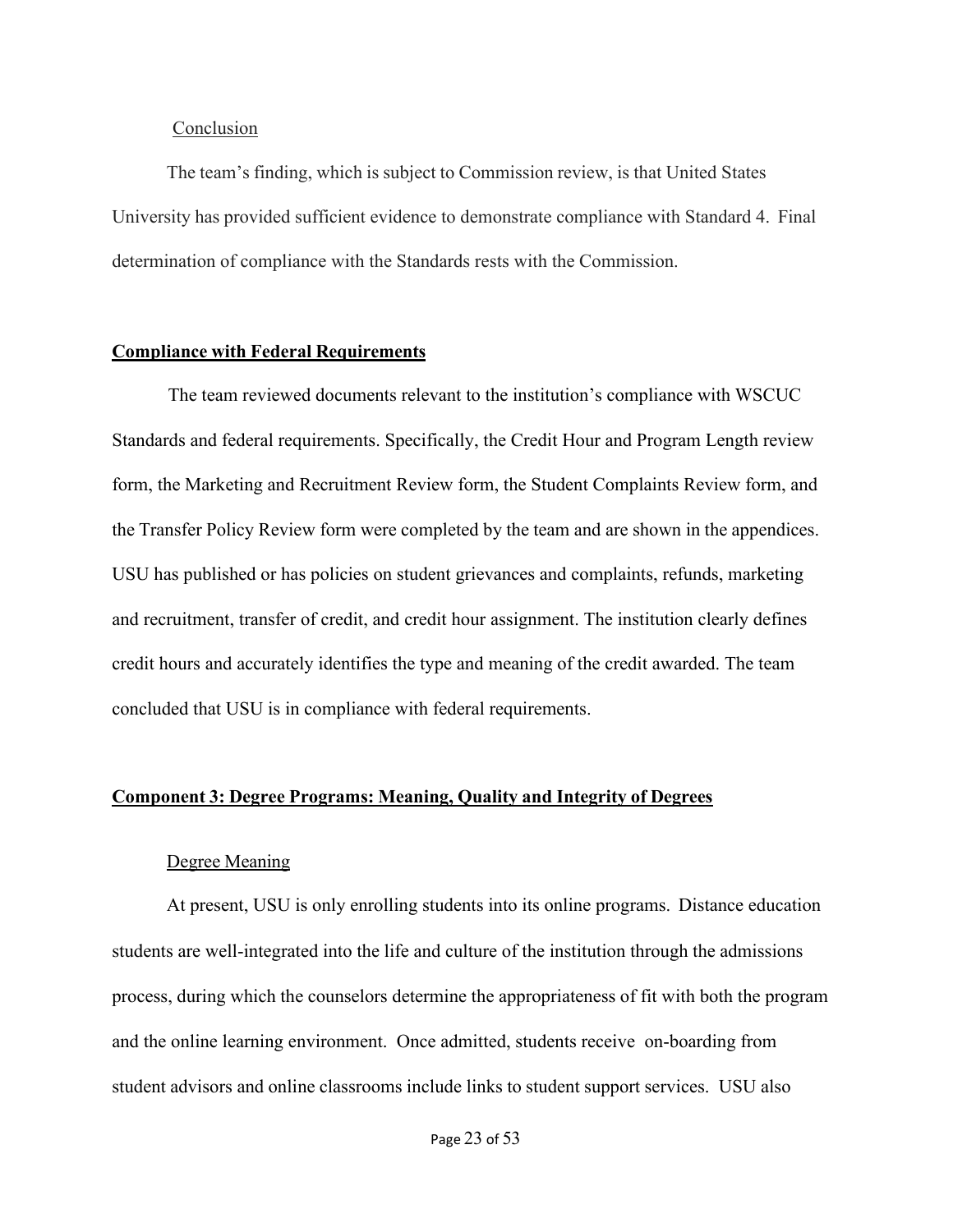provides virtual meeting spaces (Teacher's Lounge, Caring Corner) that support informal gatherings, regular faculty-student meetings, and colloquium and other extra-curricular activities.

The meaning ascribed to the USU degree is focused on undergraduate and graduate working professionals seeking career advancement within flexible schedules while optimizing online learning. Each degree program's meaning is based upon the university's mission, intending to embrace the core values of affordability, diversity, inclusiveness, integrity, lifelong learning, and quality. There is a statement on the USU website publicly articulating the meaning of its degrees with an emphasis on the supportive educational environment for all. USU also has nine institutional learning outcomes (ILOs) that specify what students are expected to achieve from a USU degree (e.g., Demonstrate cultural and global awareness as responsible citizens and professionals; Collaborate effectively as members and leaders of diverse teams; Objectively analyze and evaluate issues in order to formulate judgments).

In USU's institutional report it is written, "A key finding during the self-study is that the USU community fully understands the meaning, quality, and integrity of the USU graduate degree programs through the discussed processes and constructs, but less is known about the meaning, quality, and integrity of undergraduate degree programs at USU." The university is currently in planning discussions about when and how it will use the undergraduate degree program constructs and processes to appropriately serve as a scaffold to USU's graduate programs, as well as how master's degree programs scaffold into their doctoral degree programs. By further in-depth review of the metrics of each program, more thought can be applied to how well the institution is ensuring the quality and integrity of each of their degrees, especially as related to their undergraduate student population.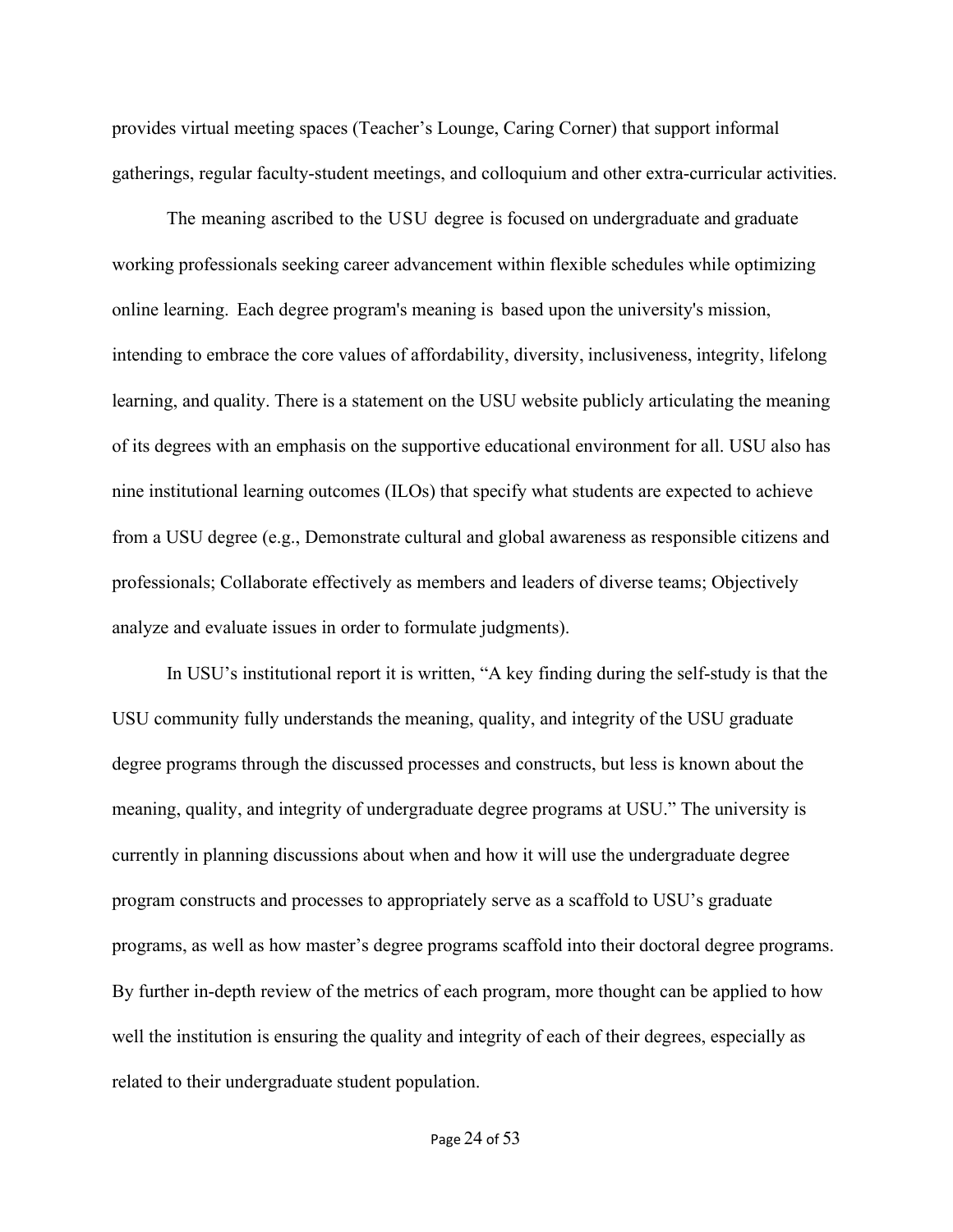#### Degree Quality and Integrity

USU has a student-centric culture, and the university invests in substantial resources, report tracking, and interventions for at-risk students as well as data-informed decision-making for program needs. The university uses the Desire to Learn (D2L) platform to which both faculty and students receive training and orientation. There is full-time technology support for D2L, as well as for the supplemental software used by the programs. The university reports that students can reach out to their academic advisors for any technical questions and will be navigated to the appropriate support.

USU's articulation of the meaning, quality, and integrity of degrees does not yet identify the institution's plans for ensuring the quality and integrity of degrees–although these processes clearly exist. Continuous quality improvement in curriculum development, review, and assessment is clearly a priority for the institution, as shared in interviews with faculty and staff as well as articulated in the institutional report. Faculty design the curriculum and courses to ensure consistency with structure, expectations, credit hour requirements, and compliance with institutional and program learning outcomes as well as state guidelines in courses with related licensure examinations. All curriculum and programmatic changes are routed to the faculty senate for final review and approval before implementation. Quality assurance review is also provided by external professional accreditation for several programs.

While USU has articulated the meaning of degrees (including describing aspects of the quality of degrees), the team encourages the institution to clearly define and describe processes for assessing the quality and integrity of degrees within its public MQID statement.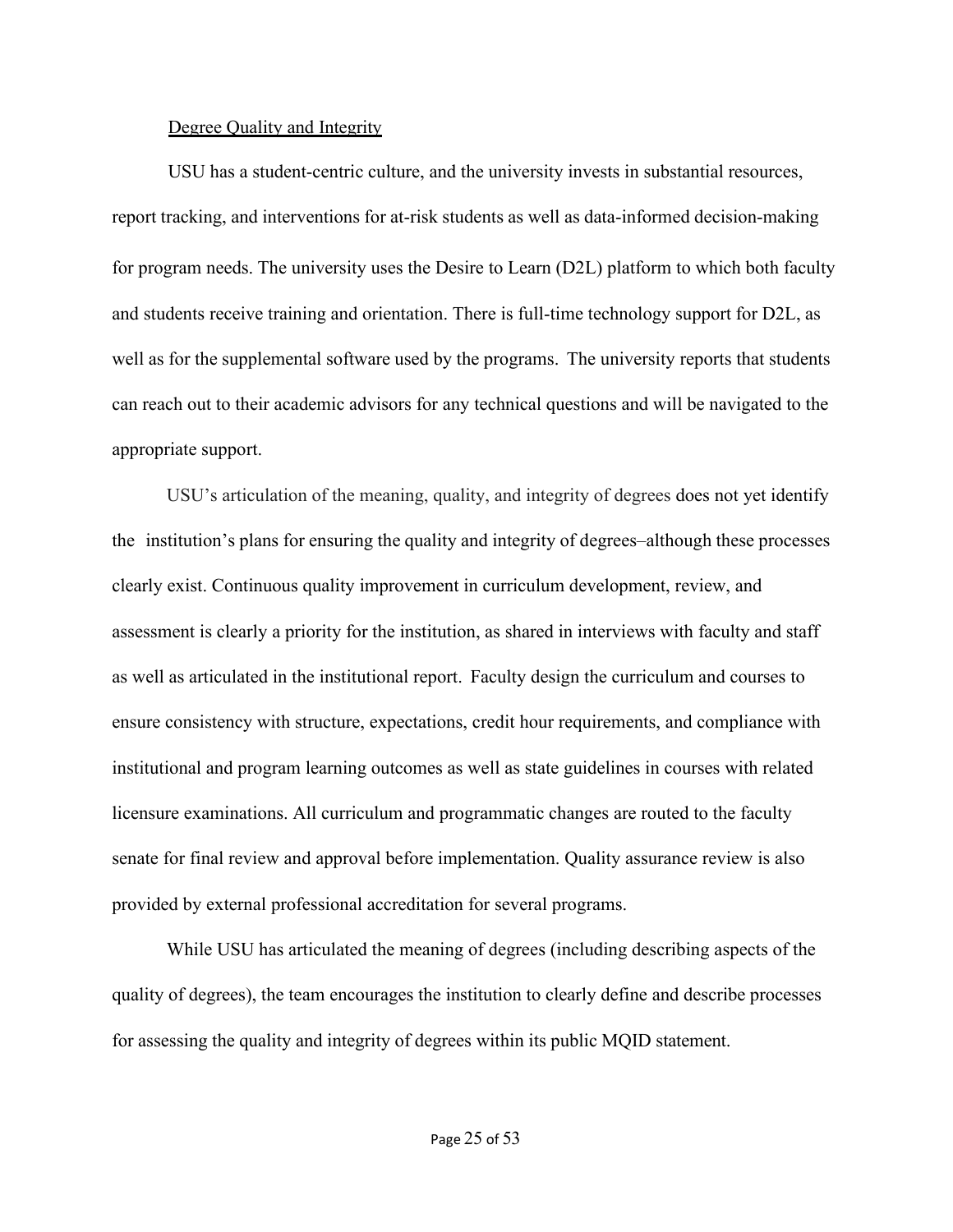# <span id="page-25-0"></span>**Component 4: Educational Quality: Student learning, core competencies, and standards of performance at graduation**

United States University has three colleges: the College of Nursing and Health Sciences, the College of Education, and the College of Business Technology. Each college has multiple programs. The College of Nursing and Health Sciences offers a BS in Health Sciences, a BS in Nursing (RN to BSN), an MS in Nursing, a Post-Master's Graduate Certificate in Emergency Nurse Practitioner, a Post Master's Graduate Certificate in Health Care Leadership, a Post Master's Graduate Certificate in Nurse Educator, and a recently approved Doctorate, Nurse Practitioner (scheduled to launch in May 2022). The College of Education offers a BA in Liberal Studies, an MA in Education, a Graduate Certificate in Early Childhood Education, a Graduate Certificate in Higher Education Administration, a Graduate Certificate in Special Education, and a Teacher Credentialing Preparation Program. Two additional programs (a Bachelor of Education and a Master of Arts in Teaching) were approved by WSCUC and are pending implementation.

The College of Business and Technology offers a BA in Management, a BS in Information Technology, an MBA, and a Graduate Certificate in Business Analytics, a Graduate Certificate in Finance, a Graduate Certificate in Human Resources, a Graduate Certificate in Information Technology, a Graduate Certificate in International Business, a Graduate Certificate in Marketing, and a Graduate Certificate in Project Management.

Based upon prior Commission feedback, the institution engaged in a series of programmatic assessment improvements beginning in 2014, implementing programmatic and curricula changes based upon the results. (CFR 4.1) The team recommends that the institution continue to develop and strengthen its assessment processes, incorporating data from environmental scans of the evolving higher educational landscape as well as ensuring review of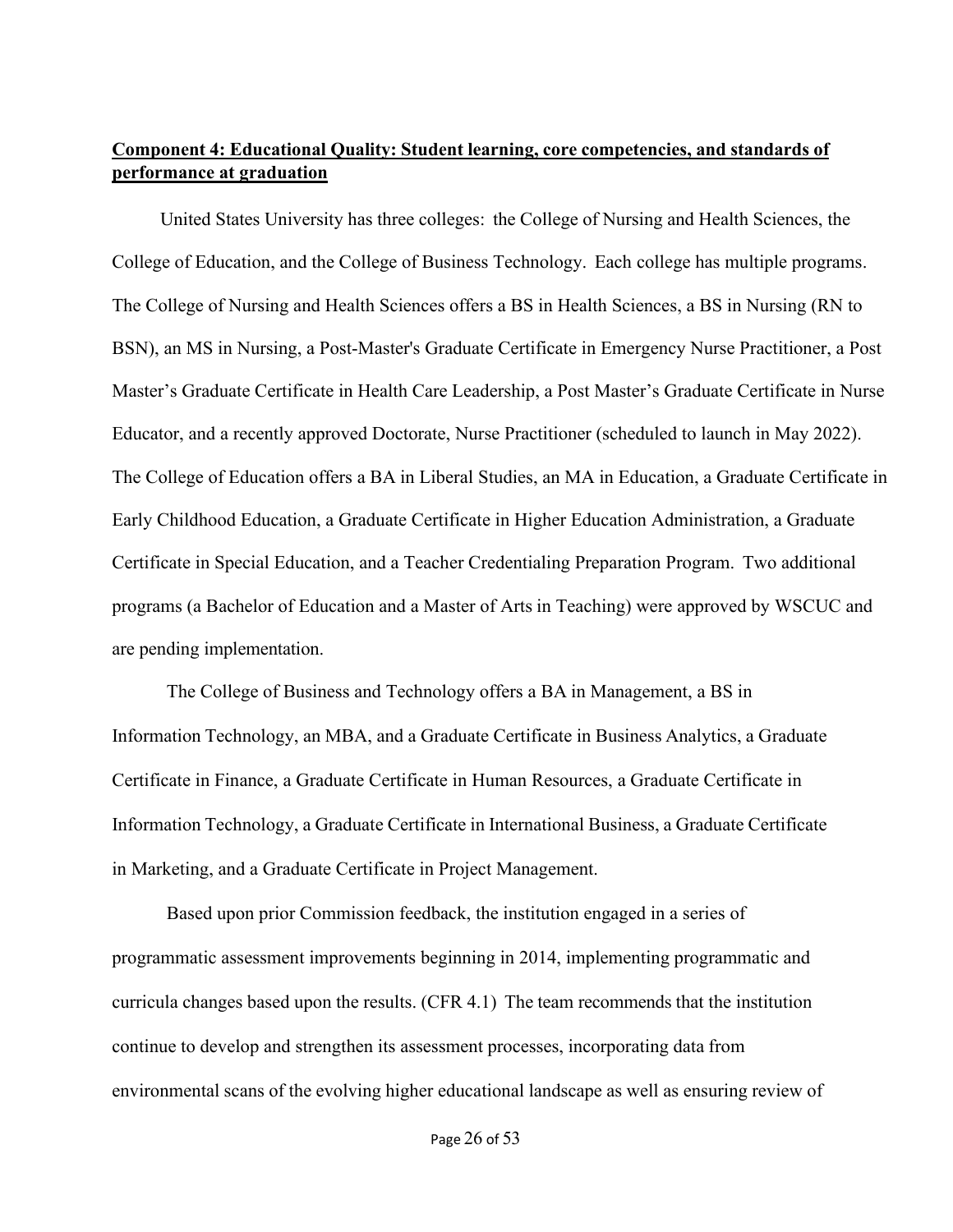disaggregated data to inform strategic program- and population-based decision-making. (CFRs 4.6, 4.7)

Institutional research activities incorporate data derived from multiple sources, including course evaluations, grades, student formative and summative assessments, demographic variables, academic progress indicators, alumni data, satisfaction rates, clinical placement, and examination scores (e.g., the majority of students of the MSN program chose to sit for the American Academy of Nurse Practitioners (AANP) or American Nurses Credentialing Center (ANCC) to validate their qualifications and knowledge for practice as a family nurse practitioner. (CFRs 4.2, 4.4)

Student learning outcomes are included in academic handbooks, policies, curricula, syllabi, and in course assignment rubrics, and are aligned with advisement, library, and information and technological resources. The institution's bachelor's programs support the development of core competencies including written and oral communication, quantitative reasoning, information literacy, and critical thinking. USU assesses core competencies through analysis of signature assignments. The results of these assessments are used to amend the curricula and pedagogical approaches. Additionally, the BS in Nursing has specialty accreditation through the Commission of Collegiate Nursing Education, which examines students' competencies.

Page 27 of 53 USU's graduate programs establish clearly stated objectives differentiated from and more advanced than undergraduate programs in terms of admissions, curricula, standards of performance, and student learning outcomes. Graduate programs foster students' active engagement with the literature of the field and create a culture that promotes the importance of scholarship and/or professional practice. Ordinarily, a baccalaureate degree is required for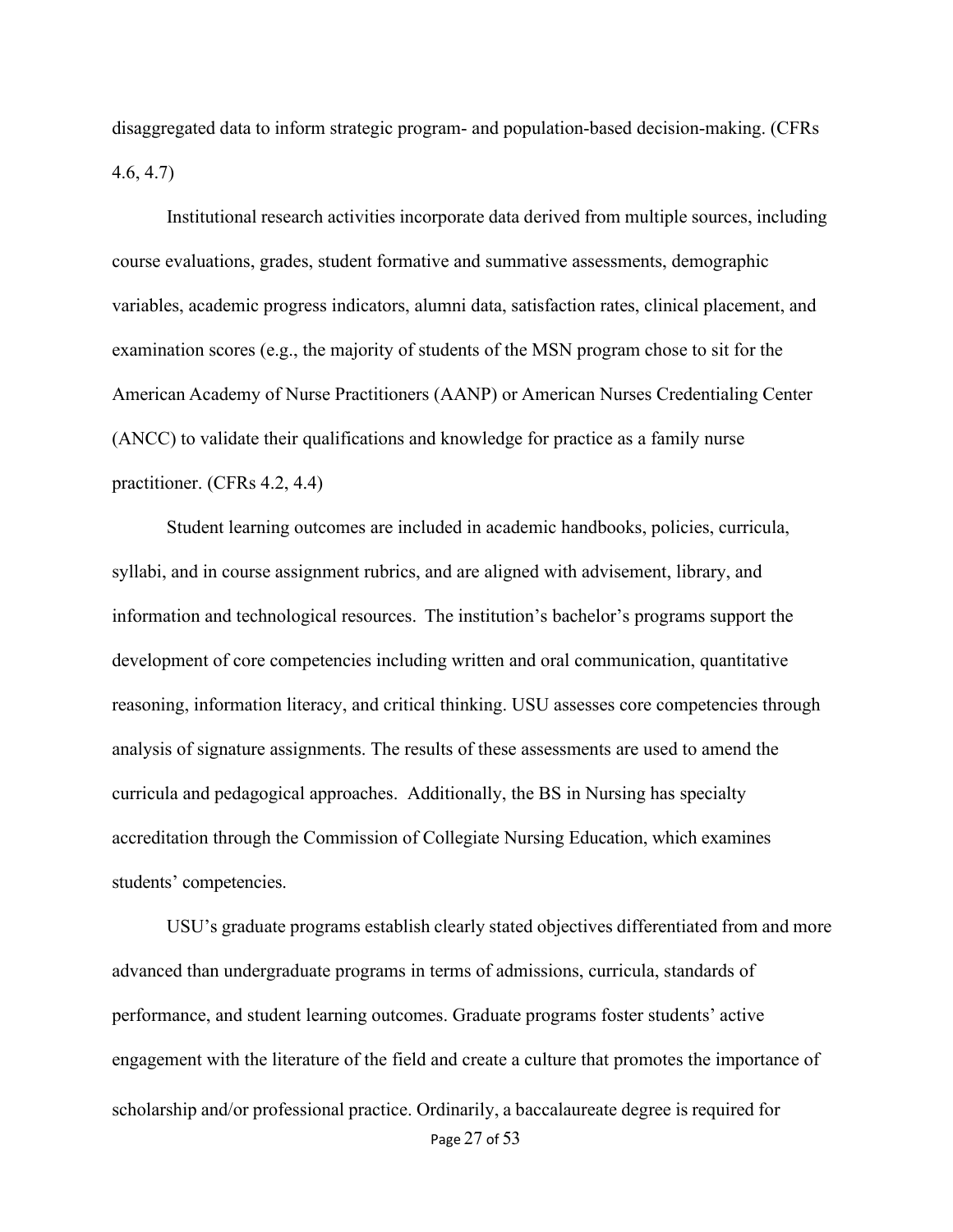admission to a graduate program.

USU's master's programs have clear admissions criteria, curricula, standards of performance and student learning outcomes. Bachelor's degrees are required for entry into each.

The university plans to launch a Doctorate Nurse Practitioner program in May 2022 and is considering a Doctor in Business Administration and Doctor of Education in the future. The team recommends that USU develop a culture and infrastructure to support student and faculty success at this degree level since it will be new for the institution. (CFR 4.6)

Data are disseminated at the program, school, university, and board of director levels and reviewed by various committees (such as diversity, equity and inclusion [DEI] and retention) to inform initiatives and/or corrective action planning. (CFR 4.2) University leadership reports that institutional as well as program review data will also be used to inform its next strategic planning effort, which will assist in program diversification and profitability analyses. (CFR 4.6)

Program faculty, in concert with a faculty-led assessment team, are responsible for the development, design, and operationalization of student learning outcomes and standards of performance. Faculty ensure that expectations for teaching and learning are socialized to colleagues and faculty through a "lead faculty" mentor model. Students are socialized to these expectations at the time of admissions, during orientation, in their syllabi, through assessment rubrics, and through postings by faculty in the online classroom environment. Assessments of student learning and experiences in the educational environment are used by faculty and student services staff to inform program improvements. (CFRs 4.3, 4.4) Faculty annually engage in formal review of assessment data. (CFR 4.3)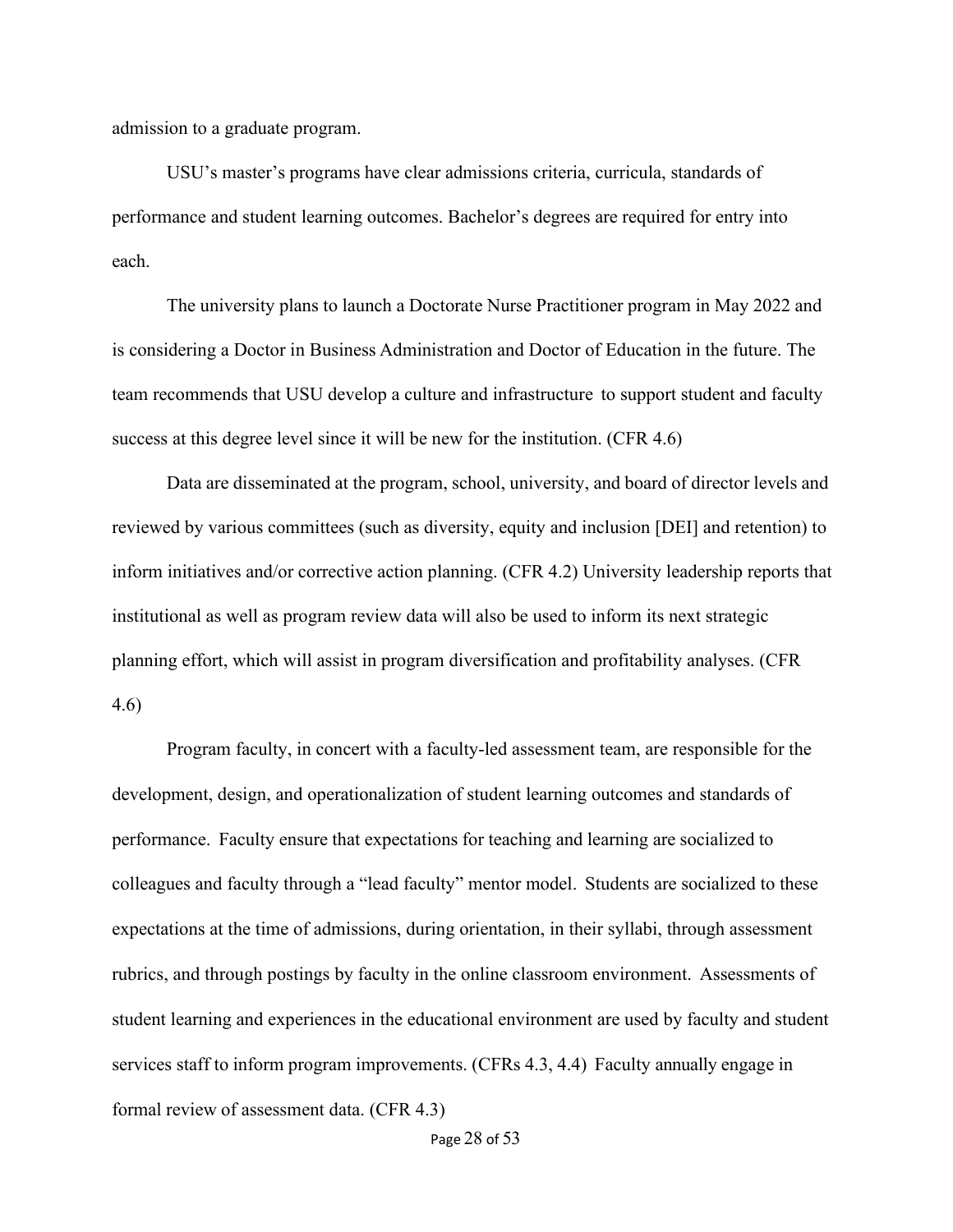Program development and design includes quantitative feedback from institutional research data as well as qualitative input from university stakeholders including practitioners in the fields in which the program trains its students to practice. (CFR 4.5)

The team concluded that USU is clearly focused on and engaged in the assessment of student learning, the assessment of core competencies, and the assurance of performance standards upon students' graduation.

## <span id="page-28-0"></span>**Component 5: Student Success: Student Learning, Retention, and Graduation**

#### Student Success Structure

There are three types of advising structures at USU along the student journey. First, there is the new-student advising team that works with assigned students during their first couple of courses. A new student orientation provides acculturation and stability. Later, there is a warm hand-off of the student to an academic advisor who will carry the students along their academic journey all the way through to graduation. Academic advisors provide motivation to students and work in collaboration with the faculty. The average caseload for an academic advisor is 300 students per advisor depending on program needs. The third student advising structure is reserved for international students who have a dedicated person under the registrar to make sure international requirements are met.

USU recently created a committee focused on student retention because they saw an opportunity for improvement. This committee is composed of the registrar, program directors, faculty representatives, student advisors, office of field experience, the DEI chair, and the VP of academic and regulatory operations. The committee's charge it to review and provide feedback on the campus strategies for student retention and to assist with the implementation of these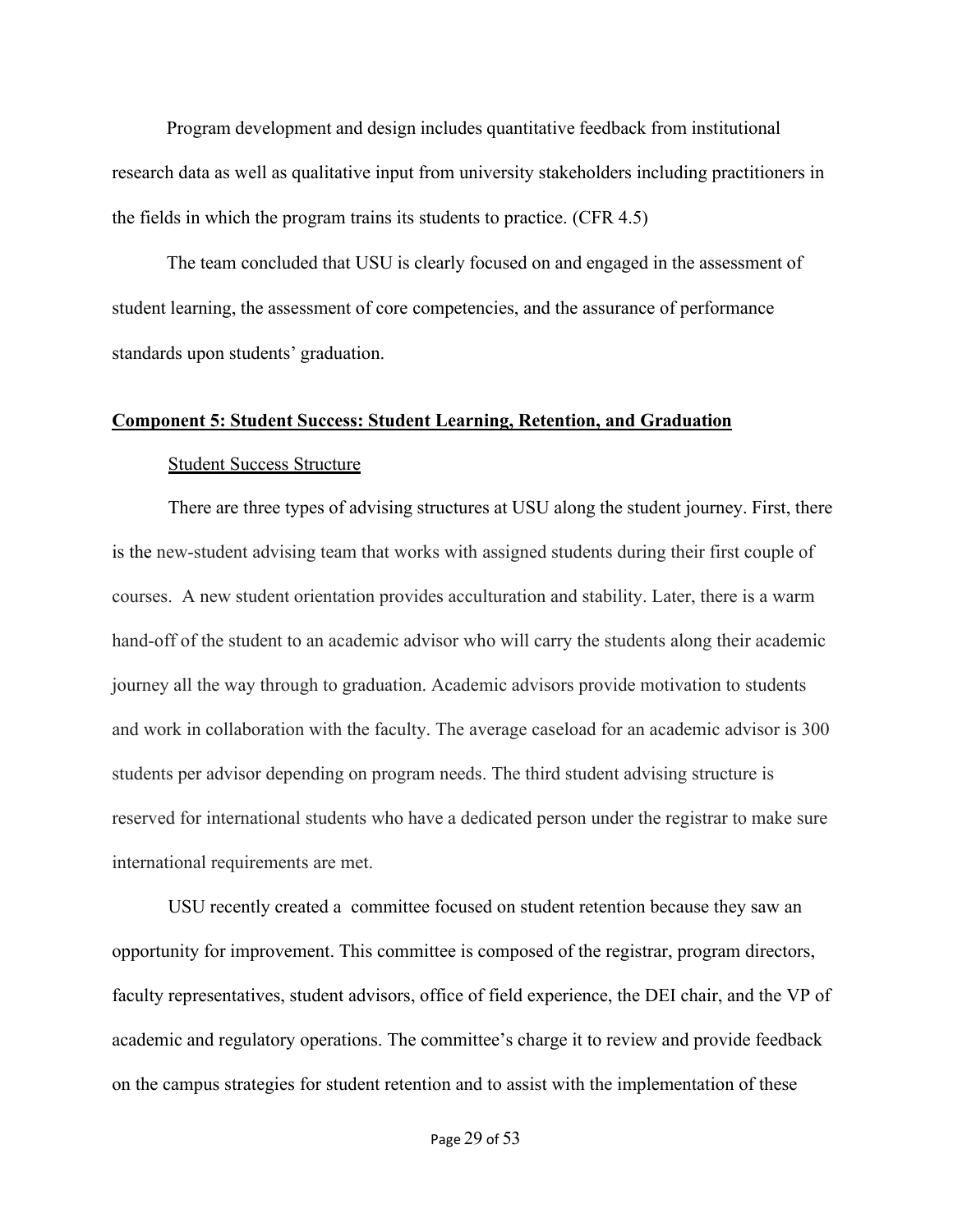strategies. The committee submits an annual report to the President's Council for circulation to the appropriate governance bodies. The continued student success in programs with small class sizes, as is the case in the undergraduate programs, will be a focus of the retention committee.

#### **Metrics**

USU assessment of student success is based on retention, graduation, grades, persistence, time to completion, placements, and student evaluations. The institution uses IPEDS and College Navigator data as external benchmarks. USU currently lacks internal benchmarks for measuring programmatic retention and graduation rates. The president's council is considering disaggregating the data at the degree level instead of program level with newly established benchmarks for a more granular analysis of success and opportunities.

As noted in USU's institutional report, over the past three years, the USU graduate programs have a graduation rate of 77% representing 95% of all students. The graduation rate for undergraduate students is 58%. USU attributes its success in its graduate nursing programs to the field experience support offered in the MSN-FNP program when students are in their clinical rotations, improved technology, and a focus on early success in students' first two courses with the dedicated new-student advisor.

USU graduate program fall-to-fall retention rates improved from a rate of 71% in 2017 to 73% in 2020. Undergraduate student fall-to-fall retention improved from a rate of 37% in 2017 to 56% in 2020.

#### Factors Contributing to Success

Page 30 of 53 USU has identified the two key factors that positively impact a student's likelihood to be retained and graduate. The first factor is the early-alert form completed by faculty members on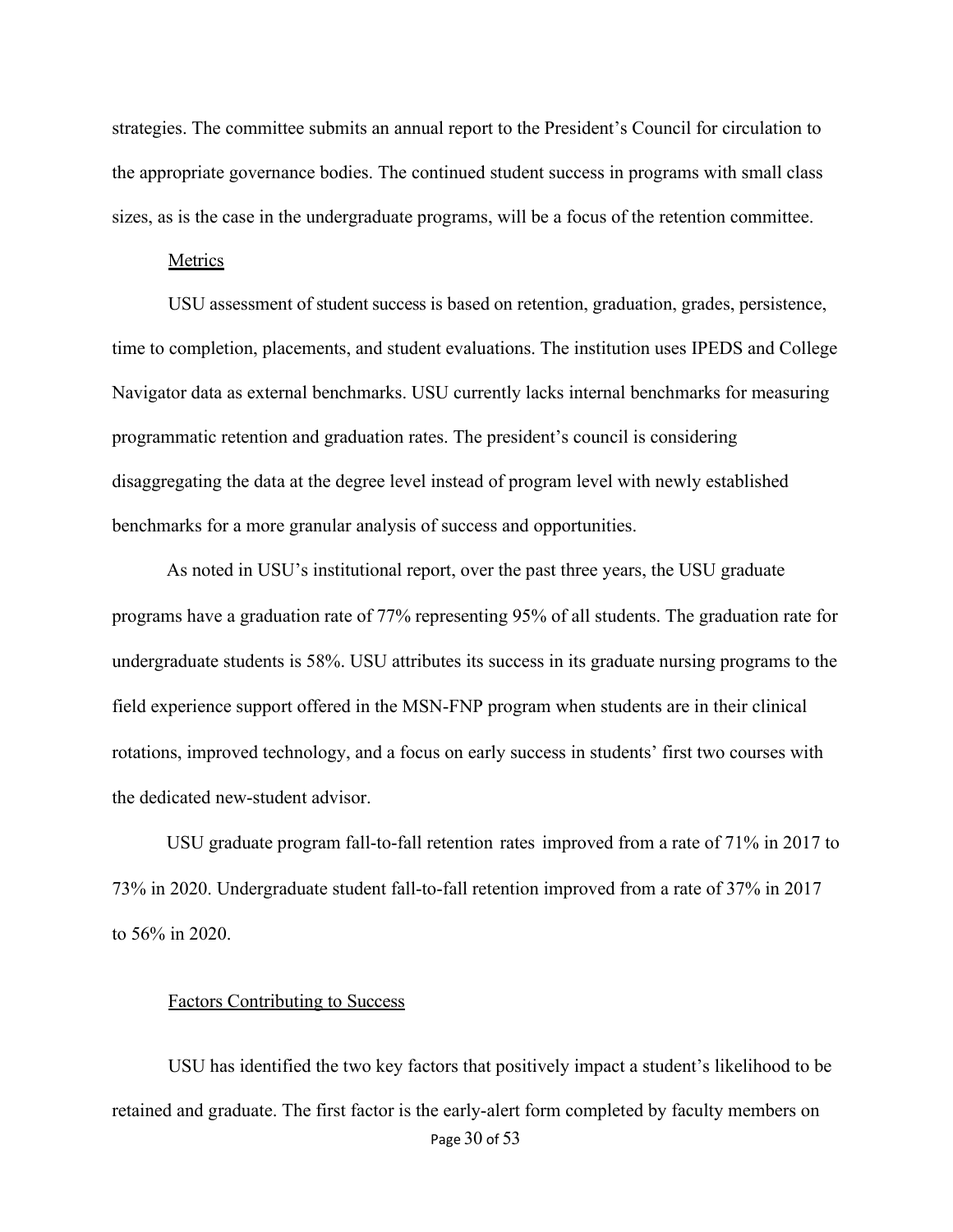at-risk students and sent to the academic advisors. This is a proactive measure to prevent further issues. If deemed necessary, a student may be placed on a remediation plan.

The second contributing factor is the new-student orientation. USU conducted a study on the efficacy of its new-student orientation. The institution measured student success based on board pass rates of students in its first class and compared student performance of those who attended new-student orientation with students who did not attend the new-student orientation. USU found that students who attended the new-student orientation had an 88.6% chance of passing the first class versus the non-attenders at 67.4%. USU concluded that the orientation helps students to acculturate, invest in their student journey, and become better acquainted with all their resources.

During the team's interviews, many students shared that USU's student-centric culture contributed to their success. Due to the small class sizes, faculty get to know their students and provide personalized support. Faculty and staff are flexible because they understand students have outside commitments, and students appreciate their caring, attention, and support.

Another service that the university expects will contribute to student success is a planned student mentoring program. This program will match new students with either alumni or students nearing graduation who can assist with advice to help students overcome challenges and deepen the overall student experience.

Should a student have a grievance, there is a process for registering their grievance. The student can file a grievance form that is routed to the provost. The provost forms an appropriately constructed committee to address the grievance. There has been only a small number of grievances to which the university has been responsive.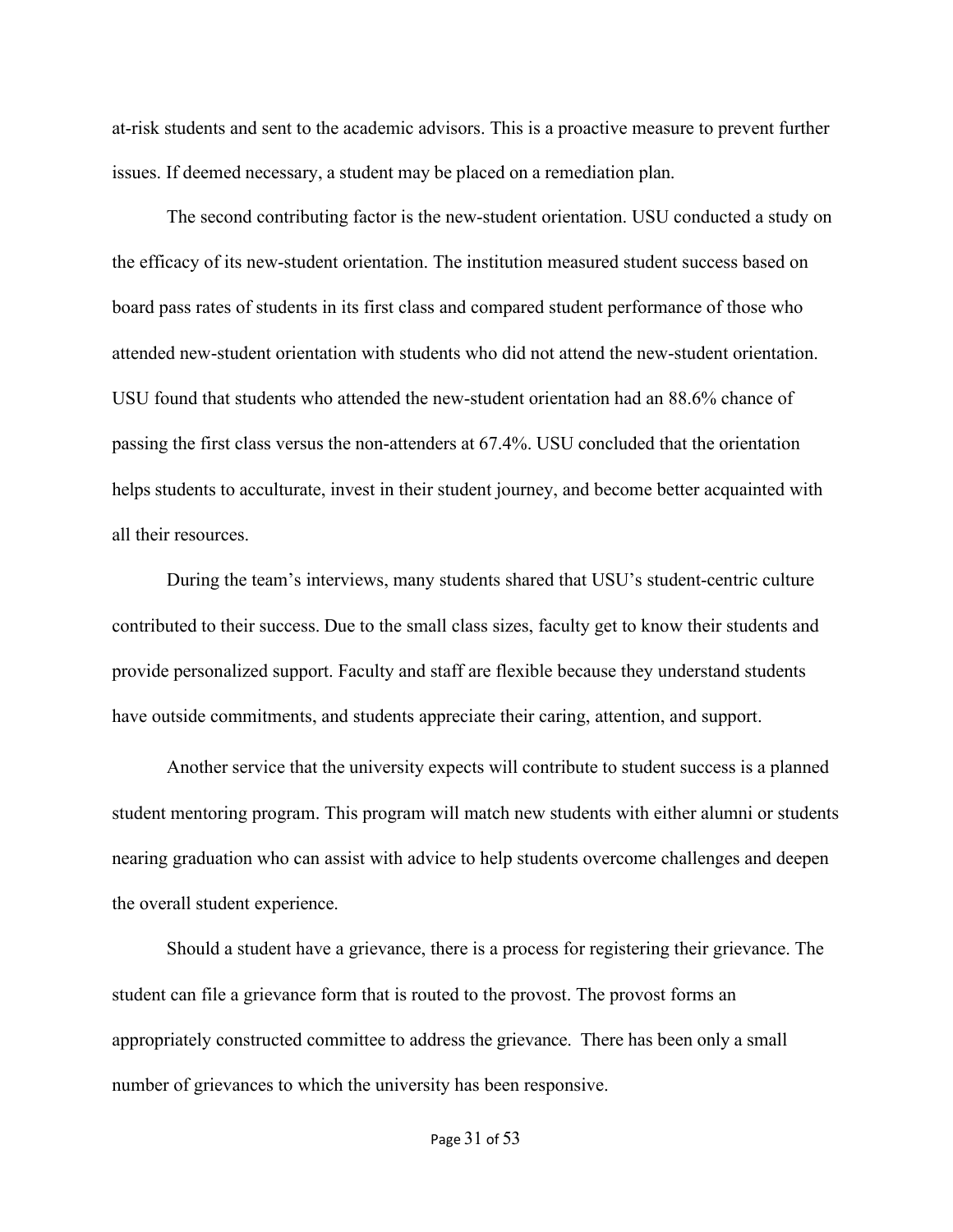#### Co-Curricular Activities

The team was able to identify only one co-curricular program that has been assessed by USU for its effectiveness and impact on student retention and/ or degree completion. USU faculty and staff acknowledged that this is an opportunity for improvement. The team encourages USU to further develop its co-curricular offerings and support as well as developing an assessment mechanism to ensure the sufficiency of co-curricular experiences and associated student support.

# Diversity, Equity, and Inclusion

The institution views its plans regarding diversity, equity and inclusion as an area for improvement. The DEI committee is new, established in August 2021 to assess campus climate. USU is currently working on a campus climate survey draft to deploy in the coming months. Although USU has a low response rate on the student satisfaction survey (40%) and the end-ofprogram surveys (57%), results show high levels of satisfaction with students' overall educational experience at USU with an increase in satisfaction over the past three years of survey deployment. Because the USU population has significantly changed in recent years from nearly 40% international students to almost no international students, the results of the current surveys will be very helpful as the committee determines the best next steps to ensure USU is creating the community environment it seeks.

#### Commitment to Student Success

Page 32 of 53 USU's mission to serve underserved populations fosters a good sense of teamwork and mutual support across the institution. This was exemplified by the way in which the institution pivoted during the COVID-19 pandemic in order to meet student education and training needs,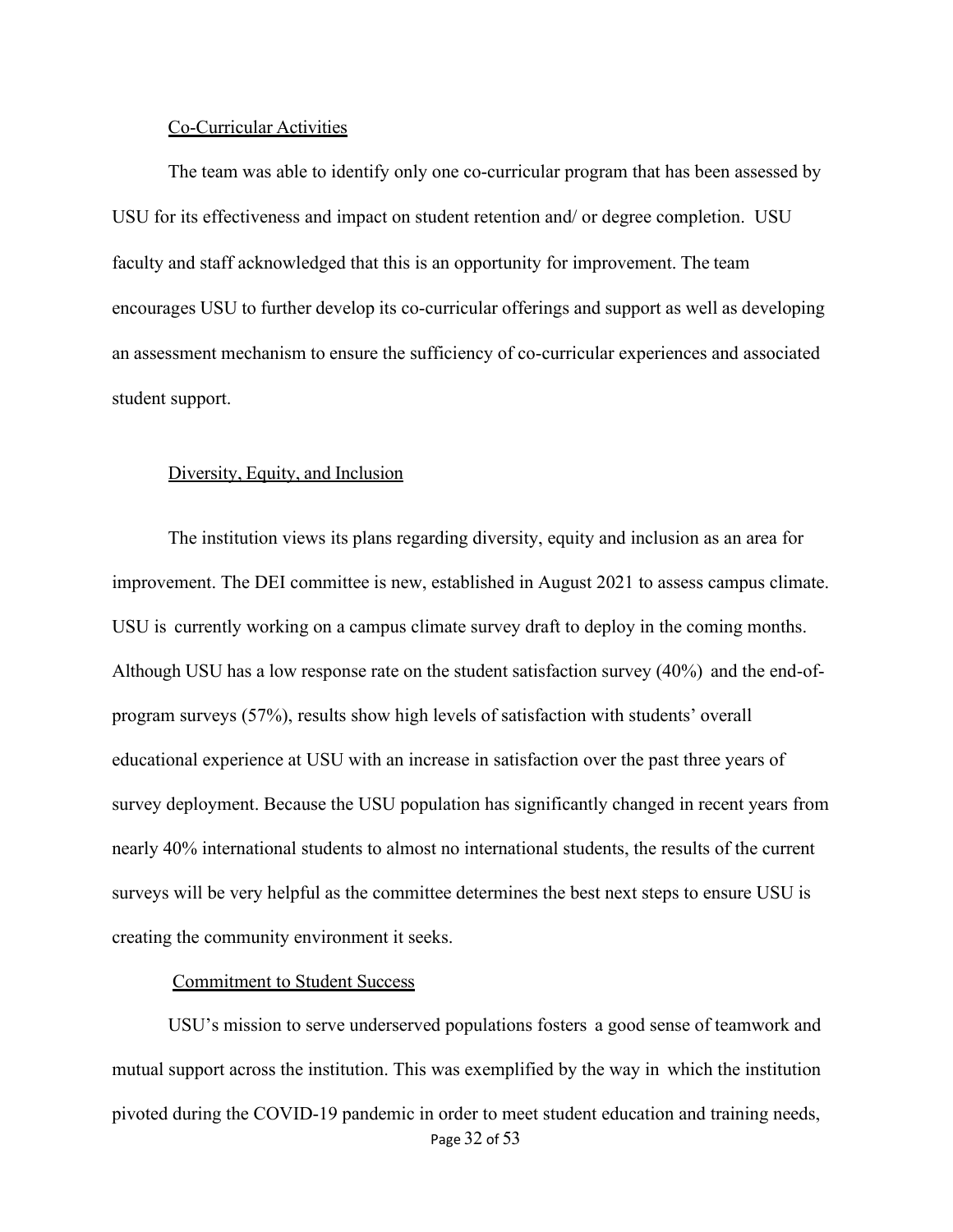particularly given the number of students placed by the the Office of Field Experience (OFE) at clinical sites, many of which were closing. USU leveraged simulation resources, maintained close communication with regulators and accreditors and held frequent town hall meetings to both inform and to solicit feedback and input. USU is to be commended for this nimble response.

USU's commitment to student success has enabled the institution to offer students the flexibility of study in programs with high relevance to career paths and to create strong support from peers, faculty, and staff.

# <span id="page-32-0"></span>**Component 6: Quality Assurance and Improvement: Program review, assessment, use of data and evidence**

Continuous quality improvement at USU is based on the assessment of student learning, the program review process, and the university's data collection and analyses. Processes are currently being developed to procure more meaningful assessment data to inform decisionmaking at USU.

# Assessment of Student Learning

USU faculty utilize both formative and summative assessment and include both direct and indirect forms of assessment. The assessment of student learning outcomes at USU consists of faculty using analytic assessment rubrics that are designed to assess specific student learning outcomes using student work from signature assignments that are embedded within courses. Going forward, the university is developing a "signature assignment" for each course.

Students learn about summative assessments for each course within the learning management system. Course learning outcomes (CLOs) are aligned with program learning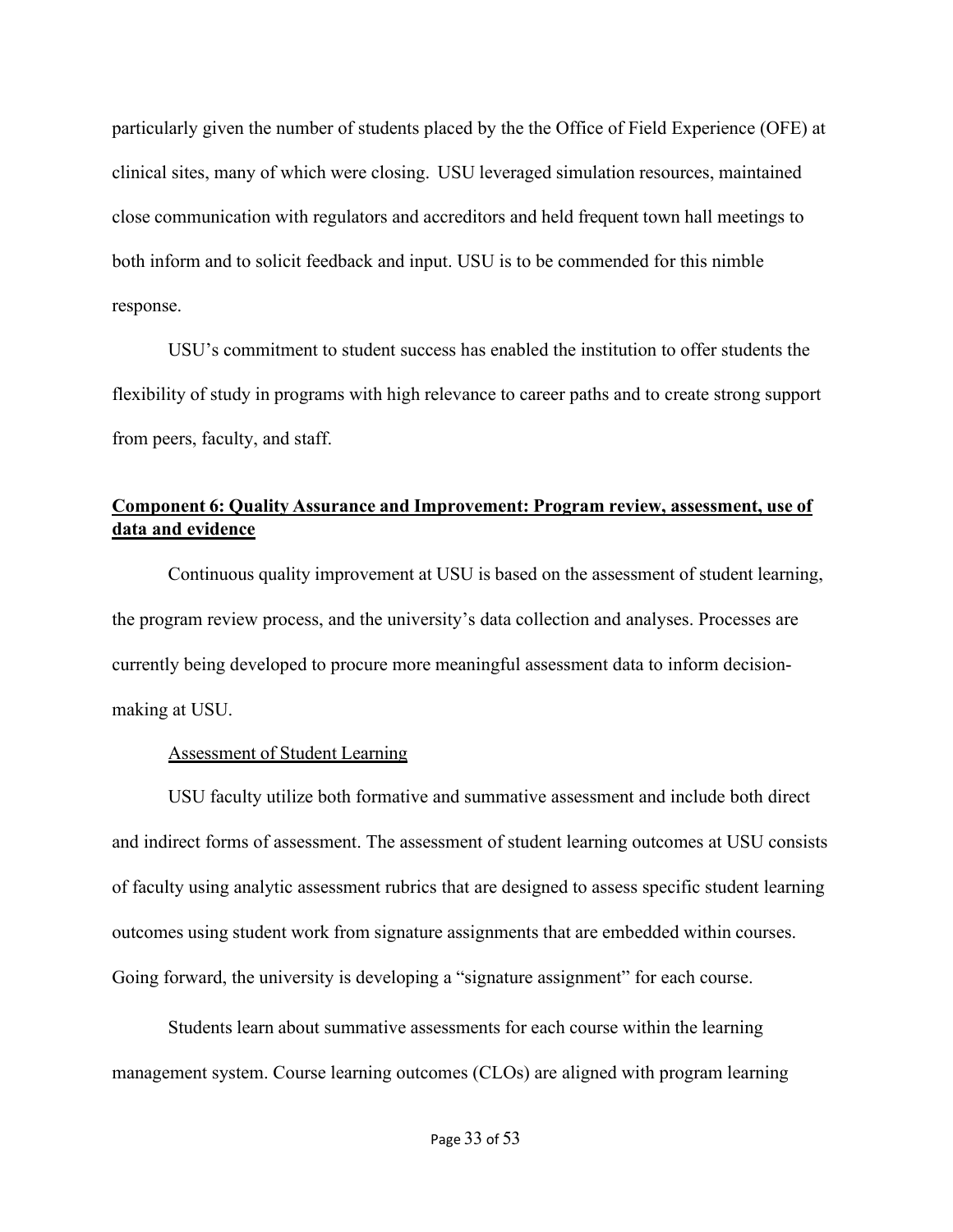outcomes (PLOs) as well as institutional learning outcomes (ILOs). Assessment of PLOs occurs at designated points within the curriculum, following the university's assessment plan.

USU utilizes an assessment and curriculum committee within each college to conduct program learning outcomes (PLO) assessments for each program. This assessment of program learning outcomes, following the assessment plan, begins with a training for faculty raters that includes a focus on assessment tools (analytic rubrics) and the calibration of raters ahead of the assessment. Samples of de-identified student work are assessed by a faculty team, and results are analyzed for potential planning for quality improvement. All program learning outcomes are reviewed within a five-year cycle, according to the learning outcomes assessment schedule.

The assessment and curriculum committees share assessment results with the faculty senate, the university council, and the president's council. This flow of information allows for appropriate involvement of faculty in ownership of the curriculum. It also as informs USU's administration about assessment results needed for higher-level decision-making and for potential budgeting decisions and prioritization. Although the university is in the early stages of building a fully comprehensive assessment process, faculty take ownership of the assessment process and are able to clearly and enthusiastically articulate their assessment activities (which includes examples of the direct assessment of student learning), their plans for further development of the assessment process, and timelines. Faculty note changes in course and subject sequencing changes as well as changes to assignments based on the results of assessing student learning.

USU is currently automating the reporting of assessment results so that data compilation will no longer be a cumbersome process. USU's institutional research staff, who work for AGI, are assisting in this automation that will include the use of assessment software.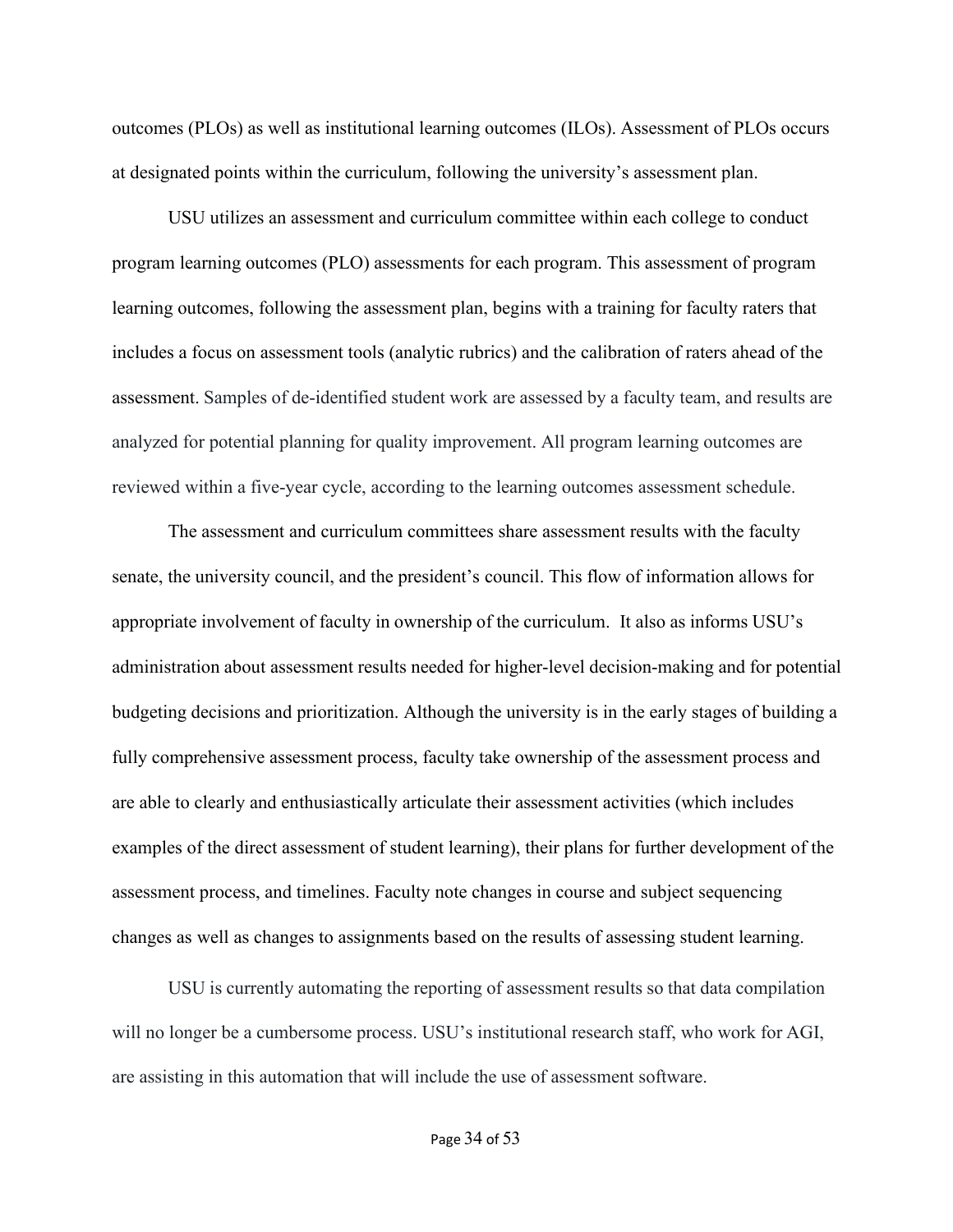USU has experienced some improvements in learning in recent years, as evidenced by increased national board exam pass rates. USU's largest program, MSN-FNP, has seen pass rates for the national certifying board exam (AANP) increase over the past three years, from 79% to 82%.

#### Data, Technology, and Institutional Research

USU's provost is currently building the institution's capacity for data collection and analyses as well as using technology to maximize student success. For example, academic advisors now utilize a proprietary student information system to ensure satisfactory academic progress of students by monitoring student program progression, participation, and attendance. The process of building USU's data collection and usage capacity includes the scheduling of data summits that include a cross-functional review of student learning and success metrics that inform student success initiatives.

USU has recently increased its focus on automation in the collection and application of data to maximize technology and reduce reliance on manual compilation and calculation. Tableau is already being utilized by various groups across the university to further monitor program enrollment, student success, academic progress, and other key data points utilized for decision making. Through the automation process that has been started and the data visualization efforts that have already been undertaken, USU leadership is able to access program learning outcomes and student success reports in Tableau and is able to view "real-time" data to help them with critical and timely decision-making within their programs.

Institutional research plays a key role in monitoring student success and conducting program reviews. As part of the program review process, institutional research provides colleges with student data (end-of-course and end-of-program surveys, student satisfaction survey,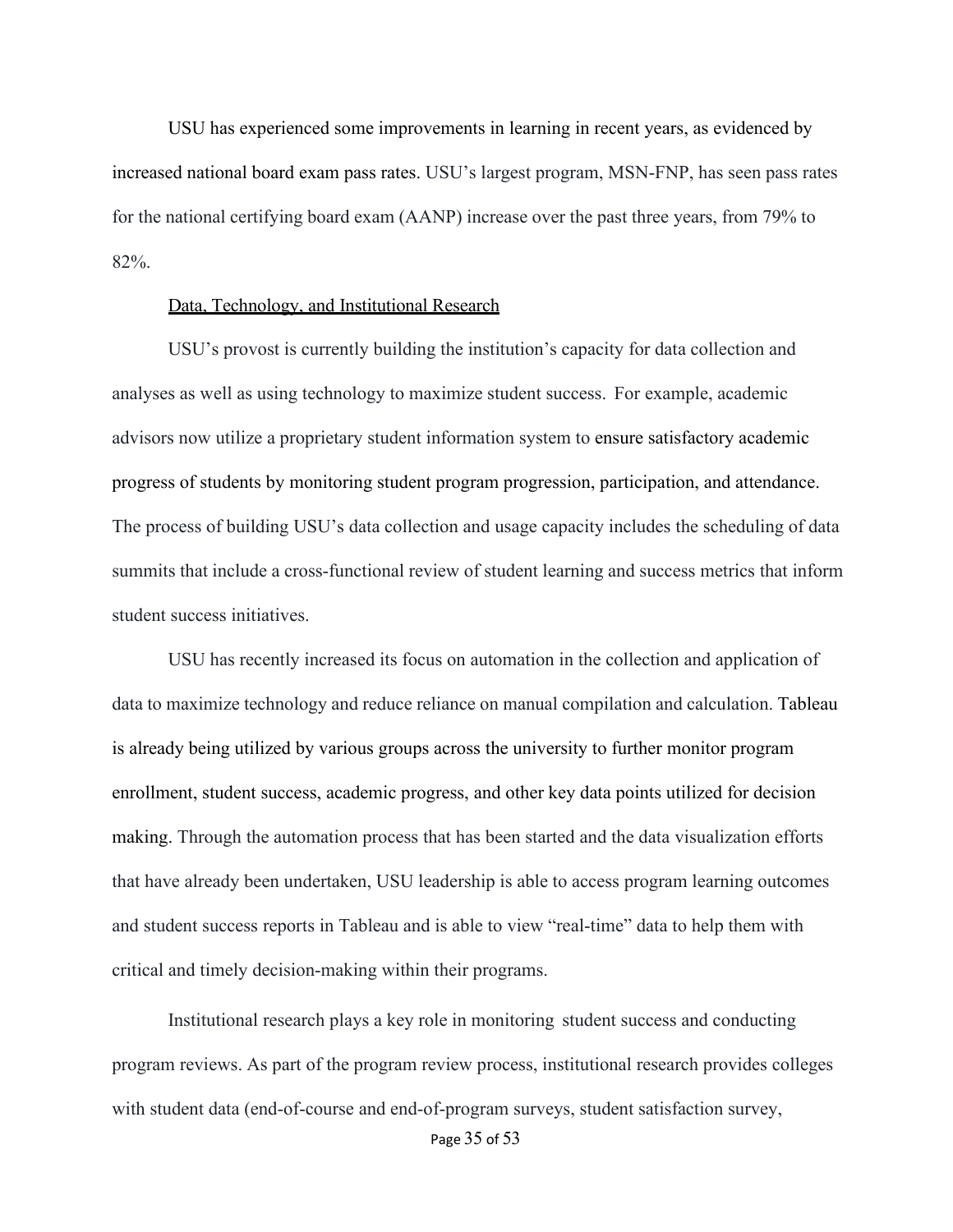alumni surveys, enrollment patterns, and persistence, retention and graduation data broken down by demographic categories). Assessment reports and statistical data summaries are utilized in the program review process.

Colleges are beginning to use internal and external data to support curricula and program changes. For instance, the College of Business and Technology made changes as a result of data analysis from the program review process, including discontinuing specializations that had no enrollment, lowering the number of required course credits, and reducing the number of term starts to six per year rather than twelve to increase class sizes.

#### Program Review

USU's program review process is another important quality improvement process at USU. The university is currently evaluating its nursing program. In the past several years, USU has reviewed the following programs: BS in Health Sciences (2020) and MA in Education (2018). The institution has yet to review the BA in Management, the MBA, the BA in Nursing, the Teacher Credentialing preparation program, and the general education program, per the program review schedule. The Aspen Group's IR staff regularly provide student data to each program for the program reviews.

USU's faculty have primary responsibility for assessing program quality, with support from the administration. A program review manual provides an overview of the process as well as specific guidelines regarding process components. Procedures for conducting the annual PLO assessment are published in the learning outcome assessment principles and processes handbook. For each designated program review, a program review committee is assigned by the provost and dean, and external reviewers are chosen by the provost via faculty nomination and college advisory board members.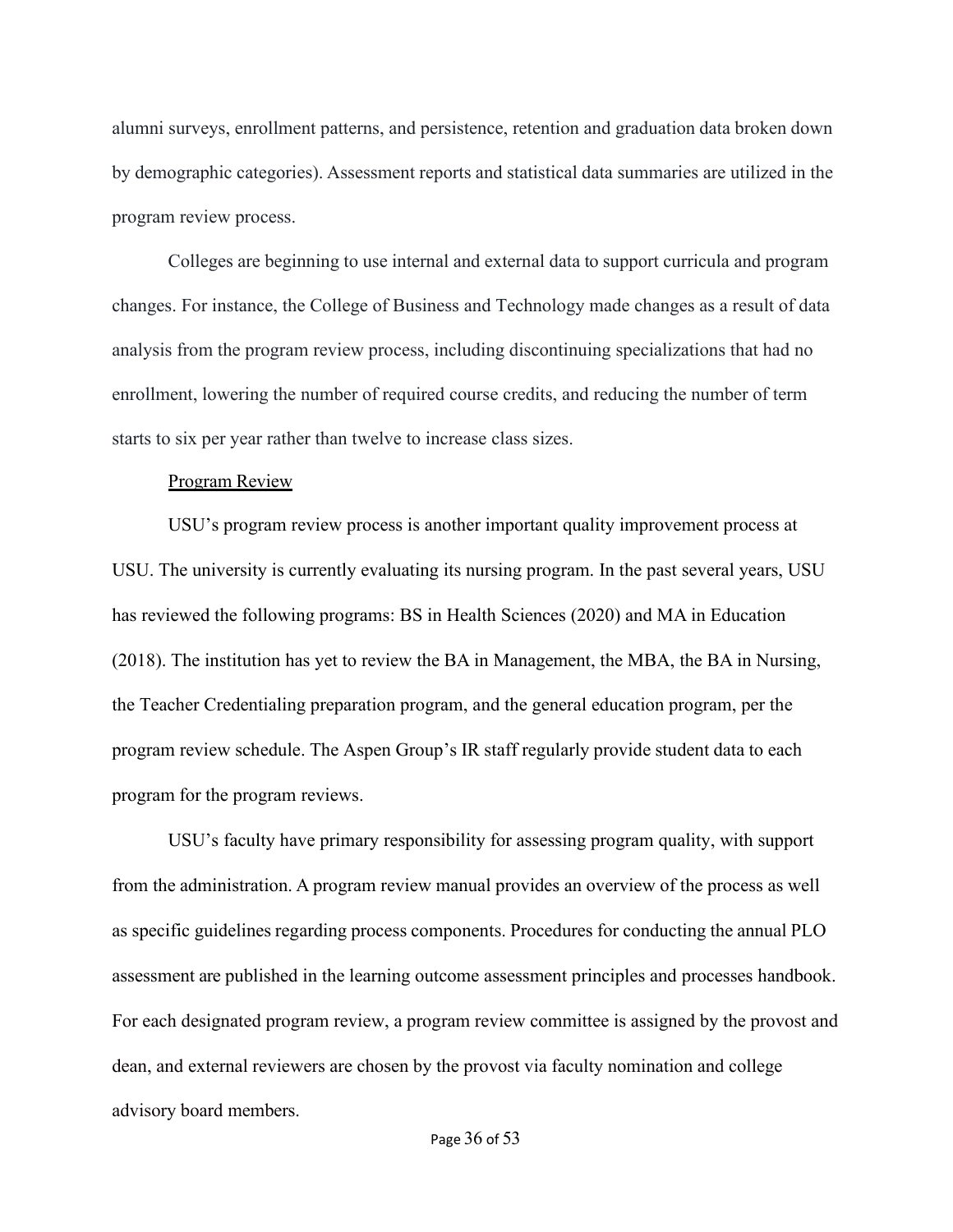Program review data include data for the past five years including enrollment and retention data, alumni and student satisfaction survey results, average class size, financial and budget information, and benchmarking with other schools.

Results of the program review are presented to the college curriculum committee for review, to the college as a whole, and to the university council and president's council for further consideration and development of action plans for improvement. USU's 2018 Master of Arts in Education (MAEd) program review resulted in the following improvement plans, which have yet to be reassessed but which have been implemented per plans: enrollment management through offering fewer start dates, increased marketing and recruitment efforts, the combining of the MAEd and the Teacher Credentialing Preparation Program (TCPP ) into one program of study, the discontinuation of certain specializations with low student enrollment, and the creation of new specializations that are in demand in the field of education.

USU has made changes to expectations for learning based on the program review process. For instance, based on lower-than-desired student performance for the learning outcomes of patient assessment and treatment planning, faculty clarified expectations for student learning that are assessed through SOAP (Subjective-Objective-Assessment-Plan) notes.

Thus far, program reviews have helped the faculty to understand the need to revisit the curriculum, adding content and changing course sequencing as noted by members of the assessment and curriculum committees. The team recommends that USU further develop and enhance its program review process such that the university can use the reviews to thoroughly assess program viability and sustainability as well as to inform the university of student support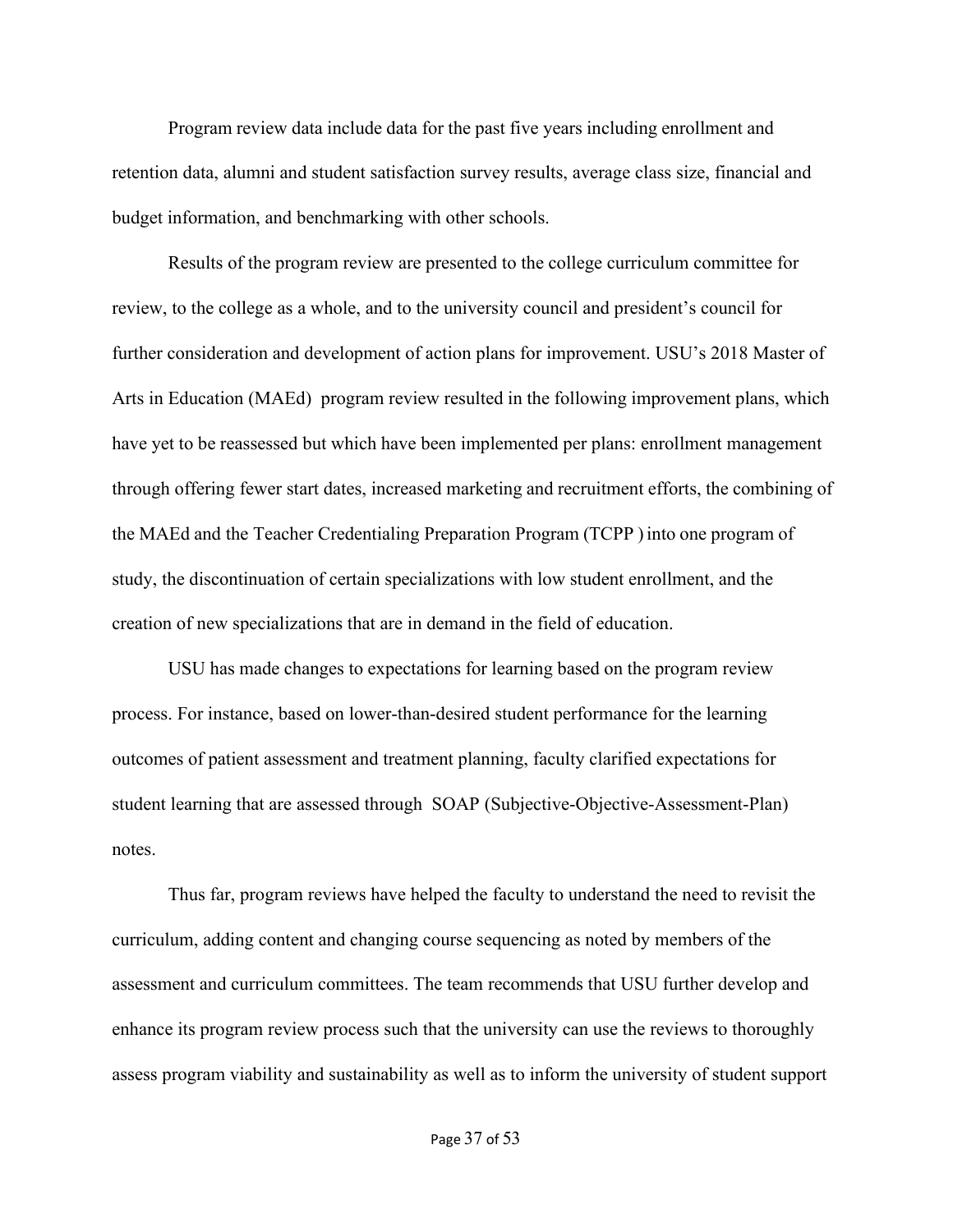needs. (CFRs 2.7, 4.1)

The team encourages USU to add data that will be meaningful to the university at this stage of its growth including learning outcomes that are disaggregated and co-curricular and support service data. The team encourages USU to conduct deeper financial and environmental analyses and use these results to help make critical decisions regarding long-term program viability and sustainability. Finally, based on the results of the recent program reviews conducted, the team encourages USU to make changes to their process, as appropriate, to improve the quality and implementation of the program review/learning assessment process.

#### Conclusion

USU's processes for assessing student learning and student learning outcomes is currently being enhanced and is increasingly becoming more meaningful and more systematic. Going forward all courses will now include a summative assignment and assessment that is designed to assess the student learning outcomes. Faculty are starting to be trained in assessment, including emphasis on the validation of assessment tools and the calibration of faculty raters. Faculty can talk cogently about the assessment efforts that are underway.

The program review process has received an overhaul due to the creation of a new program review handbook, which outlines a process built on good practices. While the institution appears to be somewhat behind in terms of implementing program reviews, the reviews being conducted have been based on the new process and required components. Faculty can specifiy changes that need to be made to assignments and assessments, and the university can identify additional needs for certain types of data to help make critical decisions regarding program viability and sustainability.

Page 38 of 53 In addition to the recent planning for increased automation of data collection and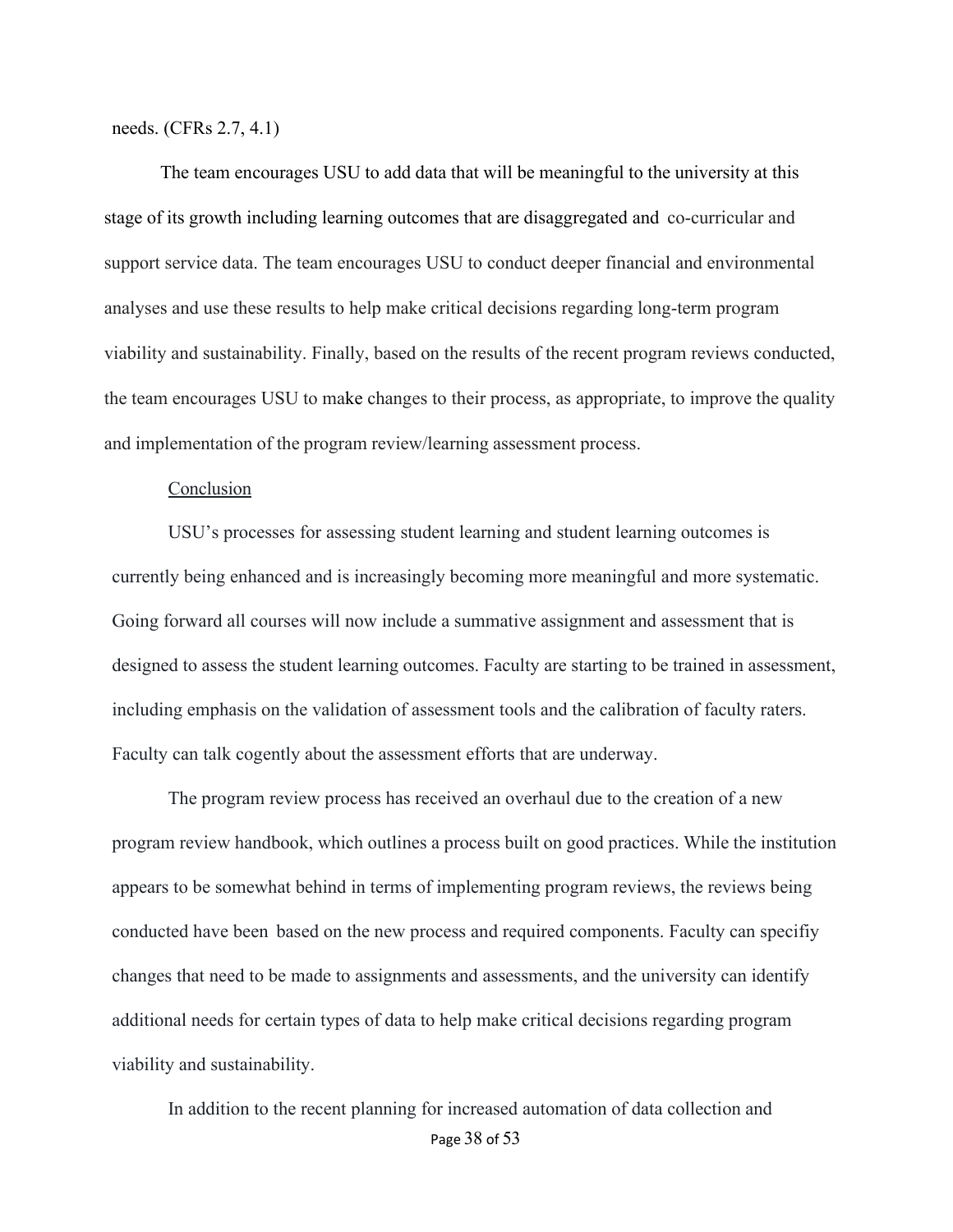reporting, USU has identified goals to provide additional training and support for faculty, enhance tracking of students who need additional support, identify curriculum revision and material updating, and research additional specializations or certificates that may be valuable.

# **Component 7: Sustainability: Financial viability, preparing for the changing higher education environment**

USU has received unqualified opinions on its recent audits and has shown improvement in financial strength since the acquisition by AGI due to the growth in the student body. USU's composite score went from 1.8 in FY19 to 3.0 in FY21. The institution's student body has grown from 247 students in fall 2016 to 2,629 in spring 2021. USU has continued to invest in additional resources to support the student growth and should continue to make proactive plans to use the results of program reviews to increase the types of resources as well as number of resources to support the continued growth and success of the student population. The institution's management and the USU board both emphasized a focus on smart growth for the institution.

USU's positioning as a predominantly online university and its leadership's nimbleness allowed for a quick reaction to COVID-19 pandemic and agility to continue to service its students. The institution has been approved by WSCUC for a change of location and is waiting approval from the US Department of Education to move its headquarters from San Diego, California, to Phoenix, Arizona, in order to align more closely with AGI's support personnel and to take advantage of the National Council for State Authorization Reciprocity Agreements (NC-SARA). (California is the only state that does not participate in NC-SARA.) USU believes this potential relocation to Arizona is in the long-term financial best interest of the university.

USU's unique monthly payment plan has provided a differentiated financing approach for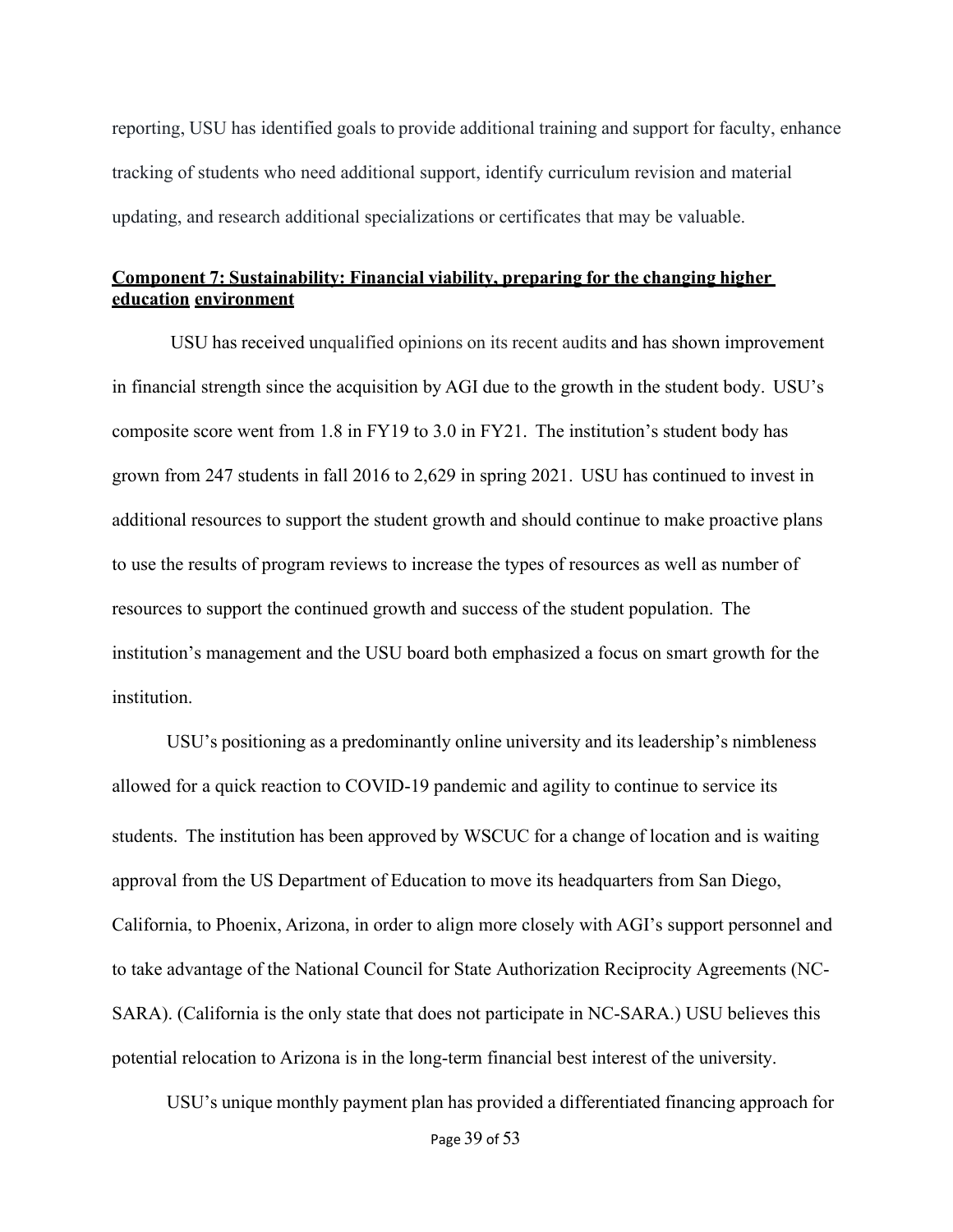students which students truly appreciate in making education affordable. This monthly payment plan is currently a key differentiator in the marketplace.

USU's budgeting process has provided a high level of transparency and visibility for each functional area of the institution. Resource allocation is managed through ratio-based calculations as well as active involvement from the president and provost to evaluate needs. The new CFO is currently developing more granular reporting, including a focus on all the components of the enrollment model, not just new students. The board approves the annual budget. The finance committee receives quarterly reports that show budget to actual performance for new students and key income statement line items.

USU's relationship with AGI allows USU to obtain quality services with greater scale than they could do on their own. The collaborative relationship between USU and AGI management creates a strong working relationship to ensure success.

USU is currently working on a new strategic plan for fiscal 2022-2025. USU is faced with key questions, including the role of undergraduate programs in its portfolio as well as how to support future doctoral programs. The education marketplace is rapidly changing with more providers at the online graduate level. The team encourages USU to continue to assess the global and national higher education market to determine which changes will affect the institution most strongly in the next seven to ten years and develop long-term plans (CFRs 4.6, 4.7). USU is currently dependent on primarily one program and greater program diversification as well as diversification in sources of revenue will assist in long-term financial sustainability.

The team recommends that USU support its strategic planning with robust financial analyses, such as the disaggregation of student population data (i.e. new students, continuing students, attrition) and analyses at a program level to understand diversification and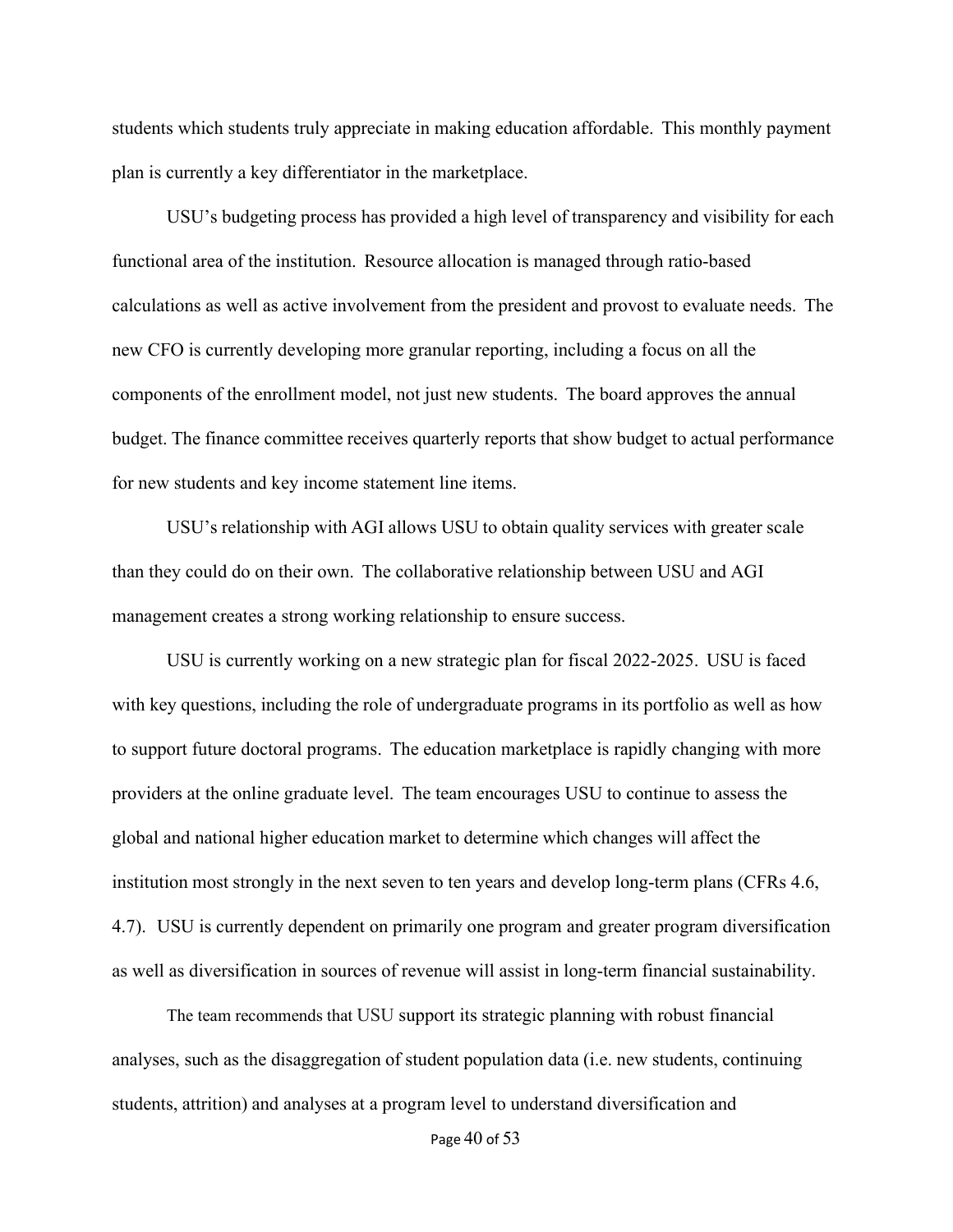profitability. (CFRs 3.4, 4.6)

#### **Component 9: Reflection and plans for improvement**

During the self-study process, USU engaged multiple constituencies within the university community in examining itself in the context of the accreditation standards and its strategic planning with an eye to the evolving higher education landscape. USU constituents were selfreflective and honest in identifying areas of strength and areas needing improvement. Through USU's new strategic planning efforts, the institution has already begun to address opportunities to improve.

#### **SECTION III – COMMENDATIONS AND RECOMMENDATIONS**

#### **The team commends:**

- 1. The USU faculty and staff for their deeply held commitment and dedication to student learning and success, their mission-driven ethos, and for fostering a widespread respectful and caring culture.
- 2. USU's leadership team for its passion for the USU mission and its commitment, energy, and clarity of purpose in creating a highly collegial and collaborative culture focused on student learning and success.
- 3. The USU board of trustees for its high level of engagement; its thoughtful and experienced approach to addressing its responsibilities; its focus on the importance of diversity, equity and inclusion at organizational levels; and its overall passion and commitment to the mission of USU.
- Page 41 of 53 4. USU for embracing the challenge of working with AGI and succeeding in establishing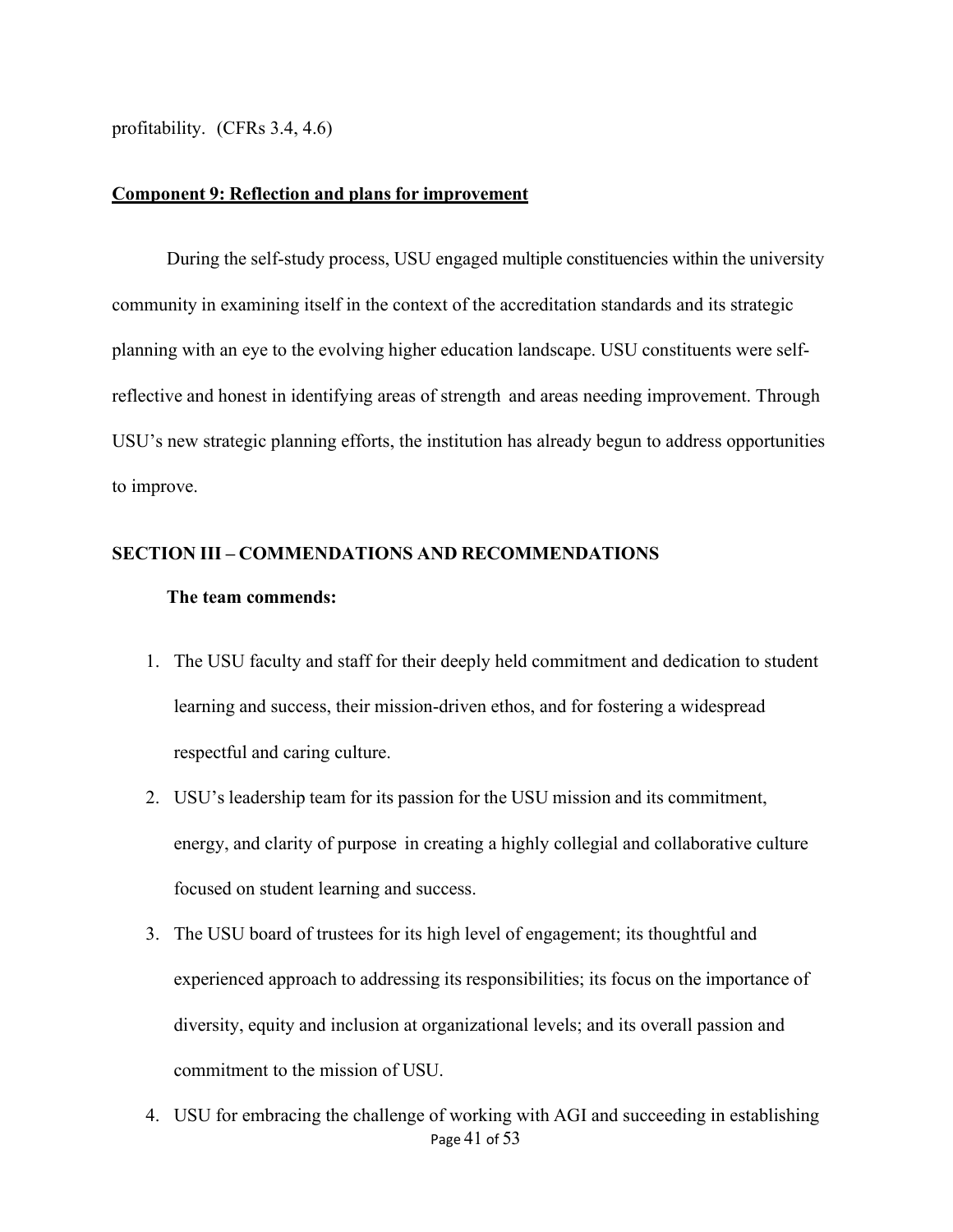a highly collaborative relationship that maximizes USUs benefits from AGI's resources such as marketing, access to greater technology and institutional research, thus allowing USU to grow its enrollment.

- 5. USU's financial situation, which has improved significantly -- from deficits in 2015 to enrollment growth beginning in 2018-- resulting in budget surpluses and improvement in composite score from 1.8 in FY19 to 3.0 in FY21.
- 6. The innovative Office of Field Experience (OFE), with its laser focus on clinical experience. Matching student interest and expectations with appropriate and practical field experiences extends the USU campus culture, fosters greater student engagement and retention.
- 7. USU for the agility and resilience that it exhibited in responding to the COVID-19 pandemic, including its immediate shift to remote learning, its consistent contact with regulatory agencies and professional accreditors to ensure students' education and training experiences were uninterrupted, its continuous outreach to students, faculty, and staff to maintain a community environment, and its consideration of ways to leverage lessons learned to benefit future educational delivery models.

#### **The team recommends that USU**:

- 1. Continue to work on a mission-driven strategic plan that reflects careful thought about the role of each current and planned program in furthering the USU mission in a competitive and changing higher education landscape. (CFRs 1.1, 4.6, 4.7)
- 2. Support strategic planning with robust financial analyses that disaggregate data by student population (i.e. new students, continuing students, attrition) and by type of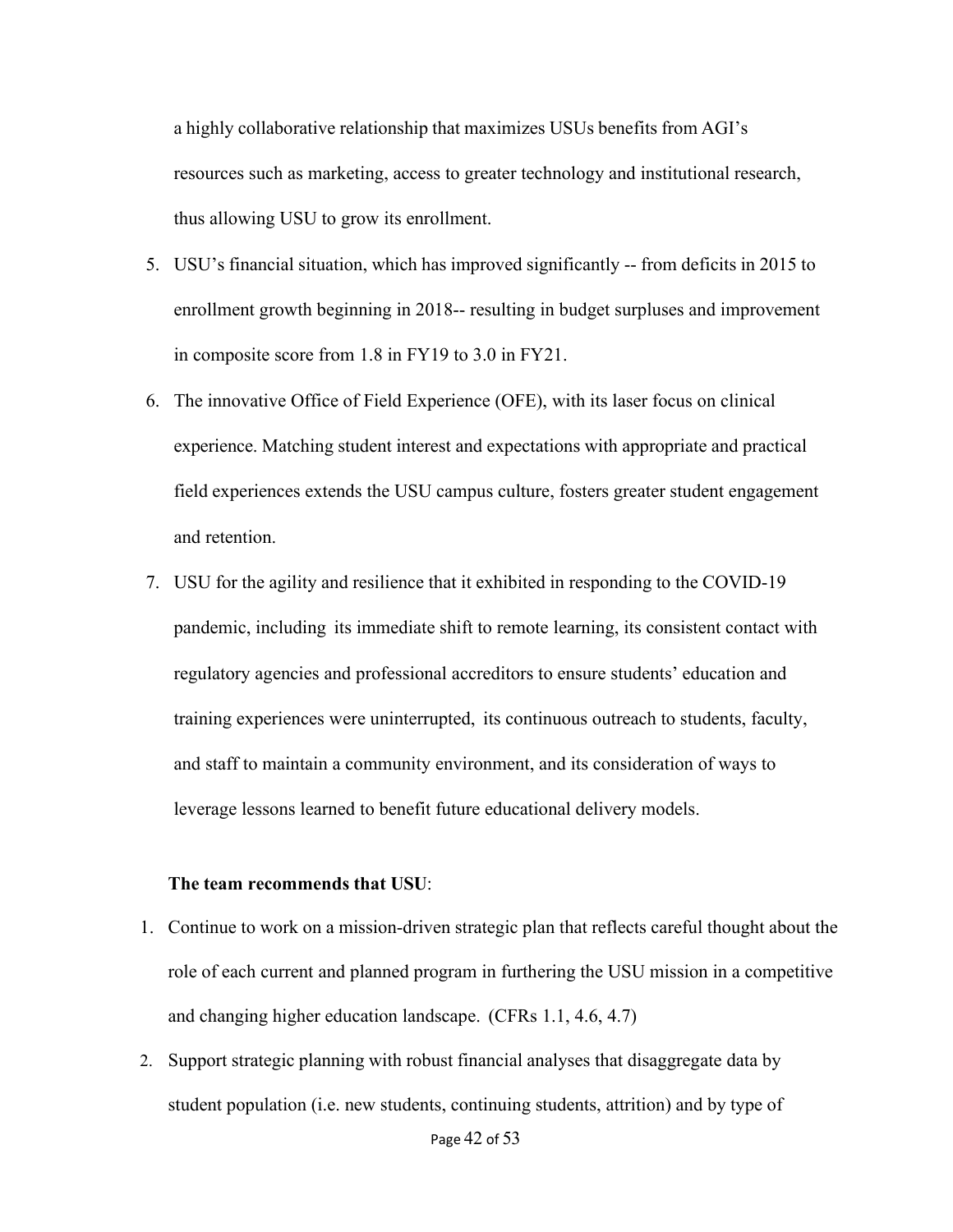program to better understand profitability and institutional needs. (CFRs 3.4, 4.6)

- 3. Continue to work with USU's financial aid service provider to ensure appropriate financial aid policies and compliance with Title IV requirements in light of recurring financial aid audit findings. (CFR 1.7, Title IV Compliance Policy)
- 4. Acquire knowledge of co-curricular services and programs in online environments that address the needs of all students and support their personal and professional development in meaningful ways. Develop a more holistic and comprehensive model for academic and student support services that is regularly assessed. (CFRs 2.11, 2.13)
- 5. Continue to develop and strengthen assessment and program review processes and use the results to inform decisions regarding program viability, sustainability, improvement, and planning for growth. (CFRs 2.7, 4.1)
- 6. Develop a culture and infrastructure to support student and faculty success at the doctoral degree level (CFRs 2.2b, 2.8, 4.6)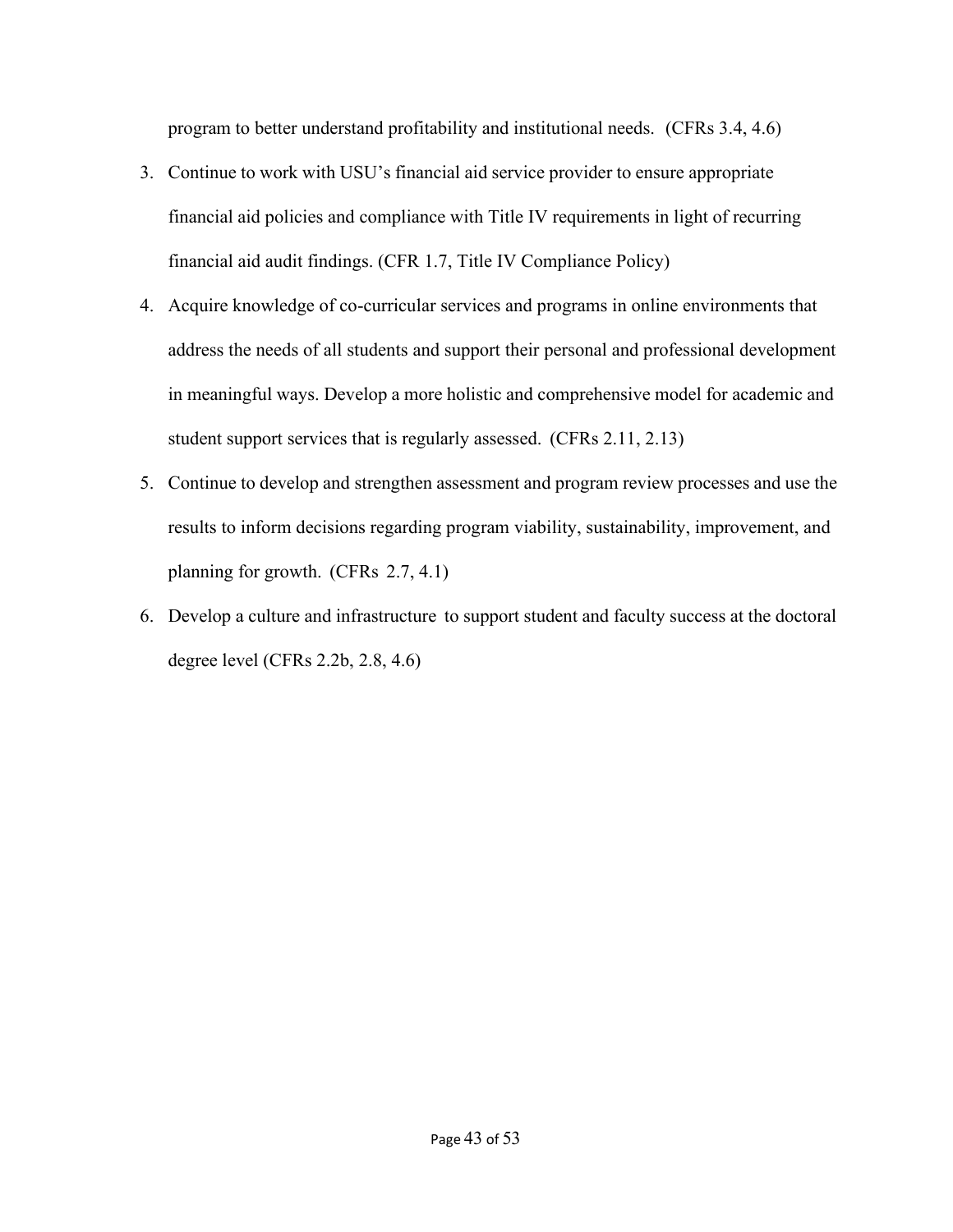# APPENDICES: Federal Compliance Forms

# **CREDIT HOUR AND PROGRAM LENGTH REVIEW FORM**

| <b>Material Reviewed</b>                                                                                                                                                 | Questions/Comments (Please enter findings and recommendations in the Comments sections as<br>appropriate.)                                                                                                                                      |
|--------------------------------------------------------------------------------------------------------------------------------------------------------------------------|-------------------------------------------------------------------------------------------------------------------------------------------------------------------------------------------------------------------------------------------------|
| Policy on credit hour                                                                                                                                                    | Is this policy easily accessible? X YES □ NO                                                                                                                                                                                                    |
|                                                                                                                                                                          | Where is the policy located? Credit Hour Policy (on University Website)                                                                                                                                                                         |
|                                                                                                                                                                          | Comments:                                                                                                                                                                                                                                       |
| Process(es)/ periodic<br>review of credit hour                                                                                                                           | Does the institution have a procedure for periodic review of credit hour assignments to ensure<br>that they are accurate and reliable (for example, through program review, new course approval<br>process, periodic audits)? $X$ YES $\Box$ NO |
|                                                                                                                                                                          | If so, does the institution adhere to this procedure? $X$ YES $\Box$ NO                                                                                                                                                                         |
|                                                                                                                                                                          | Comments:                                                                                                                                                                                                                                       |
| Schedule<br>of<br>on-ground<br>courses                                                                                                                                   | Does this schedule show that on-ground courses meet for the prescribed number of hours?<br>$X$ YES $\square$ NO                                                                                                                                 |
| showing<br>when they<br>meet                                                                                                                                             | Comments:                                                                                                                                                                                                                                       |
| Sample syllabi or                                                                                                                                                        | How many syllabi were reviewed? 3                                                                                                                                                                                                               |
| equivalent for online and<br>hybrid courses Please                                                                                                                       | What kind of courses (online or hybrid or both)? Both                                                                                                                                                                                           |
| review at least 1 - 2 from                                                                                                                                               | What degree level(s)? X BA/BS<br>AND Master's                                                                                                                                                                                                   |
| each degree level.                                                                                                                                                       | What discipline(s)? Biology, Education, and Nurse Practitioner                                                                                                                                                                                  |
|                                                                                                                                                                          | Does this material show that students are doing the equivalent amount of work to the prescribed<br>hours to warrant the credit awarded? X YES □ NO                                                                                              |
|                                                                                                                                                                          | Comments: Curriculum Development Handbook, pgs. 13-16                                                                                                                                                                                           |
| Sample syllabi or                                                                                                                                                        | How many syllabi were reviewed? 3                                                                                                                                                                                                               |
| equivalent for other kinds<br>of courses that do not                                                                                                                     | What kinds of courses? hybrid                                                                                                                                                                                                                   |
| meet for the prescribed<br>hours (e.g.,<br>internships, labs, clinical,<br>independent study,<br>accelerated)<br>Please review at least 1 -<br>2 from each degree level. | X Master's<br>What degree level(s)? X BA/BS                                                                                                                                                                                                     |
|                                                                                                                                                                          | What discipline(s)? Nursing                                                                                                                                                                                                                     |
|                                                                                                                                                                          | Does this material show that students are doing the equivalent amount of work to the prescribed<br>hours to warrant the credit awarded? X YES □ NO                                                                                              |
|                                                                                                                                                                          | Comments:                                                                                                                                                                                                                                       |
|                                                                                                                                                                          | Online Course Syllabi Samples in Appendices Table of Contents                                                                                                                                                                                   |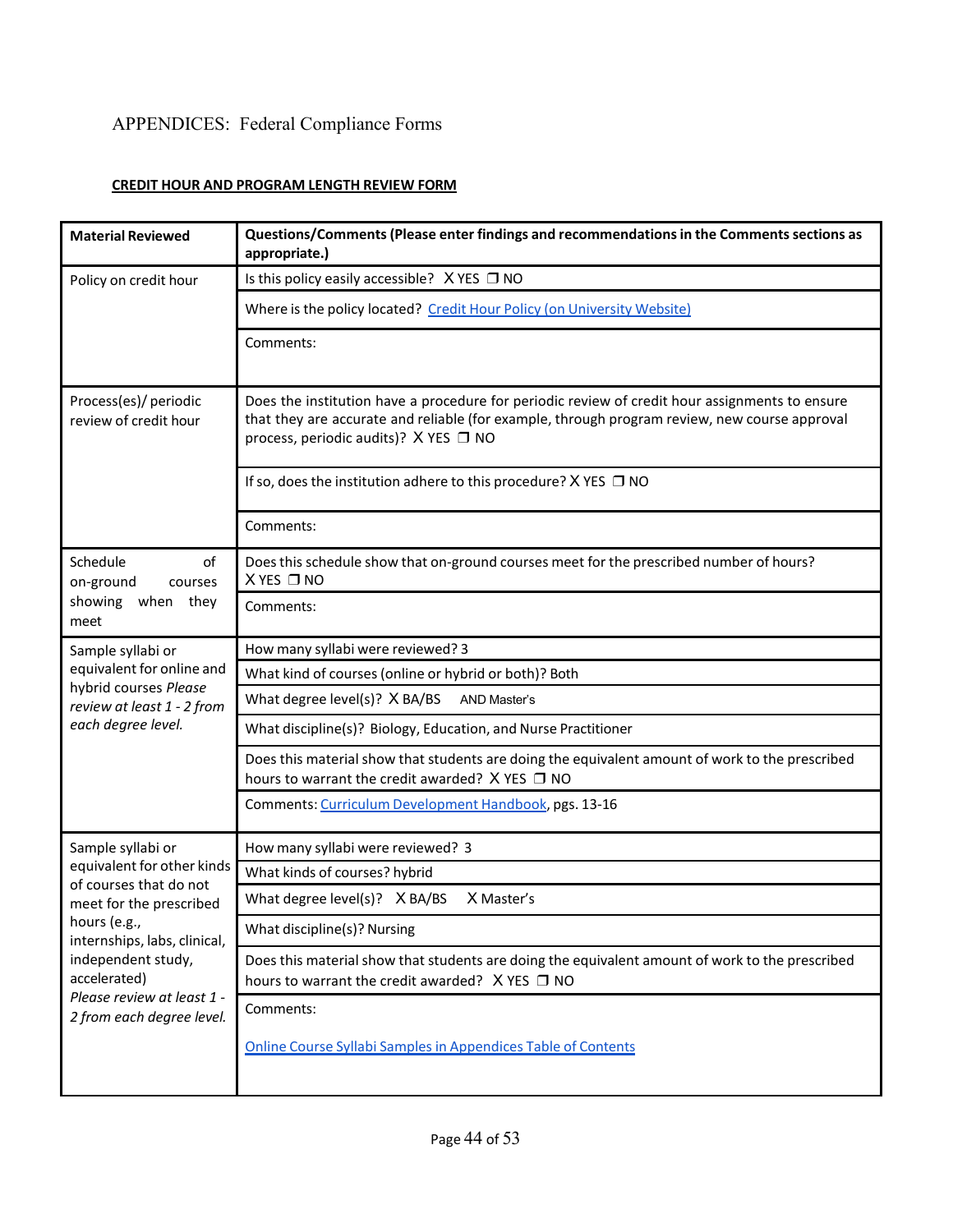| Sample<br>program<br>information (catalog, | How many programs were reviewed? 13                                                                                             |  |
|--------------------------------------------|---------------------------------------------------------------------------------------------------------------------------------|--|
|                                            | What kinds of programs were reviewed? hybrid, online                                                                            |  |
| website, or other<br>program materials)    | What degree level(s)? $\Box$ AA/AS X BA/BS X Master's $\Box$ Doctoral                                                           |  |
|                                            | What disciplines? Education, Business and Technology, and Health Sciences                                                       |  |
|                                            | Does this material show that the programs offered at the institution are of a generally acceptable<br>length? $X$ YES $\Box$ NO |  |
|                                            | <b>Comments: Program Details in Catalog</b>                                                                                     |  |
|                                            |                                                                                                                                 |  |

Review Completed By: Karen McClendon Date: March 10, 2022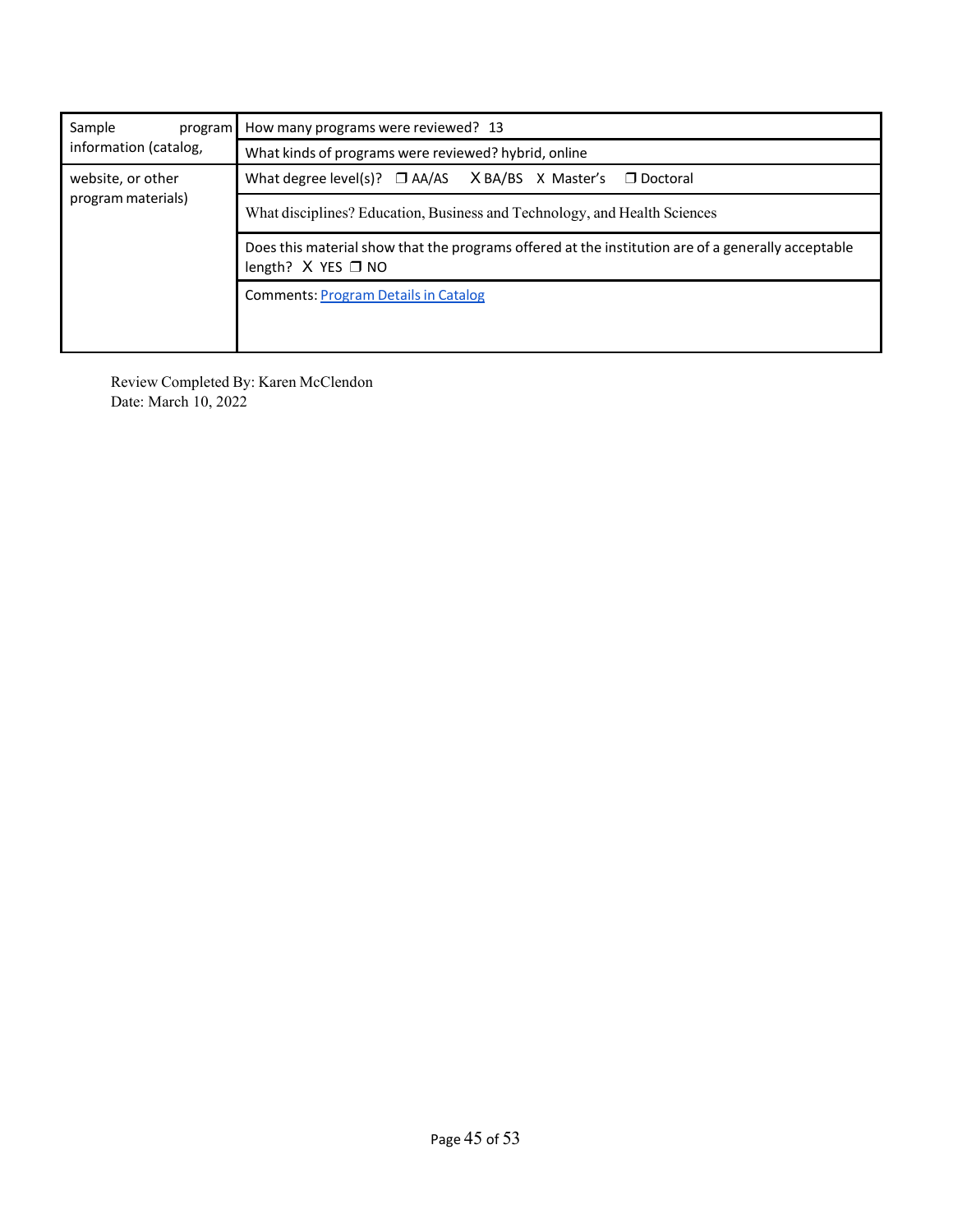#### **MARKETING AND RECRUITMENT REVIEW FORM**

Under federal regulation\*, WSCUC is required to demonstrate that it monitors the institution's recruiting and admissions practices.

| <b>Material</b><br><b>Reviewed</b> | Questions and Comments: Please enter findings and recommendations in the comment section of<br>this table as appropriate.                                                          |
|------------------------------------|------------------------------------------------------------------------------------------------------------------------------------------------------------------------------------|
| **Federal<br>regulations           | Does the institution follow federal regulations on recruiting students?                                                                                                            |
|                                    | X YES or NO Employee Handbook                                                                                                                                                      |
|                                    | Comments:                                                                                                                                                                          |
| Degree<br>completion               | Does the institution provide information about the typical length of time to degree?<br>X YES □ NO COB Programs, COE Programs, CONHS Programs                                      |
| and cost                           | Does the institution provide information about the overall cost of the degree?<br>$X$ YES $\Box$ NO                                                                                |
|                                    | <b>Tuition and Fees Webpage, Subhead: Estimated Program Charges</b>                                                                                                                |
|                                    | Comments:                                                                                                                                                                          |
| Careers and<br>employment          | Does the institution provide information about the kinds of jobs for which its graduates are qualified, as<br>applicable? $X$ YES $\Box$ NO<br><b>Jobs List by Program</b>         |
|                                    | Does the institution provide information about the employment of its graduates, as applicable?<br>$X$ YES $\square$ NO<br><b>BPPE Annual Report, School Performance Fact Sheet</b> |
|                                    | Comments:                                                                                                                                                                          |

\*§602.16(a)(1)(vii)

\*\*Section 487 (a)(20) of the Higher Education Act (HEA) prohibits Title IV eligible institutions from providing incentive compensation to employees or third party entities for their success in securing student enrollments. Incentive compensation includes commissions, bonus payments, merit salary adjustments, and promotion decisions based solely on success in enrolling students. These regulations do not apply to the recruitment of international students residing in foreign countries who are not eligible to receive Federal financial aid.

Review Completed By: Karen McClendon Date: March 10, 2022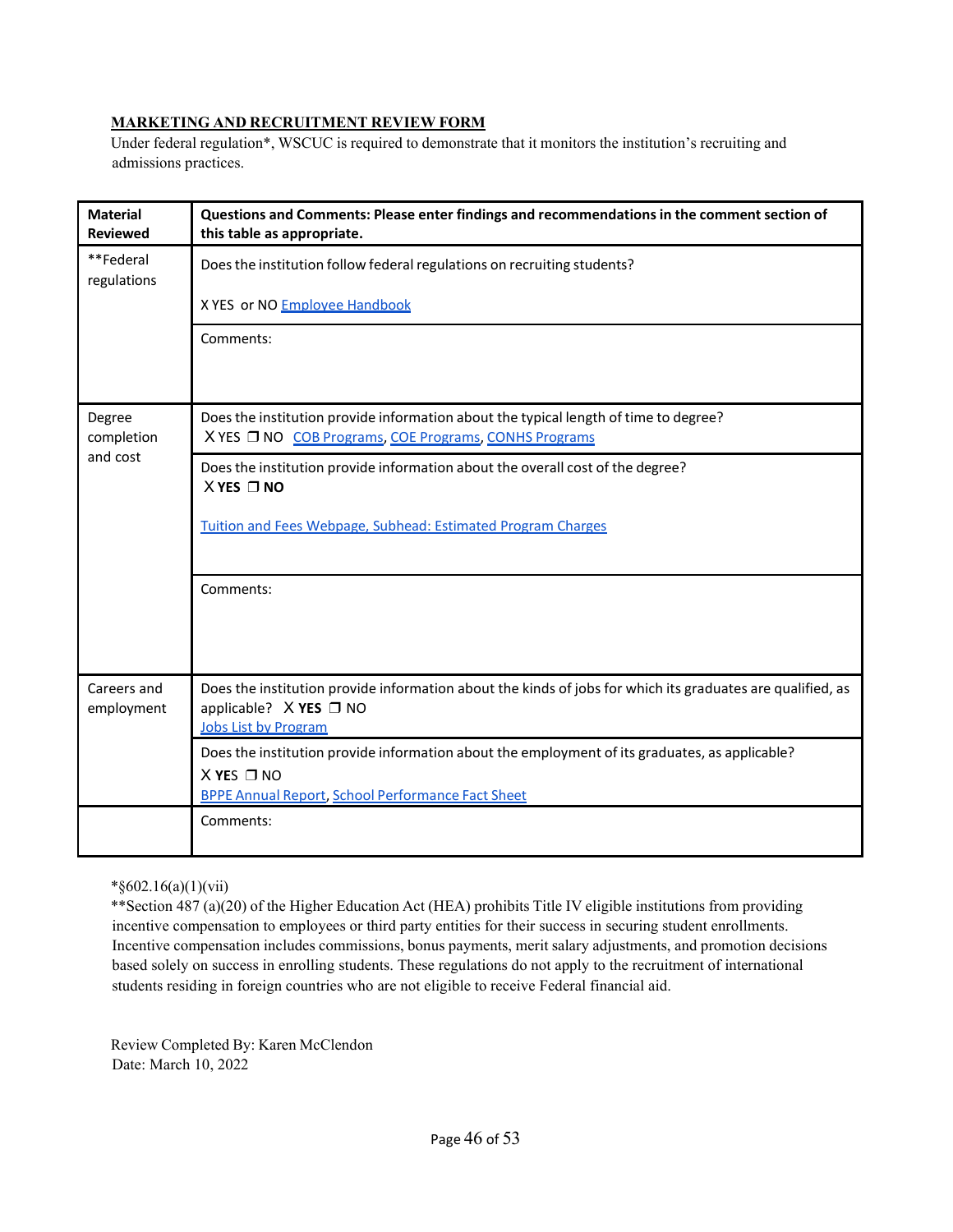## **STUDENT COMPLAINTS REVIEW FORM**

Under federal regulation\*, WSCUC is required to demonstrate that it monitors the institution's student complaints policies, procedures, and records.

| <b>Material Reviewed</b>     | Questions/Comments (Please enter findings and recommendations in the comment<br>section of this column as appropriate.)                                                                                                                                                                                                                                                                                                                                                                                                                                                                                                                                                                                                                                                                                                                                                                                                                                                                                                   |  |
|------------------------------|---------------------------------------------------------------------------------------------------------------------------------------------------------------------------------------------------------------------------------------------------------------------------------------------------------------------------------------------------------------------------------------------------------------------------------------------------------------------------------------------------------------------------------------------------------------------------------------------------------------------------------------------------------------------------------------------------------------------------------------------------------------------------------------------------------------------------------------------------------------------------------------------------------------------------------------------------------------------------------------------------------------------------|--|
| Policy on student complaints | Does the institution have a policy or formal procedure for student complaints?<br>X YES □ NO                                                                                                                                                                                                                                                                                                                                                                                                                                                                                                                                                                                                                                                                                                                                                                                                                                                                                                                              |  |
|                              | If so, is the policy or procedure easily accessible? Is so, where? ? Complaints.<br>Grievances, and Appeals Policy, Student Handbook                                                                                                                                                                                                                                                                                                                                                                                                                                                                                                                                                                                                                                                                                                                                                                                                                                                                                      |  |
|                              | Comments:                                                                                                                                                                                                                                                                                                                                                                                                                                                                                                                                                                                                                                                                                                                                                                                                                                                                                                                                                                                                                 |  |
| Process(es)/ procedure       | Does the institution have a procedure for addressing student complaints? X<br>YES □ NO<br>If so, please describe briefly:<br><b>Complaints, Grievances, and Appeals Procedure</b><br>A student must submit the grievance in writing to the provost, who will review the grievance<br>within five (5) working days, requesting additional information from the grievant if necessary.<br>The provost will appoint a grievance committee that includes at least two faculty members not<br>from the student's program and one administrator (not director/dean) of the student's program,<br>the provost, or the president. The committee has ten working days from receipt of the<br>grievance to review it, obtain further information as needed, and make a determination as to<br>grievance resolution, providing its recommendation to the provost. The provost has three<br>working days to provide the University's response to the grievant.<br>X YES □ NO<br>If so, does the institution adhere to this procedure? |  |
|                              | Comments:                                                                                                                                                                                                                                                                                                                                                                                                                                                                                                                                                                                                                                                                                                                                                                                                                                                                                                                                                                                                                 |  |
| Records                      | Does the institution maintain records of student complaints? $X$ YES $\Box$ NO If<br>so, where? The academic Dean maintains the record of student complaints.                                                                                                                                                                                                                                                                                                                                                                                                                                                                                                                                                                                                                                                                                                                                                                                                                                                             |  |
|                              | Does the institution have an effective way of tracking and monitoring student<br>complaints over time?<br>$X$ YES $\Box$ NO                                                                                                                                                                                                                                                                                                                                                                                                                                                                                                                                                                                                                                                                                                                                                                                                                                                                                               |  |
|                              | Comments:                                                                                                                                                                                                                                                                                                                                                                                                                                                                                                                                                                                                                                                                                                                                                                                                                                                                                                                                                                                                                 |  |

\*§602-16(1)(1)(ix)

See also WASC Senior College and University Commission's Complaints and Third Party Comment Policy.

Review Completed By: Karen McClendon Date: March 10, 2022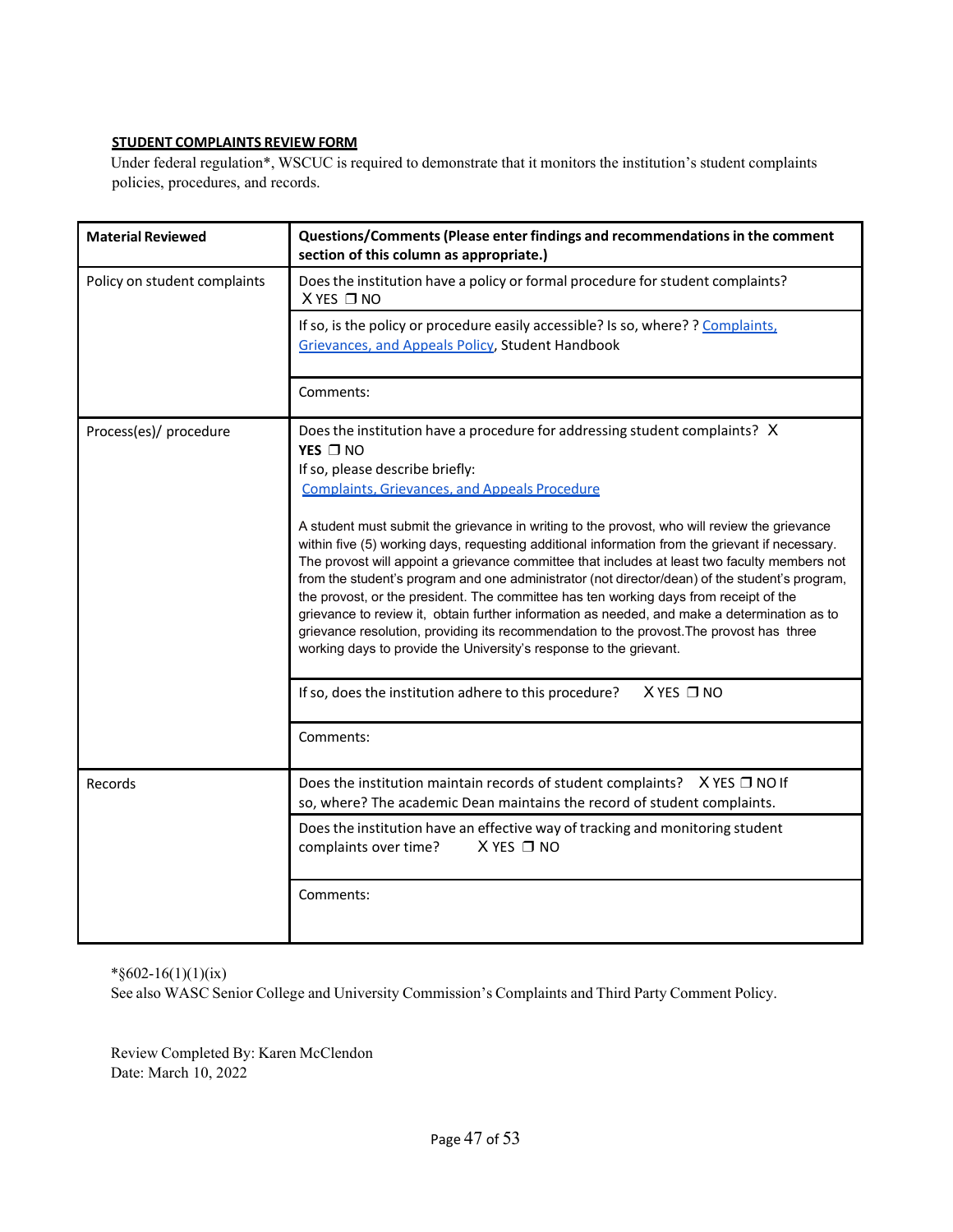#### **TRANSFER CREDIT POLICY REVIEW FORM**

Under federal regulations\*, WSCUC is required to demonstrate that it monitors the institution's recruiting and admissions practices accordingly.

| <b>Material</b><br><b>Reviewed</b>  | Questions/Comments (Please enter findings and recommendations in the comment section<br>of this column as appropriate.)                                                                        |
|-------------------------------------|------------------------------------------------------------------------------------------------------------------------------------------------------------------------------------------------|
| <b>Transfer Credit</b><br>Policy(s) | Does the institution have a policy or formal procedure for receiving transfer credit?<br>$X$ YES $\Box$ NO                                                                                     |
|                                     | Does the institution have a policy or formal procedure for receiving transfer credit?<br>X YES or NO Transfer Credit Policy on University Website                                              |
|                                     | Does the policy(s) include a statement of the criteria established by the institution regarding<br>the transfer of credit earned at another institution of higher education? $X$ YES $\Box$ NO |
|                                     | Comments: Yes, the criteria are referenced.                                                                                                                                                    |

\*§602.24(e): Transfer of credit policies. The accrediting agency must confirm, as part of its review for renewal of accreditation, that the institution has transfer of credit policies that--

- (1) Are publicly disclosed in accordance with 668.43(a)(11); and
- (2) Include a statement of the criteria established by the institution regarding the transfer of credit earned at another institution of higher education.

See also WASC Senior College and University Commission's Transfer of Credit Policy.

Review Completed By: Karen McClendon Date: March 10, 2022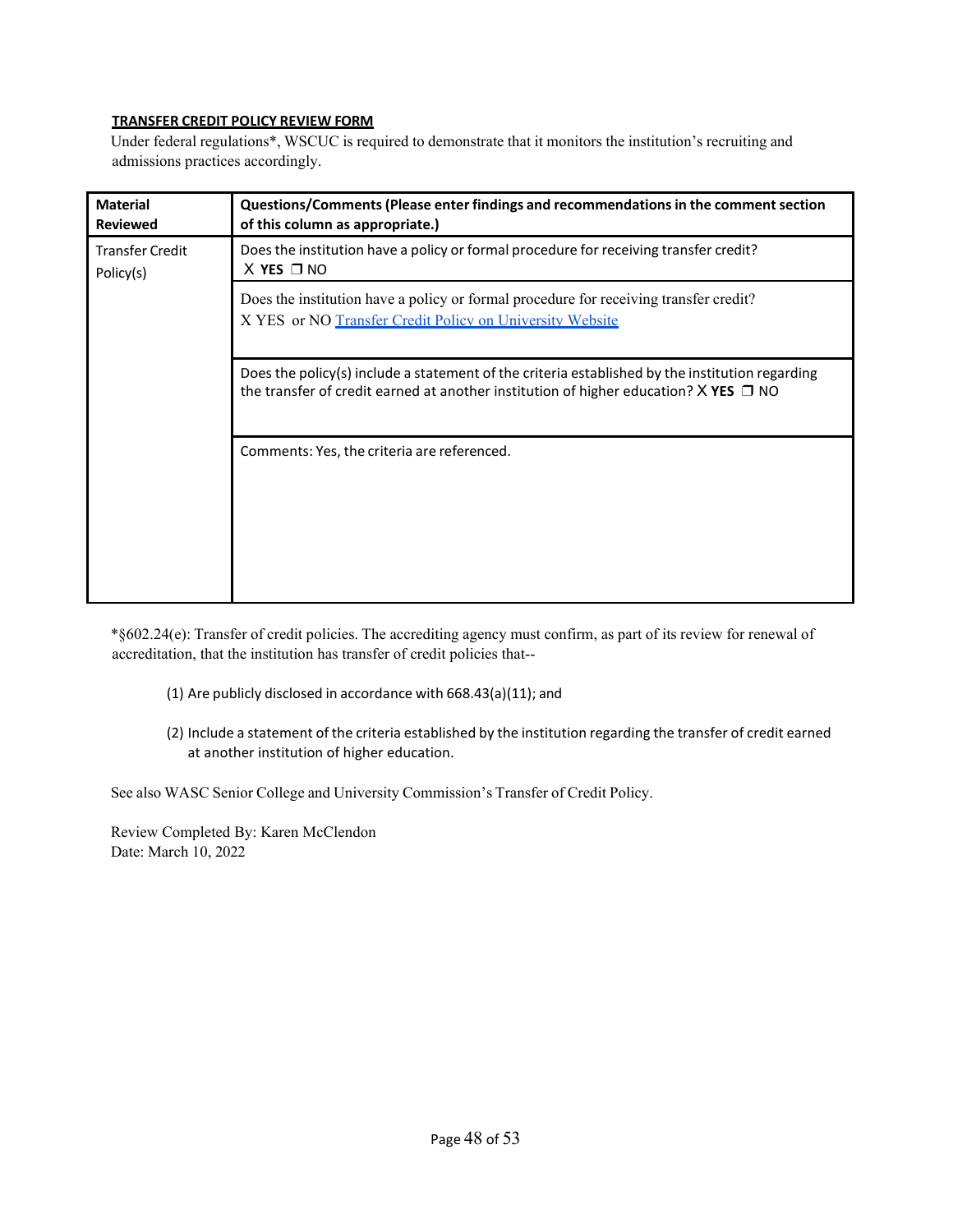#### **DISTANCE EDUCATION REVIEW**

Institution: United States University Type of Visit: Virtual Name of reviewer/s: Diana M. Concannon, PsyD Date/s of review: November 17, 2021

A completed copy of this form should be appended to the team report for all comprehensive visits to institutions that offer distance education programs[1](#page-48-0) and for other visits as applicable. Teams can use the institutional report to begin their investigation, then, use the visit to confirm claims and further surface possible concerns. Teams are not required to include a narrative about this in the team report but may include recommendations, as appropriate, in the Findings and Recommendations section of the team report. (If the institution offers only online courses, the team may use this form for reference but need not submit it as the team report is expected to cover distance education in depth in the body of the report.)

Programs and courses reviewed (please list)

Master's of Arts, Education -MAE512: Assessment in Education -MAE505: Trends and Issues in Education -MAE506: Cultural Perspective in Education Master's of Science, Nursing -NUR375: Inter-Professional Communication And Collaboration For Improving Healthcare Outcomes -NUR378: Global and Community-based Nursing -NUR499: Capstone: Evidence Based Professional Nursing Practice

How is peer socialization supported? How is faculty engagement supported? How is faculty engagement tracked?

The University utilizes a multi-faceted approach to supporting peer socialization. In addition to discussion posts and group assignments within the courses, the University has extracurricular opportunities for socialization via an online "Teacher's Lounge" and "Caring Corner"—virtual spaces in which students can interact. There are also colloquium and monthly diversity, equity, and inclusion meetings. The latter provide opportunities for faculty and students to join and explore best practices professional toolkits and other resources related to DEI efforts.

Faculty engagement is supported through "flexible but structured" course designs that set expectations for both response time and depth of feedback. Teaching faculty are paired with a faculty lead – a core subject matter expert – who monitors data secured from the D2L system related to time in course, and samples course posts. Any faculty member found to be below standard in terms of quantitative or qualitative standards of engagement is "coached up" through mentorship by the lead faculty member. All faculty are supported in

<span id="page-48-0"></span><sup>&</sup>lt;sup>1</sup> See Distance Education Review Guide to determine whether programs are subject to this process. In general only programs that are more than 50% online require review and reporting.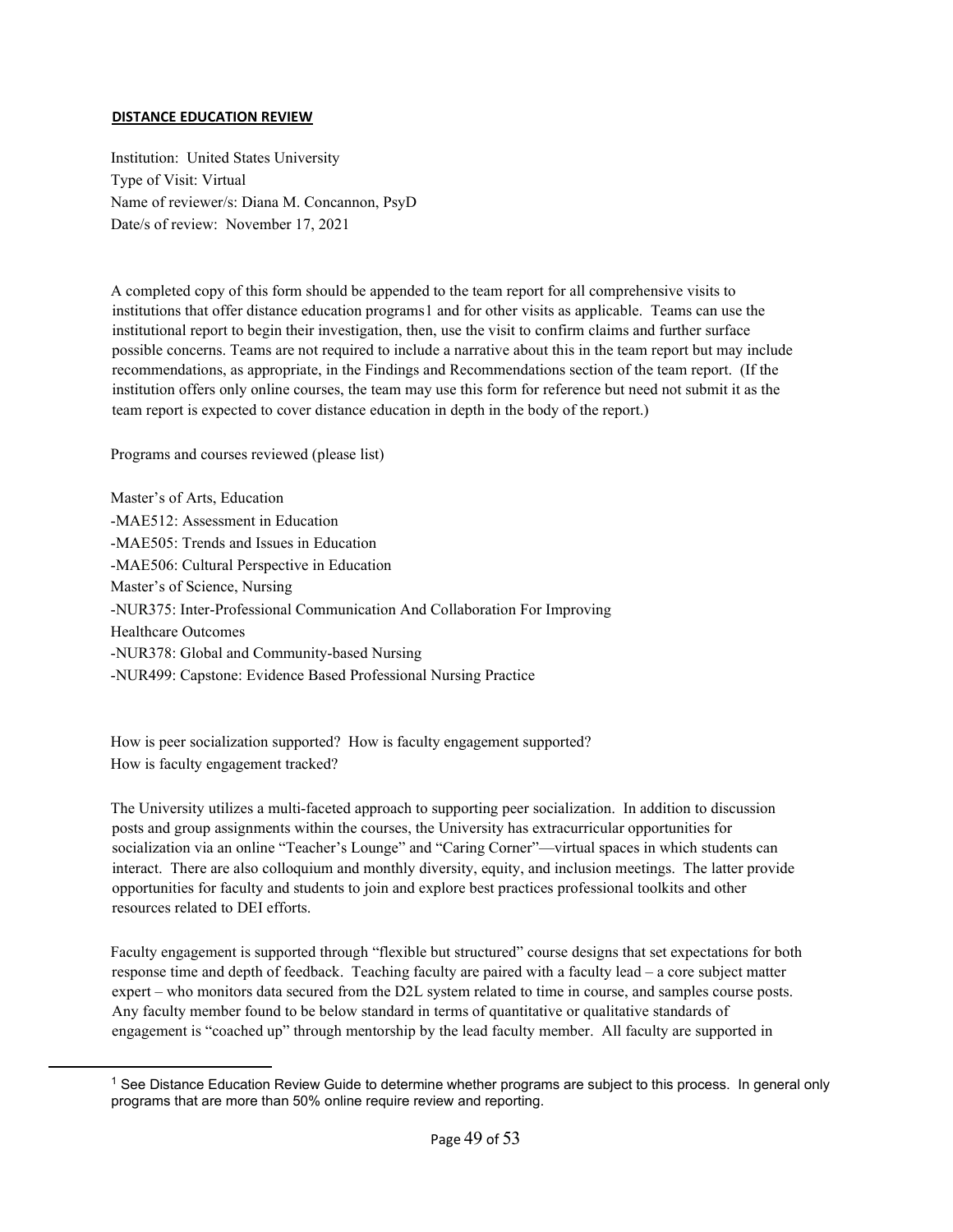professional development through monthly faculty meetings during which asynchronous trainings on topics such as how to support student writing are offered. The Institution also offers CMEs every other month and a quarterly faculty pedagogy series.

Background Information (number of programs offered by distance education; degree levels; FTE enrollment in distance education courses/programs; history of offering distance education; percentage growth in distance education offerings and enrollment; platform, formats, and/or delivery method)

According to the University's Institutional Report, the Institution offers seven online bachelors and masters programs. During the virtual review, the Institution clarified that has ceased to enroll students into its onground programs, and has begun to diversify and strengthen its online programs. Specifically, it has restructured and re-launched its online Teaching Credential and International MBA program, which currently have 75 and 25 students, respectively. They are also awaiting approval for a Doctoral Nursing Program, for which alumni of their MNP have expressed interest.

Programs are offered in 8-week terms through the Distance 2 Learn platform. The courses are asynchronous and delivered in a "flexible but structured" format. Co-curricula services, such as library services and Brainfuse tutoring services, are embedded in the courses. Specialty learning platforms Picmonic and Osmosis were introduced in Spring 2021 to support students in the Master's of Science Nursing Program increase performance on standardized exams. According to the School Dean, preliminary data indicates that these platforms are supporting student success.

Nature of the review (material examined and persons/committees interviewed)

United States University, Institutional Report for Reaffirmation Steven A. Stargardter (President) Scott Burrus (Provost ) Jennifer Billingsley (Dean, Nursing) Rebecca Wardlow (Dean, Education) Brigit Fowler (Director of Academic Services)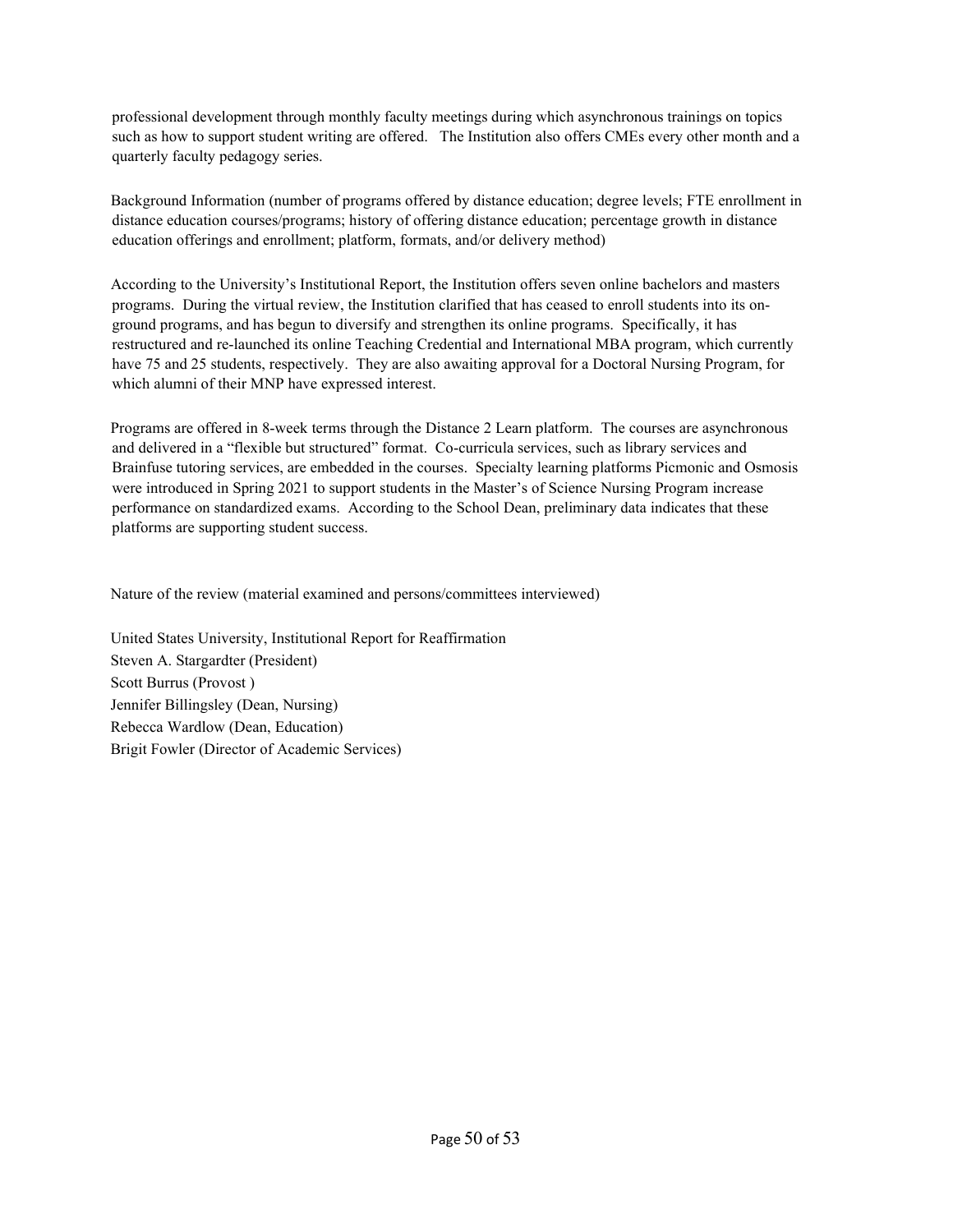# **Observations and Findings**

| Lines of Inquiry (refer to relevant<br><b>CFRs</b> to assure comprehensive<br>consideration)                                                                                                                                                                          | <b>Observations and Findings</b>                                                                                                                                                                                                                                                                                                                                                                                                                                                                                                                                                                                                                                                                                        | <b>Follow-up Required</b><br>(identify the issues) |
|-----------------------------------------------------------------------------------------------------------------------------------------------------------------------------------------------------------------------------------------------------------------------|-------------------------------------------------------------------------------------------------------------------------------------------------------------------------------------------------------------------------------------------------------------------------------------------------------------------------------------------------------------------------------------------------------------------------------------------------------------------------------------------------------------------------------------------------------------------------------------------------------------------------------------------------------------------------------------------------------------------------|----------------------------------------------------|
| Fit with Mission. How does the institution<br>conceive of distance learning relative to its<br>mission, operations, and administrative<br>structure? How are distance education<br>offerings planned, funded, and<br>operationalized?                                 | United States University has<br>determined that it's most frequent<br>student is a 40+-year-old Black<br>female seeking a career change. It<br>views its online portfolio of<br>professional degrees as instrumental<br>to providing accessible degrees (an<br>explicit aspect of its mission) to its<br>target student population. Programs<br>are initiated at the school/faculty<br>level, approved by leadership, and<br>funded through the annual budget<br>process.                                                                                                                                                                                                                                               |                                                    |
| Connection to the Institution. How are<br>distance education students integrated into the<br>life and culture of the institution?                                                                                                                                     | At present, the University is only<br>enrolling students into its online<br>programs. Distance education<br>students are integrated into the life<br>and culture of the institution<br>through the admissions process<br>(during which the counselors<br>determine "goodness of fit" with<br>both the program and the online<br>learning environment), through the<br>on-boarding with student advisors,<br>through the online classroom<br>(which includes links to student<br>support services), through virtual<br>meeting spaces (Teacher's Lounge,<br>Caring Corner) which support<br>informal gatherings, through<br>faculty-student meetings, and<br>through colloquium and other extra-<br>curricular meetings. |                                                    |
| Quality of the DE Infrastructure. Are the<br>learning platform and academic infrastructure<br>of the site conducive to learning and<br>interaction between faculty and students and<br>among students? Is the technology adequately<br>supported? Are there back-ups? | The University uses the Distance to<br>Learn platform to which both<br>faculty and students receive training<br>and orientation and faculty receive<br>job aids. There is full-time<br>technology support for D2L, as well<br>as for the supplemental software<br>used by the programs (such as<br>Osmosis and Picmonic). The<br>University reports that students can<br>reach out to their Advisors for any<br>technical questions and be<br>navigated to the appropriate<br>support.                                                                                                                                                                                                                                  |                                                    |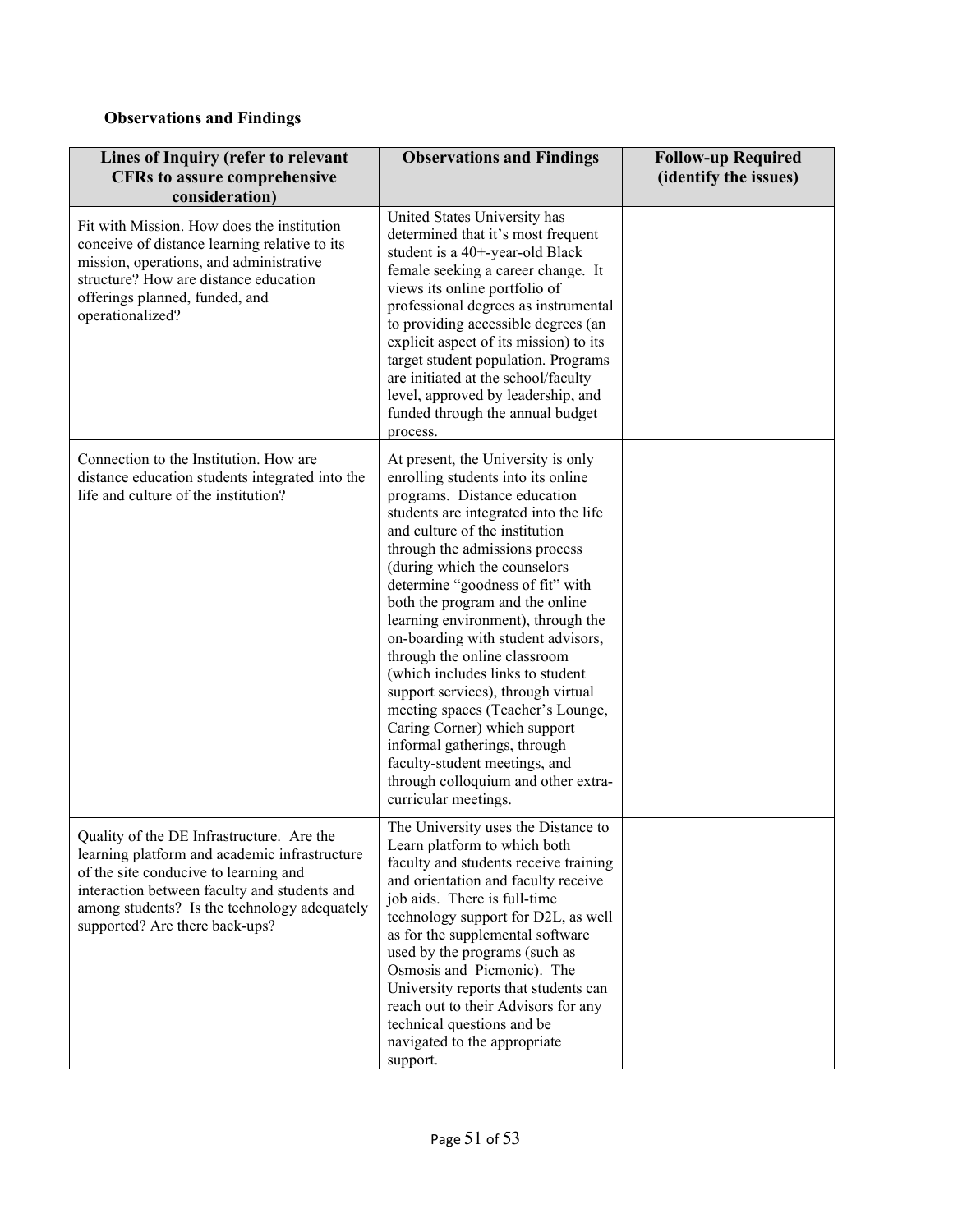| Student Support Services: What is the<br>institution's capacity for providing advising,<br>counseling, library, computing services,<br>academic support and other services<br>appropriate to distance modality? What do<br>data show about the effectiveness of the<br>services?                                                                                                                                                                                       | Embedded within the courses are<br>Turnitin, a link to the Virtual<br>Library, and a link to Brainfuse<br>Tutoring.<br>According to its Institutional Report<br>and confirmed during the virtual<br>visit, "USU's Academic Support<br>Services are designed to promote<br>and maintain student success. The<br><b>Student Services Department</b><br>consists of Academic and<br>International Student Advisors.<br>Student Services works with every<br>student to orient them to the<br>university and to help them<br>understand academic and non-<br>academic policies and procedures.<br>Among other services, Academic<br>Advisors assist students in<br>developing and accomplishing<br>academic goals, utilizing and<br>accessing student success resources,<br>and assisting with faculty outreach,<br>registration questions, and access to<br>tutoring services."                                                                                                                                                                     | Any evaluations related to<br>this? |
|------------------------------------------------------------------------------------------------------------------------------------------------------------------------------------------------------------------------------------------------------------------------------------------------------------------------------------------------------------------------------------------------------------------------------------------------------------------------|--------------------------------------------------------------------------------------------------------------------------------------------------------------------------------------------------------------------------------------------------------------------------------------------------------------------------------------------------------------------------------------------------------------------------------------------------------------------------------------------------------------------------------------------------------------------------------------------------------------------------------------------------------------------------------------------------------------------------------------------------------------------------------------------------------------------------------------------------------------------------------------------------------------------------------------------------------------------------------------------------------------------------------------------------|-------------------------------------|
| Faculty. Who teaches the courses, e.g., full-<br>time, part-time, adjunct? Do they teach only<br>online courses? In what ways does the<br>institution ensure that distance learning faculty<br>are oriented, supported, and integrated<br>appropriately into the academic life of the<br>institution? How are faculty involved in<br>curriculum development and assessment of<br>student learning? How are faculty trained and<br>supported to teach in this modality? | Courses are taught by both full and<br>part-time, core and adjunct faculty.<br>Core faculty serve as the "lead"<br>subject matter experts and are<br>responsible for "quality controlling"<br>the development and delivery of<br>courses. There are expectations for<br>faculty engagement in the on-line<br>classroom that are articulated to<br>faculty and there is structured<br>template to guide course<br>development and the linking of<br>course learning outcomes to PLOs<br>and ILOs. There is also design<br>against credit hour calculations,<br>which are then audited after course<br>launch. Feedback is reviewed from<br>teaching faculty after the initial<br>course offering and the course is<br>automatically placed on a revision<br>schedule for future updates<br>(although interim updates can also<br>be incorporated). Prior to launch,<br>the course is QA'd for grammar,<br>etc. by instructional designers.<br>Faculty meet weekly to evaluate<br>data on student outcomes and<br>faculty outcomes. There are also |                                     |